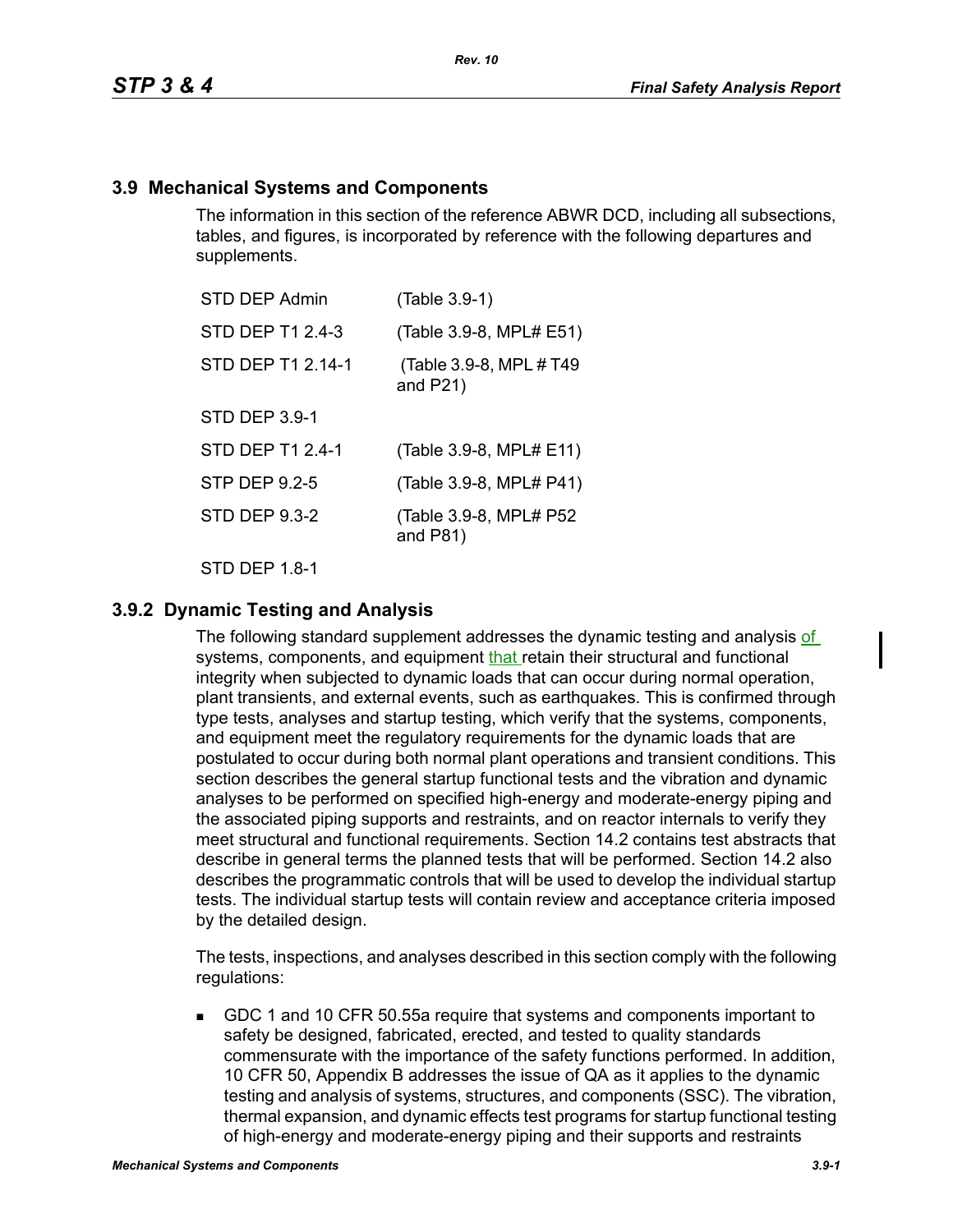described in this section comply with this approved QA program. Dynamic analyses methods are described in this section for Seismic Category I systems, components, equipment, and their supports (including supports for conduit and cable trays and ventilation ducts).

- GDC 2 requires that systems and components important to safety be designed to withstand the effects of expected natural phenomena, combined with effects of normal and accident conditions, without losing the ability to perform their safety functions. In addition, 10 CFR 50, Appendix S requires systems and components important to safety withstand certain vibratory ground motions associated with design basis earthquakes. This section describes vibration testing programs for safety-related systems and components and presents dynamic analysis methods for Seismic Category I systems, components, equipment, and their supports. These tests, analyses, and comparisons are in accordance with sound engineering practices and demonstrate that these systems and components are designed to withstand natural phenomena in combination with normal and accident conditions.
- GDC 4 requires that the nuclear power plant systems and components important to safety be designed to accommodate the effects of and be compatible with the environmental conditions of normal operation, maintenance, testing, and postulated accidents, including loss-of-coolant accidents (LOCAs). The test programs described herein and in Section 14.2 verify the ability of components and systems to withstand the temperatures, pressures, vibrations, and thermal expansions associated with normal plant operation and maintenance as well as the transient conditions arising from anticipated operational events, such as valve and pump actuations. Testing and analysis to confirm that the safety-related systems and components will withstand anticipated loads are described in this section, Section 3.6.2, Section 3.9.3.2, and in Appendix 3C.
- GDC 14 requires that the reactor coolant pressure boundary (RCPB) be designed, fabricated, erected, and tested to have an extremely low probability of abnormal leakage, rapidly propagating failure, or gross rupture. Dynamic testing of RCPB components is performed to demonstrate that they will withstand the applicable design-basis seismic and dynamic loads, in combination with other environmental and natural phenomena loads, without leakage, rapidly propagating failure, or gross rupture.
- GDC 15 requires that the reactor coolant system be designed with sufficient margin to ensure that the design conditions of the RCPB are not exceeded during any condition of normal operation, including anticipated operational occurrences. The RCPB is designed to resist seismic, LOCA, and other appropriate environmental loads individually and in combination. Dynamic analyses are described to confirm the structural design adequacy of the RCPB. Vibration, thermal expansion, and dynamic effects testing are also described to verify the design.
- The requirements of GDCs 1, 2, 4, 14, and 15 are also satisfied through vibration, thermal expansion, and dynamic effects testing conducted during startup functional testing for high and moderate-energy piping and their supports and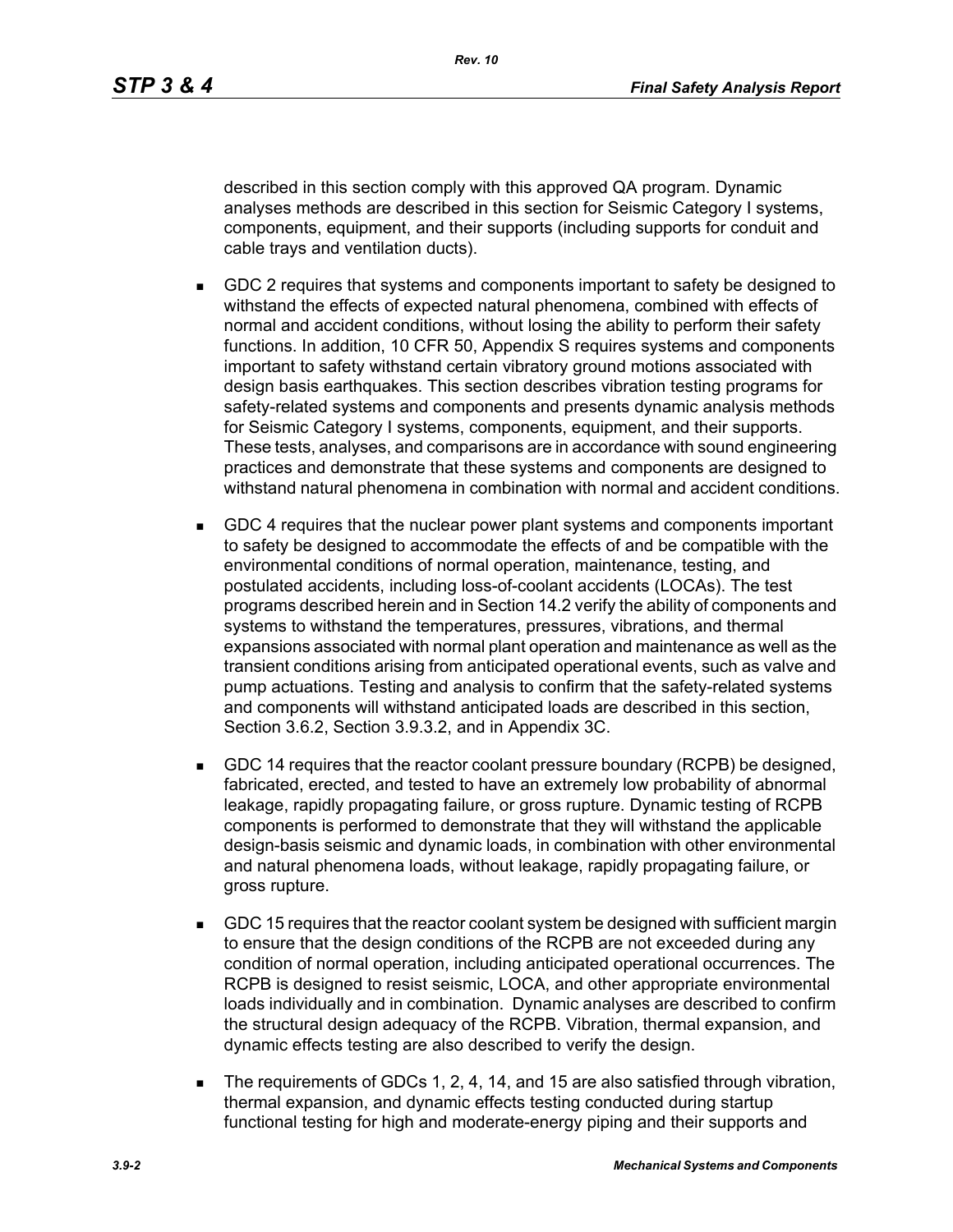restraints. The purposes of these tests are to confirm that the piping, components, restraints, and supports have been designed to withstand the dynamic loadings and operational transient conditions encountered during service and to confirm that no unacceptable restraint of normal thermal motion occurs.

# **3.9.2.1.1 Vibration and Dynamic Effects Testing**

STD DEP 1.8-1

*More specific vibration testing requirements are defined in ANSI/ASME OM3* S/G-2007, Standards and Guides for Operation and Maintenance of Nuclear Power Plants, Part 3, *"Requirements for Preoperational and Initial Startup Vibration Testing of Nuclear Power Plant Piping Systems".*

## **3.9.2.1.1.1 Measurement Techniques**

STD DEP 1.8-1

*Application of these measurement techniques is detailed in the appropriate testing specification consistent with the guidelines contained in ANSI/ASME OM3* S/G-2007, Standards and Guides for Operation and Maintenance of Nuclear Power Plants, Part 3.

## **3.9.2.1.1.2 Monitoring Requirements**

 $STD$  DFP 1.8-1

*Steady-state conditions and transient events to be monitored will be detailed in the appropriate testing specifications consistent with OM3* ASME OM S/G-2007, Standards and Guides for Operation and Maintenance of Nuclear Power Plants. Part 3 *guidelines.*

## **3.9.2.1.2 Thermal Expansion Testing**

STD DEP 1.8-1

*More specific requirements are defined in ANSHASME OM7 S/G-2007, Standards and* Guides for Operation and Maintenance of Nuclear Power Plants, Part 7*,"Requirements for Thermal Expansion Testing of Nuclear Power Plant Piping Systems."*

## **3.9.2.1.3 Thermal Stratification in Feedwater Piping**

STD DEP 1.8-1

*This test will be performed in accordance with the general requirements of Regulatory*  Guide 1.68 and the more specific requirements in ANSI/ASME OM7 S/G-2007, Standards and Guides for Operation and Maintenance of Nuclear Power Plants, Part 7.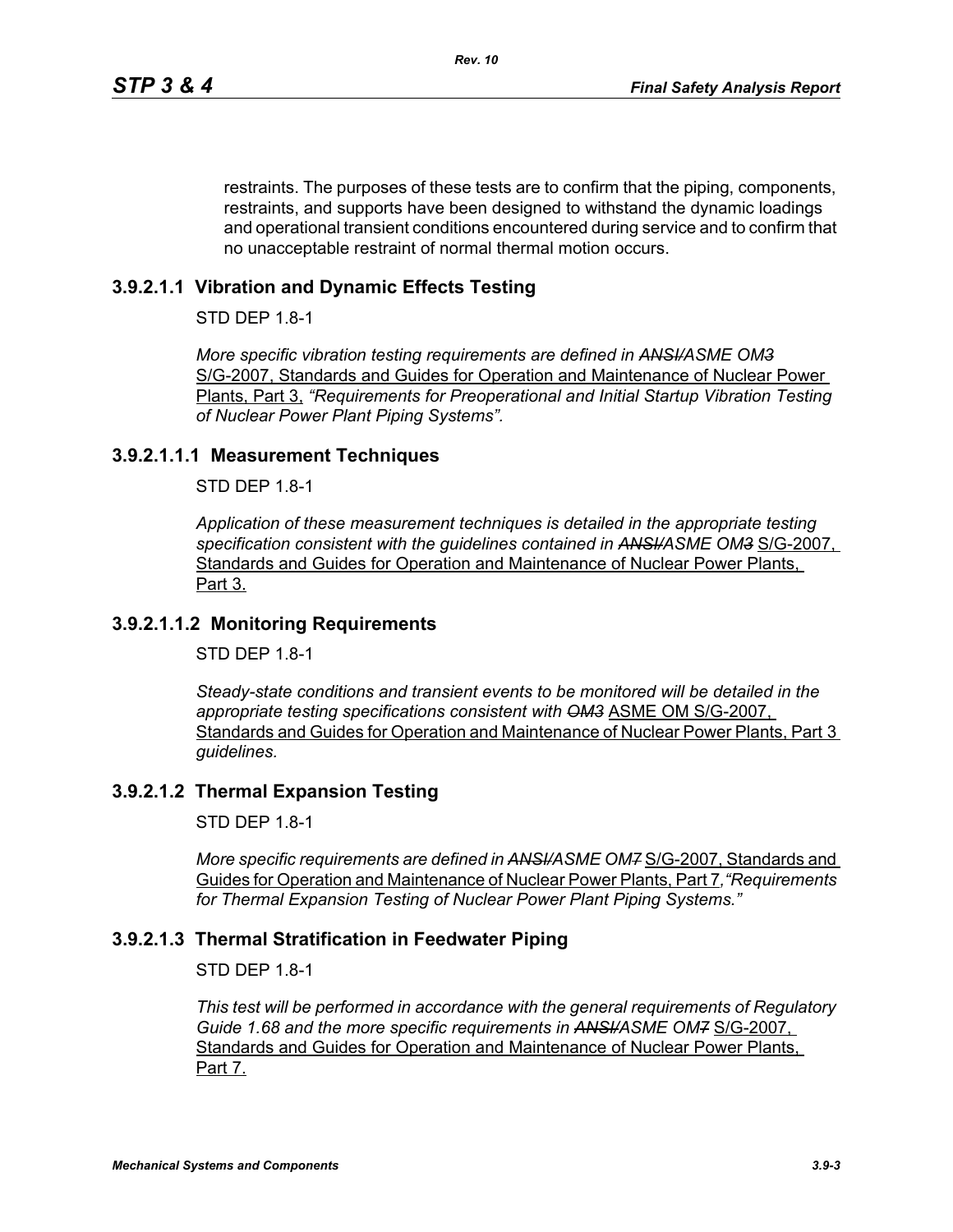# **3.9.2.2.2.7 RCIC Pump and Turbine Assembly**

STD DFP T1 2 4-3

*The RCIC pump construction is a horizontal, multistage type and is supported on a pedestal. The RCIC pump assembly is qualified analytically by static analysis for seismic and other RBV loadings, as well as the design operating loads of pressure, temperature, and external piping loads. The results of this analysis confirm that the stresses are less than the allowable (Subsection 3.9.3.2.2).*

*The RCIC turbine*-pump *is qualified for seismic and other RBV loads via a combination of static analysis and dynamic testing (Subsection 3.9.3.2.1.5* and 3.9.3.2.2*). The turbine*-pump *assembly consists of rigid masses (wherein static analysis is utilized) interconnected with control levers and electronic control systems, necessitating final qualification via dynamic testing. Static loading analyses are employed to verify the structural integrity of the turbine*-pump *assembly and the adequacy of bolting under operating, seismic, and other RBV loading conditions. The complete turbine*-pump *assembly is qualified via dynamic testing in accordance with IEEE-344. The qualification test program includes a demonstration of startup capability, as well as operability during dynamic loading conditions. Operability under normal load conditions is assured by comparison to the operability of similar turbines in operating plants.*

### **3.9.2.3 Dynamic Response of Reactor Internals Under Operational Flow Transients and Steady-State Conditions**

The following standard supplement addresses Regulatory Guide (R.G.) 1.206, Rev. 0:

The plan to evaluate the response of the reactor internals due to operational flow transients and steady state conditions for the ABWR prototype, STP 3, is included in the STP 3 ABWR Prototype Reactor Internals Flow-Induced Vibration Assessment Program (Reference 3.9-13). For STP 4, STP 3 will be the valid prototype reactor, and STP 4 will be classified as "Non-Prototype, Category I." The plan for evaluation of STP 4 is included in the STP 4 Reactor Internals Flow-Induced Vibration Assessment Program (Reference 3.9-14).

## **3.9.2.4 Preoperational Flow-Induced Vibration Testing of Reactor Internals**

The following standard supplement addresses Regulatory Guide (R.G.) 1.206, Rev. 0:

As discussed in Subsection 3.9.2.3, STP 3 reactor internals are classified as Prototype, and the STP 4 reactor internals are classified as non-prototype, Category I. In accordance with the requirement of Regulatory Guide 1.206 Section C.I.3.9.2.4 for prototype, Section 3.9.2.3 identifies the assessment program for STP 3 that addresses the flow modes, vibration monitoring and sensor types and locations, procedures and methods to be used to process and interpret the measured data, planned visual inspections, and planned comparisons of test results with analytical predictions. The approach for qualification of the STP 3 reactor internals, including the steam dryer, is as described in Reference 3.9-13.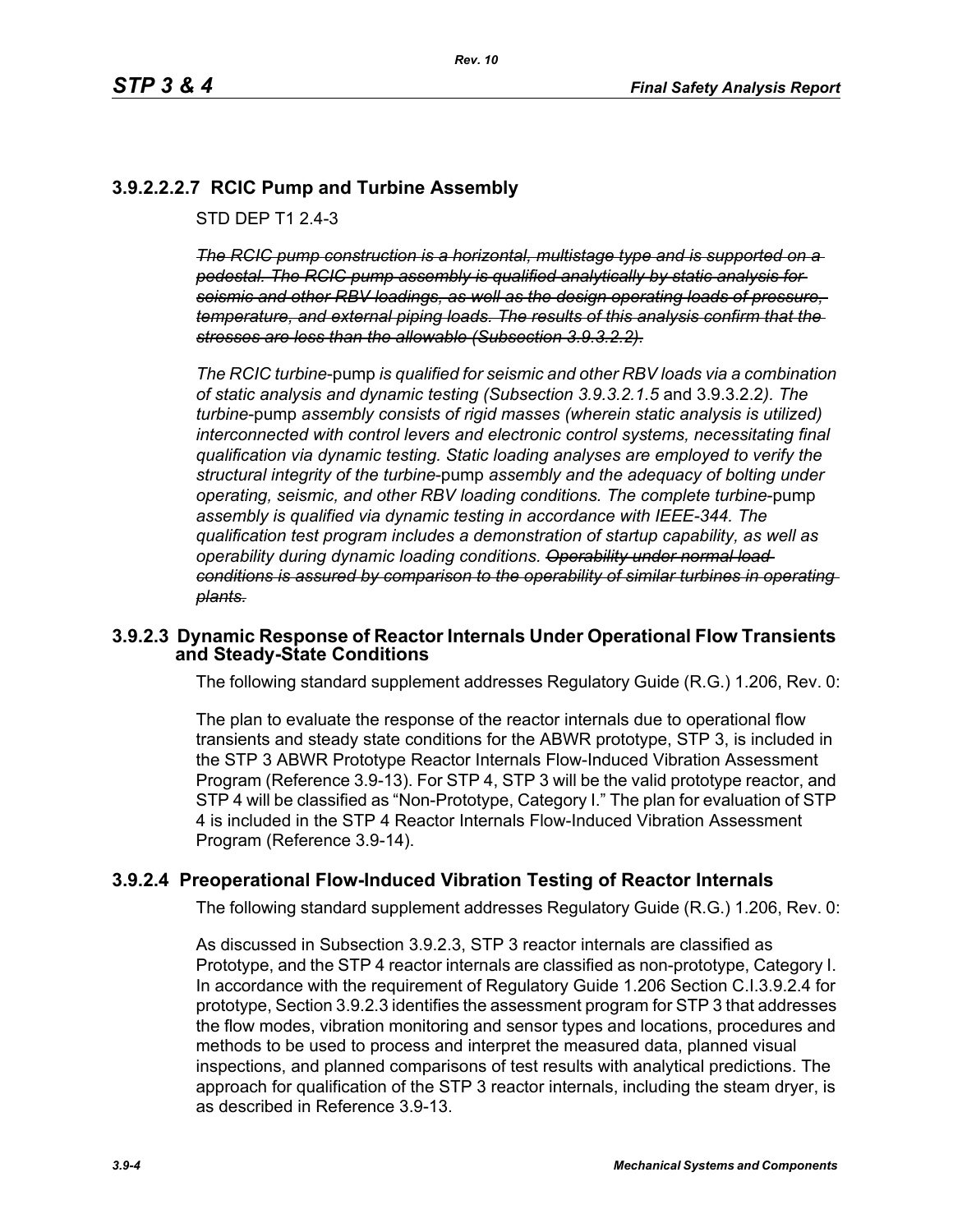For STP 4 reactor internals components, an inspection program will be implemented in lieu of a vibration measurement program as discussed in paragraph C.3.1.3 of Regulatory Guide 1.20. Subsection 3.9.2.3 identifies the assessment program for the STP 4 non-prototype. In addition, for STP Unit 4 a vibration measurement program will be included for the steam dryer. In addition, the vibration assessment program for STP Unit 4 will include a measurement program for the steam dryer.

No later than the first refueling outage of STP 3 and STP 4, detailed inspections of the steam dryer will be performed to confirm the structural adequacy of the dryer for flow-induced vibration loads.

### **3.9.3.1.8 RCIC Turbine-Pump**

STD DEP T1 2.4-3

*Although not under the jurisdiction of the ASME Code, the RCIC turbine is designed and evaluated and fabricated following the basic guidelines of*The RCIC turbine-pump is constructed in accordance with the requirements of ASME Code Section III for Class 2 components.

### **3.9.3.1.9 ECCS Pumps**

STD DEP T1 2.4-3

*The RHR, RCIC, and HPCF pumps are constructed in accordance with the requirements of an ASME Code Section III, Class 2 component.*

### **3.9.3.2 Pump and Valve Operability Assurance**

The following supplement describes additional pump and valve operability assurance.

Pumps and valves that perform an active safety-related function are functionally qualified to perform their required functions. For component designs that were not previously qualified, the qualification programs meet the requirements of QME-1-2007, which is accepted in RG 1.100, Rev 3. For component designs previously qualified to standards other than ASME QME-1-2007, the following approach is used.

- **The general requirements specifications include requirements related to design** and functional qualification of safety-related pumps and valves that incorporate lessons learned from nuclear power plant operations and research programs.
- Qualification specifications (e.g., design specifications) consistent with Appendices QP-A, QV-I and QV-A of QME-1-2007 are prepared to ensure the operating conditions and safety functions for which the pumps and valves are to be qualified are communicated to the manufacturer or qualification facility.
- Suppliers are required to submit application reports for review and approval, as described in QME-1-2007, that describe the basis for the application of specific predictive methods and/or qualification test data to a specific application.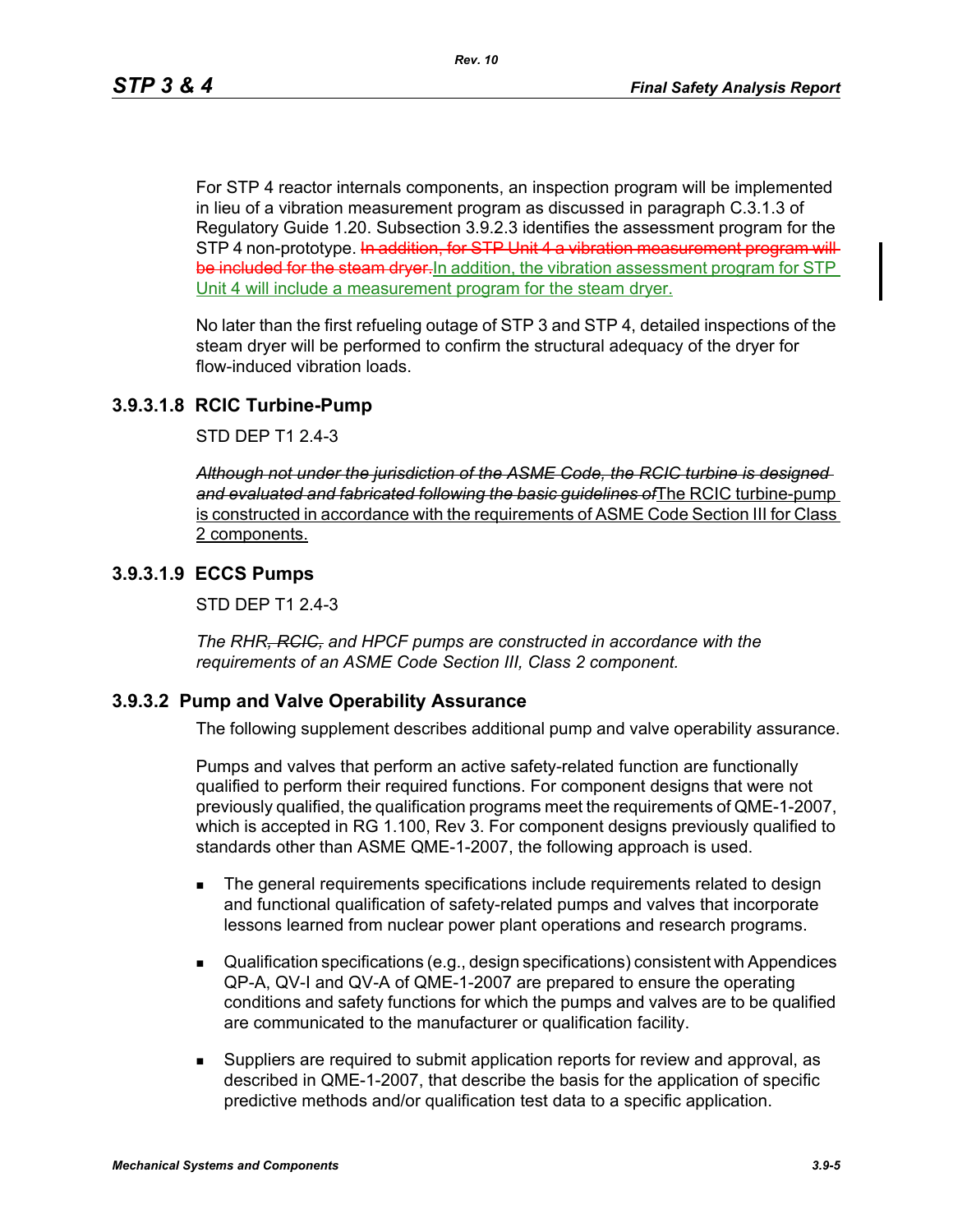*Rev. 10*

- The application reports provided by the suppliers for adherence to specification requirements are reviewed to ensure the methods used are applicable and justified and to verify any extrapolation techniques used are justified. A gap analysis is performed to identify any deviations from QME-1-2007 in the component qualification. Each deviation is evaluated for impact on the overall component qualification. If the conclusion of the gap analysis is that the component qualification is inadequate, then the component may be qualified using a test-based methodology, as allowed by QME-1-2007.
- Independent valve sizing calculations, using bounding design parameters (such as sliding friction coefficients), are performed to verify supplier actuator sizing.

Functional qualification addresses key lessons learned from industry efforts, particularly on air and motor-operated valves, many of which are discussed in Section QV-G of QME-1-2007.

For example:

- **Evaluation of valve performance is based on a combination of testing and analysis,** using design similarity to apply test results to specific valve designs.
- **EXECT** Testing to verify proper valve setup and acceptable operating margin is performed using diagnostic equipment to measure stem thrust and/or torque.
- Sliding friction coefficients used to evaluate valve performance (e.g., disk-to-seat friction coefficients for gate valves and bearing coefficients for butterfly valves) account for the effects of temperature, cycle history, load and internal parts geometry.
- Actuator sizing allows margin for aging/degradation, test equipment accuracy and other uncertainties, as appropriate.
- Material combinations that may be susceptible to galling or other damage mechanisms under certain conditions are not used.

DCD Section 3.9.2.2 and Section 3.10 provide details on the seismic qualification of pumps, valves and snubbers, and Section 3.11 provides details on the environmental qualification (EQ).

### **3.9.3.2.1.5 RCIC Turbine-Pump**

#### STD DEP T1 2.4-3

*The RCIC turbine*-pump *is qualified by a combination of static analysis and dynamic testing as described in Subsection 3.9.2.2.2.7. The turbine*-pump *assembly consists of rigid masses (wherein static analysis is utilized) interconnected with control levers and electronic control systems, necessitating final qualification by dynamic testing. Static loading analysis has been employed to verify the structural integrity of the turbine*pump *assembly, and the adequacy of bolting under operating and dynamic conditions. The complete turbine*-pump *assembly is qualified via dynamic testing, in accordance*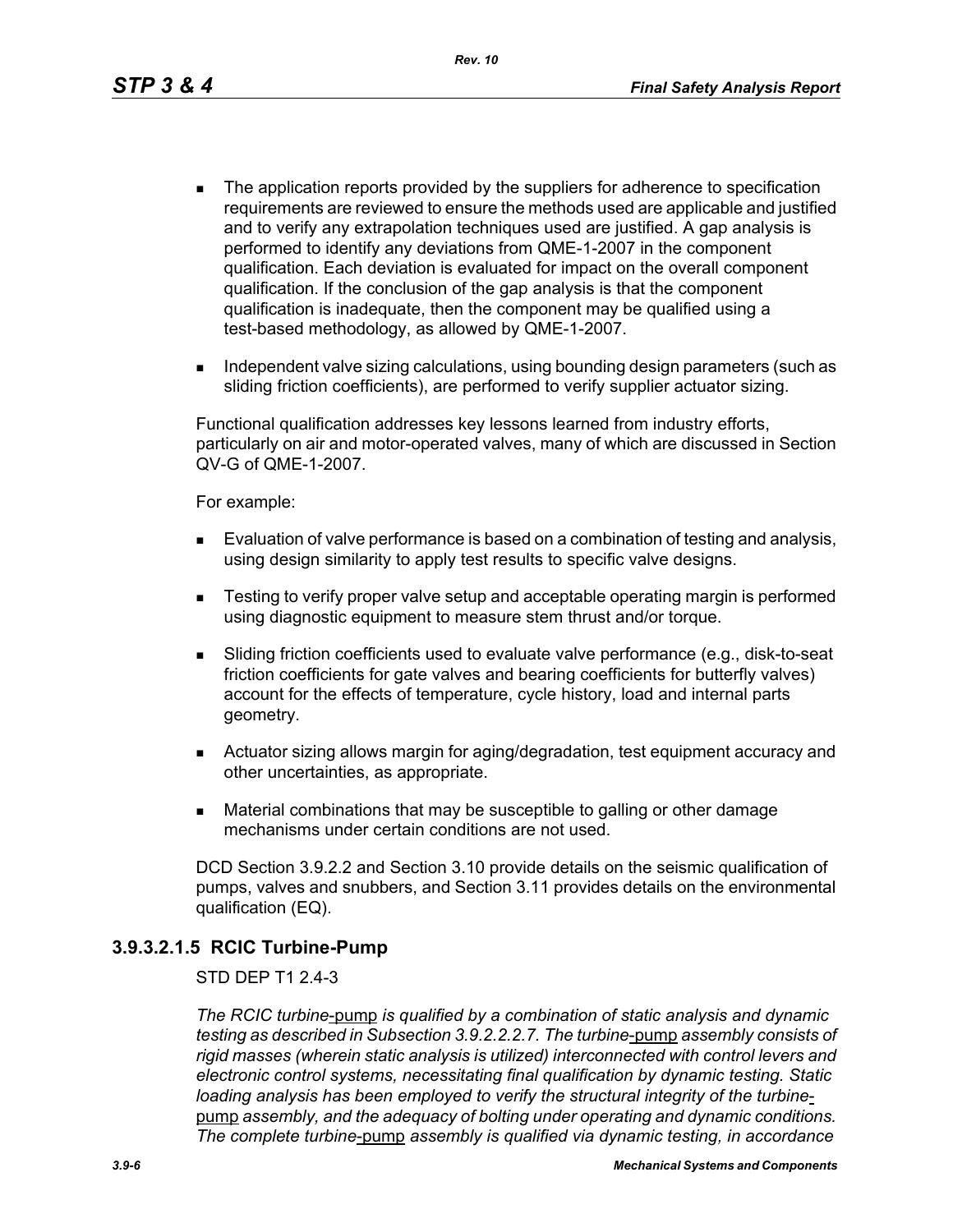*with IEEE-344. The qualification test program includes demonstration of startup capability, as well as operability during dynamic loading conditions. Operability under normal load conditions is assured by comparison to operability of similar turbines in operating plants.*

## **3.9.3.2.3.1 Procedures**

The following supplement describes the functionality of active pumps. Electric motors for active pumps and instrumentation, including electrical devices which must function to cause the pump to accomplish its intended function, are discussed separately in DCD Subsection 3.9.3.2.5.1.2.3.

### **3.9.3.2.5.1 Procedures**

The following supplement describes the functionality of active pumps. Procedures for qualifying electrical and instrumentation components which are depended upon to cause the valve to accomplish its intended function are described in DCD Subsection 3.9.3.2.5.1.2.3.

## **3.9.3.2.5.1.2 Dynamic Load Qualification**

The following supplement describes additional dynamic load qualification features.

DCD Tier 2 Subsection 3.9.2.2 and 3.9.3.2 provides details for a test or analysis of the extended structure performed for the expected dynamic loads acting on the extended structure.

When qualification of mechanisms that must change position to complete their safety-related function is based on dynamic testing or equivalent static load testing, operability testing is performed for the loads defined by the applicable events and conditions in accordance with DCD Tier 2 Subsection 3.9.1.1 and DCD Tier 2 Table 3.9-1.

The dynamic qualification testing procedure for valve operability is outlined below. A subject valve assembly is mounted in a test stand or fixture in a manner that conservatively represent typical valve installation(s). Each test valve assembly includes the actuator and accessories that are attached to an inservice valve. Additional discussion of test criteria and method is provided in DCD Tier 2 Subsection 3.9.2.2, and also in the portions of DCD Tier 2 Subsections 3.10.1 and 3.10.2 applicable to active valve assemblies.

### **3.9.3.4.1 Piping**

The following supplement describes additional snubber features.

(3)(b) Inspection, Testing, Repair and/or Replacement of Snubbers

Snubber inspection, testing, repair and replacement are conducted in accordance with ASME OM-2004, Subsection ISTD, and RG 1.192.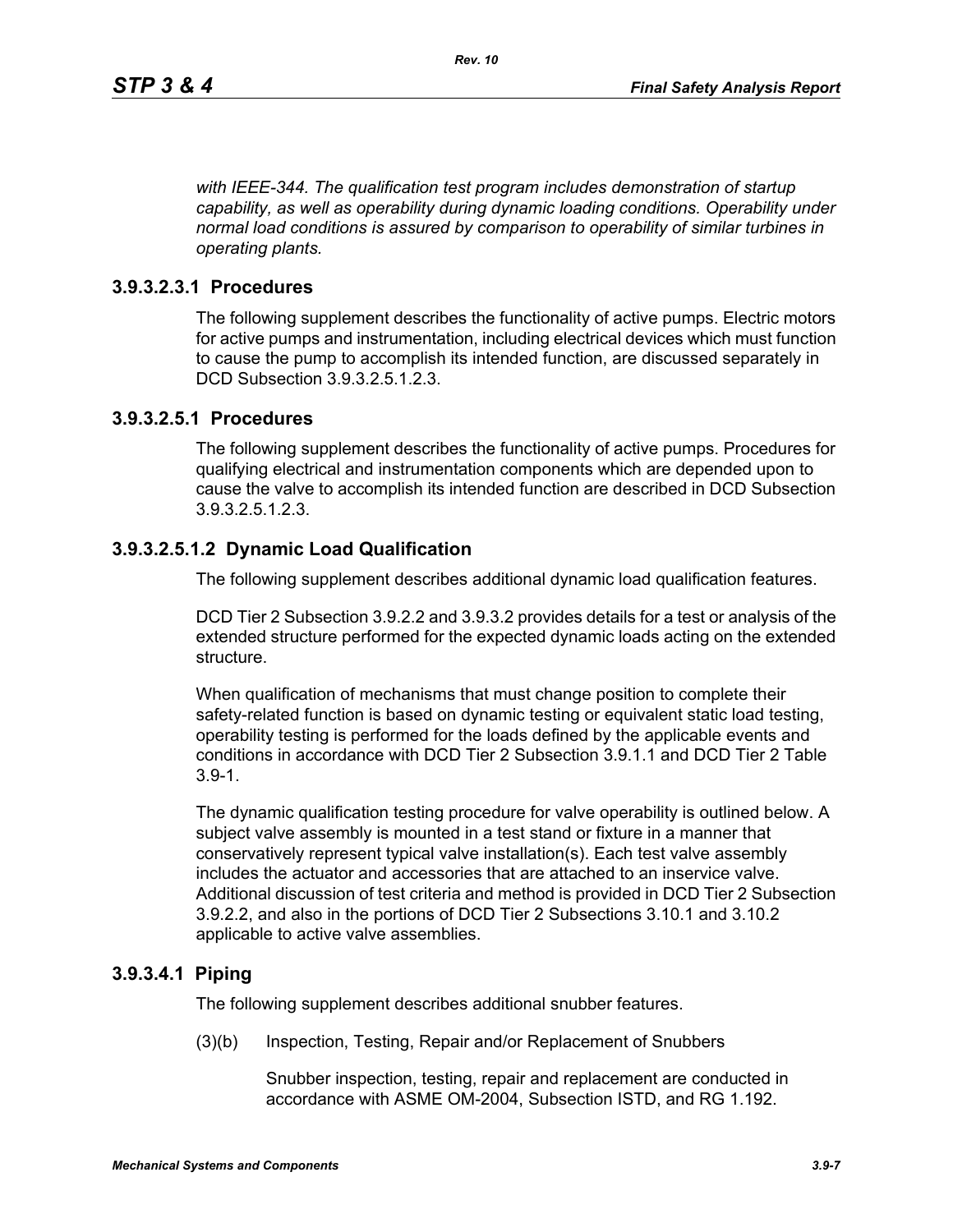A thermal motion monitoring program is established for verification of snubber movement, adequate clearance and gaps, including motion measurements and acceptance criteria to assure compliance with ASME Section III Subsection NF.

- (3)(c) Snubber Design and Testing
	- (i) All snubbers are load rated by testing in accordance with the snubber manufacturer's testing program and in compliance with the applicable sections of ASME QME-1-2007, Subsection QDR and ASME OM Code, Subsection ISTD.
	- (ii) The codes and standards used for snubber functional qualification and production testing are as follows:
		- a. ASME B&PV Code Section III, Subsection NF.
		- b. ASME QME-1-2007, Subsection QDR and ASME OM Code, Subsection ISTD.

All large bore hydraulic snubbers include full Service Level D load testing, including verifying bleed rates, control valve closure within the specified velocity ranges and drag forces/breakaway forces are acceptable in accordance with ASME, QME-1-2007 and ASME OM Codes.

Production and qualification test programs for both hydraulic and mechanical snubbers are carried out by the snubber vendors in accordance with the snubber installation instruction manual required to be furnished by the snubber supplier. Acceptance criteria assure compliance with ASME Section III Subsection NF, and other applicable codes, standards and requirements. (see DCD Subsection 3.9.1.7)

(3)(f) Snubber Inservice Examination

The program for inservice examination and testing of snubbers after construction is prepared in accordance with the requirements of ASME OM Code, 2004 Edition, Subsection ISTD, and RG 1.192. Inservice examination is initially performed not less than two months after attaining 5 percent reactor power operation and will be completed within 12 calendar months after attaining 5 percent reactor power. Subsequent examinations are performed at intervals defined by ISTD-4252, Table ISTD-4252-1, and Code Case OMN-13. Examination intervals, subsequent to the third interval, are adjusted based on the number of unacceptable snubbers identified in the then current interval.

An inservice visual examination is performed on all snubbers to identify physical damage, leakage, corrosion, degradation, indication of binding, misalignment or deformation and potential defects generic to a particular design. Snubbers that do not meet visual examination requirements are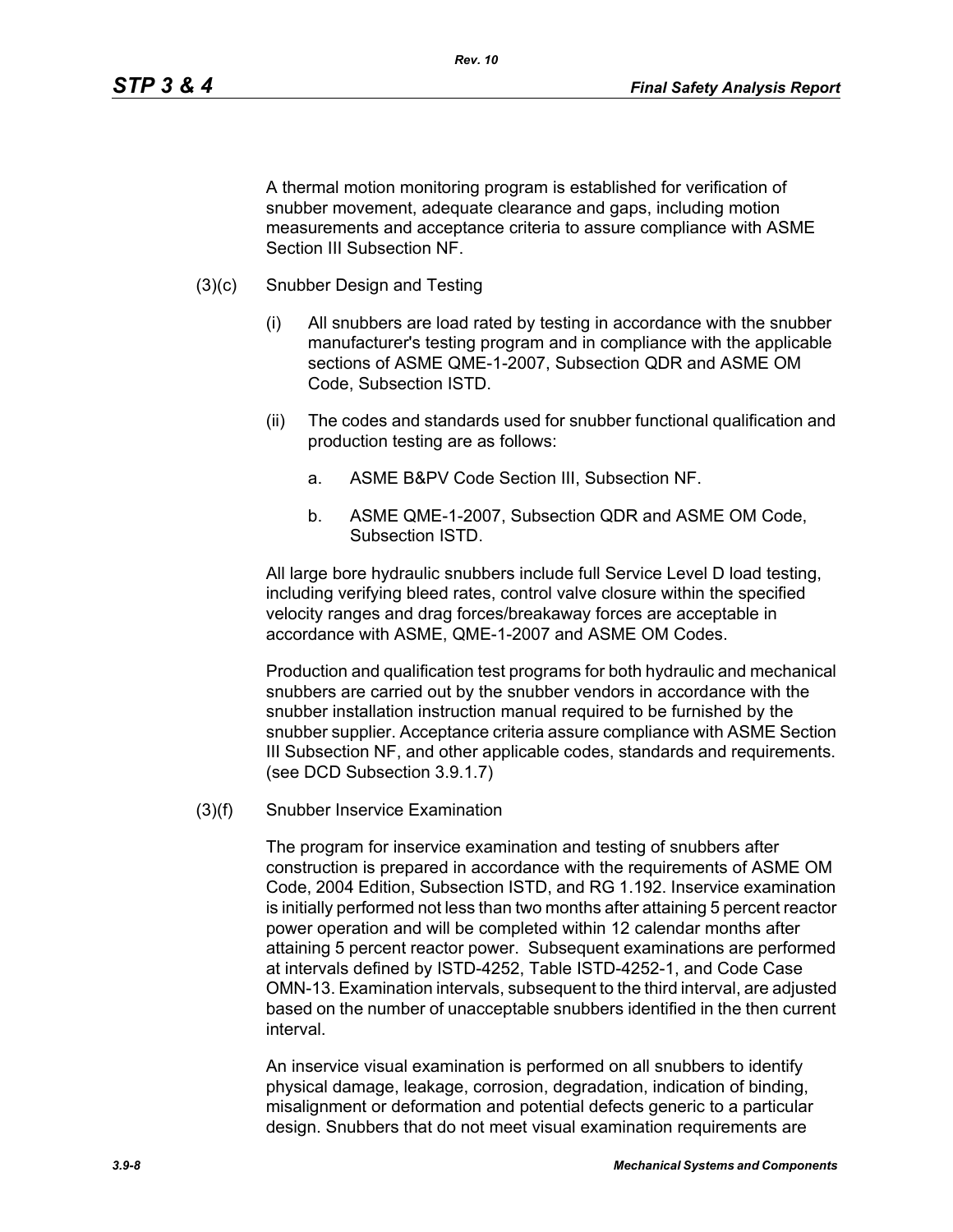evaluated to determine the root cause of the unacceptability, and appropriate corrective actions are taken (e.g., snubber is adjusted, repaired, modified, or replaced). Snubbers evaluated as unacceptable during visual examination may be accepted for continued service by successful completion of an operational readiness test.

Snubbers are tested inservice to determine operational readiness during each fuel cycle, beginning no sooner than 60 days before the scheduled start of the applicable refueling outage. Snubber operational readiness tests are conducted with the snubber in the as-found condition, to the extent practical, either in place or on a test bench, to verify the test parameters of ISTD-5210. When an in-place test or bench test cannot be performed, snubber subcomponents that control the parameters to be verified are examined and tested. Preservice examinations are performed on snubbers after reinstallation when bench testing is used (ISTD-5224), or on snubbers where individual subcomponents are reinstalled after examination (ISTD-5225).

Defined test plan groups (DTPG) are established and the snubbers of each DTPG are tested according to an established sampling plan each fuel cycle. Sample plan size and composition are determined as required for the selected sample plan, with additional sampling as may be required for that sample plan based on test failures and failure modes identified.

Snubbers that do not meet test requirements are evaluated to determine root cause of the failure, and are assigned to failure mode groups (FMG) based on the evaluation, unless the failure is considered unexplained or isolated. The number of unexplained snubber failures not assigned to an FMG determines the additional testing sample. Isolated failures do not require additional testing. For unacceptable snubbers, additional testing is conducted for the DTPG or FMG until the appropriate sample plan completion criteria are satisfied.

Unacceptable snubbers are adjusted, repaired, modified, or replaced. Replacement snubbers meet the requirements of ISTD-1600. Post-maintenance examination and testing, and examination and testing of repaired snubbers, is done to ensure that test parameters that may have been affected by the repair or maintenance activity are verified acceptable.

Service life for snubbers is established, monitored and adjusted as required by ISTD-6000 and the guidance of ASME OM Code Non-mandatory Appendix F.

The inservice inspection and testing programs for snubbers will be completed in accordance with milestones described in Section 13.4.

(3)(g) Snubber Support Data:

A plant-specific table prepared as part of the inspection and test program for snubbers will include the following information: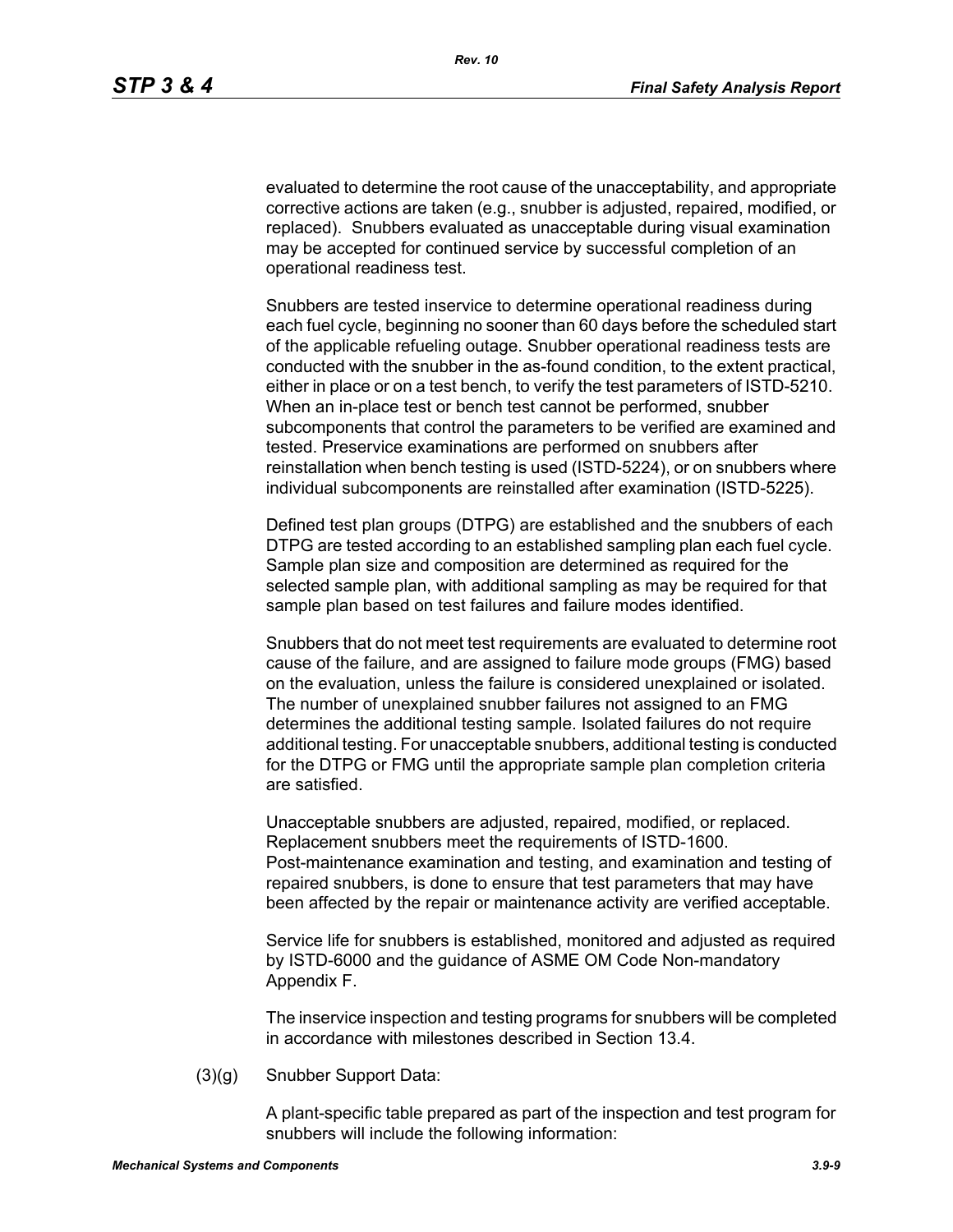- $\blacksquare$  the general functional requirement (i.e., shock, vibration, dual purpose) for each system and component using snubbers including the number and location of each snubber. If either dual-purpose or arrestor type indicate whether the snubber or component was evaluated for fatigue strength,
- operating environment,
- **a** applicable codes and standards,
- $\blacksquare$  list type of snubber (i.e., hydraulic, mechanical), materials of construction, standards for hydraulic fluids and lubricants, and the corresponding supplier,
- environmental, structural, and performance design verification tests,
- **production unit functional verification tests and certification,**
- packaging, shipping, handling, and storage requirements,
- description of provisions for attachments and installation, and
- quality assurance and assembly quality control procedures for review and acceptance by the purchaser.

## **3.9.3.4.4 Floor-Mounted Major Equipment (Pumps, Heat Exchangers, and RCIC Turbine-Pump)**

### STD DFP T1 2 4-3

*Since the major active valves are supported by piping and not tied to building structures, valve "supports" do not exist (Subsection 3.9.3.4.1).*

*The HPCF, RHR, RCIC, SLC, FPCCU, SPCU, and CUW pumps; RCW, RHR, CUW, and FPCCU heat exchangers; and RCIC turbine*-pump *are all analyzed to verify the adequacy of their support structure under various plant operating conditions. In all cases, the load stresses in the critical support areas are within ASME Code allowables.*

*Seismic Category I active pump supports are qualified for dynamic (seismic and other RBV*) loads by testing when the pump supports together with the pump meet the *following test conditions:*

*(1) Simulate actual mounting conditions.*

## **3.9.5.1.2.9 Incore Guide Tubes and Stabilizers**

STD DEP 3.9-1

*These are Safety Class 3 components. The guide tubes protect the incore*  instrumentation from flow of water in the bottom head plenum and provide a means of *positioning fixed detectors in the core, as well as a path for insertion and withdrawl of*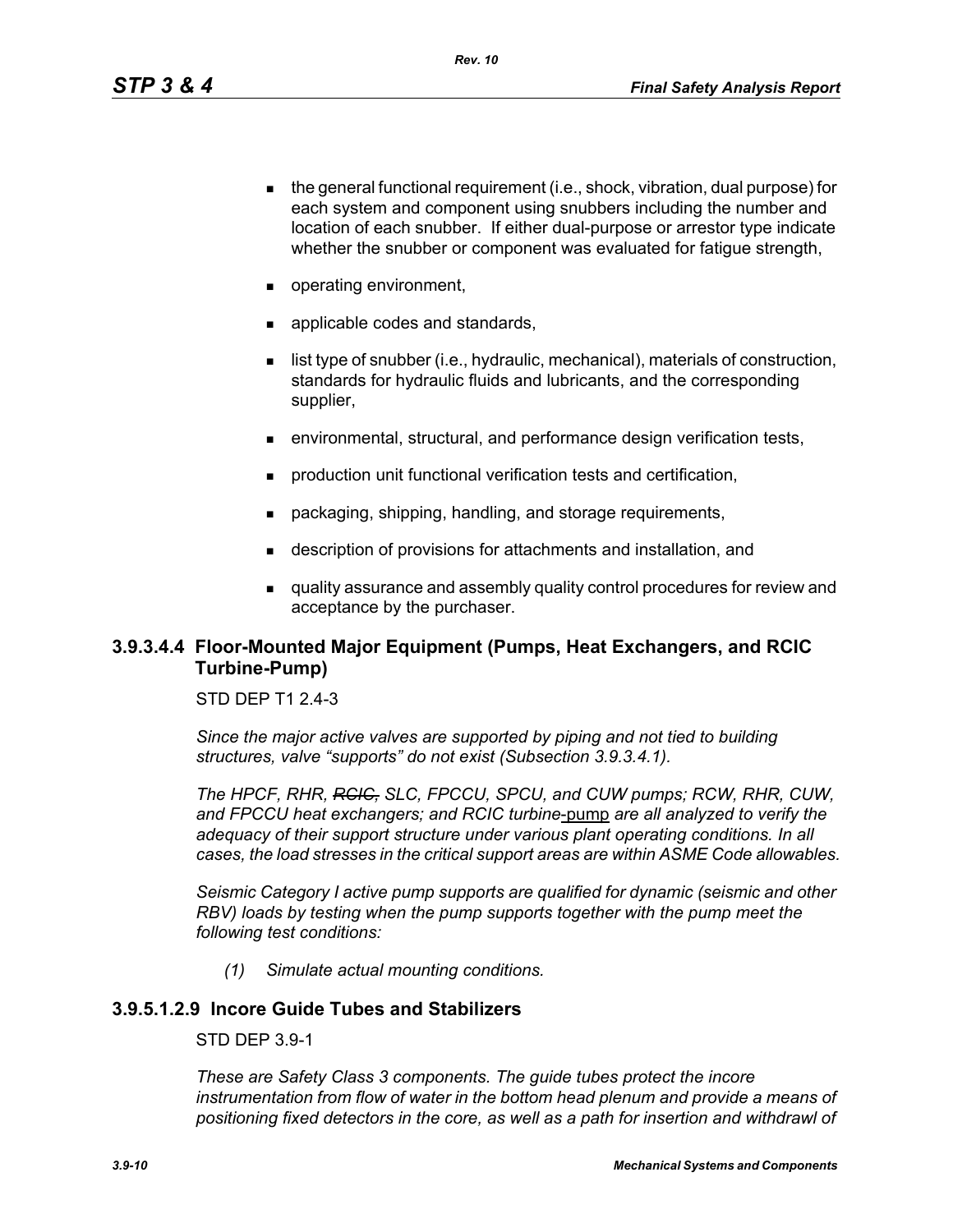*the calibration monitors (ATIP, Automated Traversing Incore Probe Subsystem). The incore flux monitor guide tubes extend from the top of the incore flux monitor housing to the top of the core plate. (The power range detectors for the power range monitoring units and the dry tubes for the startup range neutron monitoring and average power range monitoring (SRNM) detectors are inserted through the guide tubes). The local power range monitor (PRNM) detector assemblies and the dry tubes for the startup range monitoring (SRNM) assemblies are inserted through the guide tube.*

*Two levels of stainless steelstabilizer latticework of clamps, tie bars, and spacers give lateral support and rigidity to the guide tubes. The stabilizers are connected to the shroud and shroud support. The bolts are tack-welded after assembly to prevent loosening during reactor operation.*

### **3.9.6 Testing of Pumps and Valves**

STD DEP 1.8-1

*For example, the periodic leak testing of the reactor coolant pressure isolation valves (See Appendix 3M for design changes made to prevent intersystem LOCAs) in Table 3.9-9 will be performed in accordance with Chapter 16 Surveillance Requirement SR 3.6.1.5.10*

*Inservice testing of safety-related pumps and valves will be performed in accordance with the requirements of ASME/ANSI OMa-1988 Addenda to ASME/ANSI OM-1987, Parts 1, 6, and 10. Table 3.9-8 lists the inservice testing parameters and frequencies for the safety-related pumps and valves. The reason for each code defined testing exception or justification for each code exemption request is noted in the description of the affected pump or valve. Valves having a containment isolation function are also noted in the listing. Inservice inspection is discussed in Subsection 5.2.4 and Section 6.6.*

*Details of the inservice testing program, including test schedules and frequencies, will be reported in the inservice inspection and testing plan to be provided by the applicant referencing the ABWR design. The plan will integrate the applicable test requirements for safety-related pumps and valves, including those listed in the technical specifications, Chapter 16, and the containment isolation system, Subsection 6.2.4. For example, the periodic leak testing of the reactor coolant pressure isolation valves (See Appendix 3M for design changes made to prevent intersystem LOCAs) in Table 3.9-9 will be performed in accordance with Chapter 16 Surveillance Requirement SR 3.6.1.5.10. This plan will include baseline pre-service testing to support the periodic inservice testing of the components. Depending on the test results, the plan will provide a commitment to disassemble and inspect the safety-related pumps and valves when limits of the OM Code are exceeded, as described in the following paragraphs. The primary elements of this plan, including the requirements of Generic Letter 89-10 for motor operated valves, are delineated in the subsections to follow. (See Subsection 3.9.7.3 for COL license information requirements.)*

The Section describes the functional qualification provisions and inservice testing (IST) programs for safety-related pumps and valves. The IST program includes periodic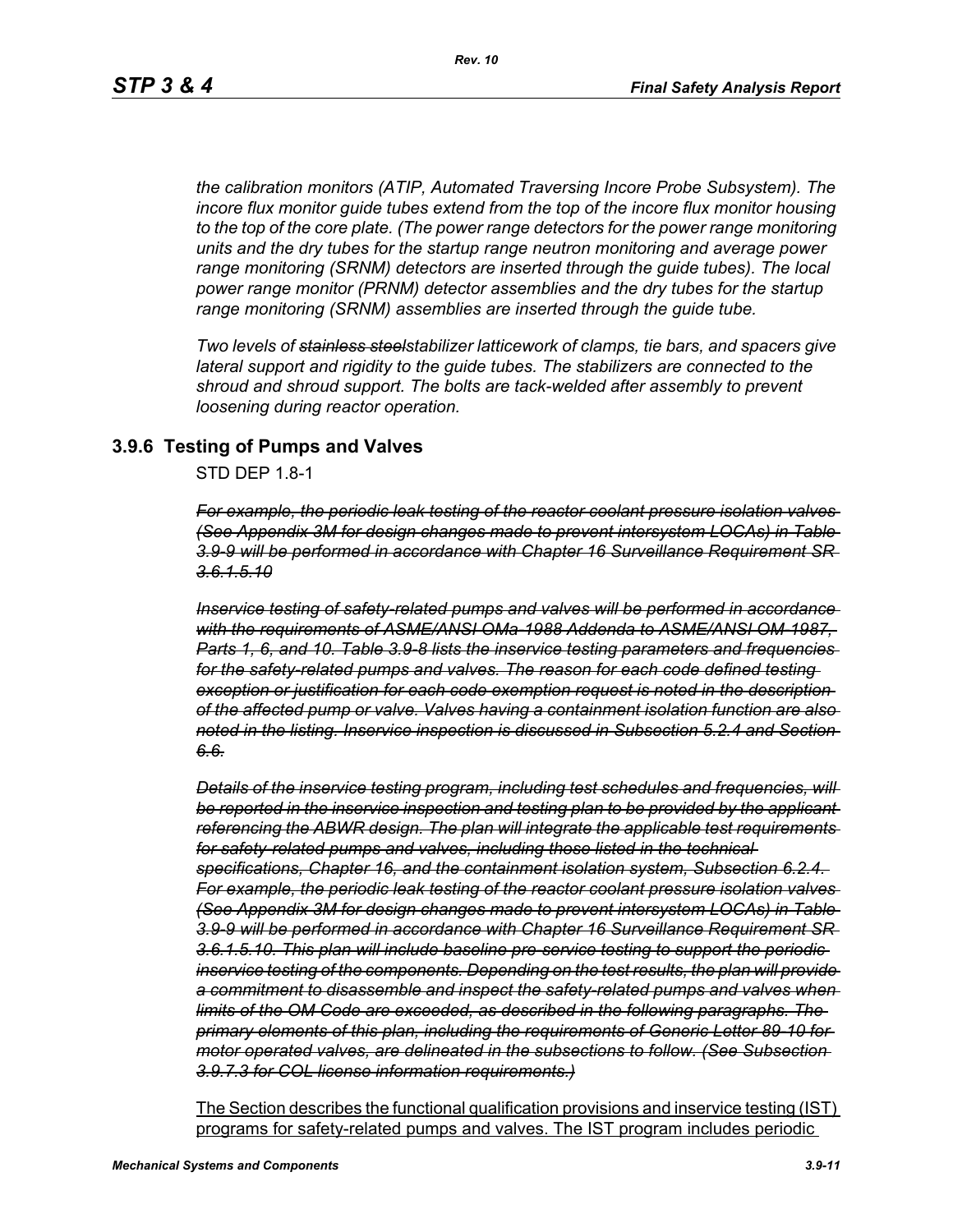tests and inspections that demonstrate the operational readiness of pumps and valves that are required to perform a specific function in shutting down the reactor to the safeshutdown condition, in maintaining the reactor in a safe shutdown condition, or in mitigating the consequences of an accident. The IST program also demonstrates the operational readiness of pressure relief valves that protect systems or portions of systems, and dynamic restraints used in systems, that perform one of or more of the three functions identified above.

The preservice testing (PST) and IST programs are based on the requirements of the ASME OM Code-2004, Subsections ISTA, ISTB, ISTC and (mandatory) Appendix I. The specific ASME OM Code requirements for functional testing of pumps are found in Subsection ISTB, requirements for inservice testing of valves are found in Subsection ISTC, and requirements for inservice testing of pressure relief devices are found in ASME OM Code, (mandatory) Appendix I. General requirements for inservice testing are found in Subsection ISTA.

The IST Program plan includes the following information:

- $\blacksquare$  The edition and addenda of the Code that apply to the required tests and examinations
- The classification of components and the boundaries of system classification
- Identification of the components subject to tests and examination
- The Code requirements for each components and the test or examination to be performed
- The Code requirements for each component that are not being satisfied by the tests or examinations; and the justification for substitute tests and examinations (i.e., required relief requests)
- $\Box$  Code cases proposed for use and the extent of their application
- Test or examination frequency or a schedule for performance of tests and examinations, as applicable.

The plan includes the test requirements for containment isolation valves specified in the Technical Specifications, Chapter 16, Section 3.6.1.3, and the leak test requirements for reactor coolant isolation valves specified in Technical Specifications Section 3.4.4. Testing requirements for motor operated valves are in accordance with 10CFR50.55a(b)(3)(ii).

Tests are performed in accordance with written procedures which contain the appropriate reference values and acceptance criteria. Instrumentation and test equipment used in performance of the tests and examinations have the range and accuracy necessary to demonstrate conformance to specific examination or test requirements, and are calibrated and controlled by the QA Program.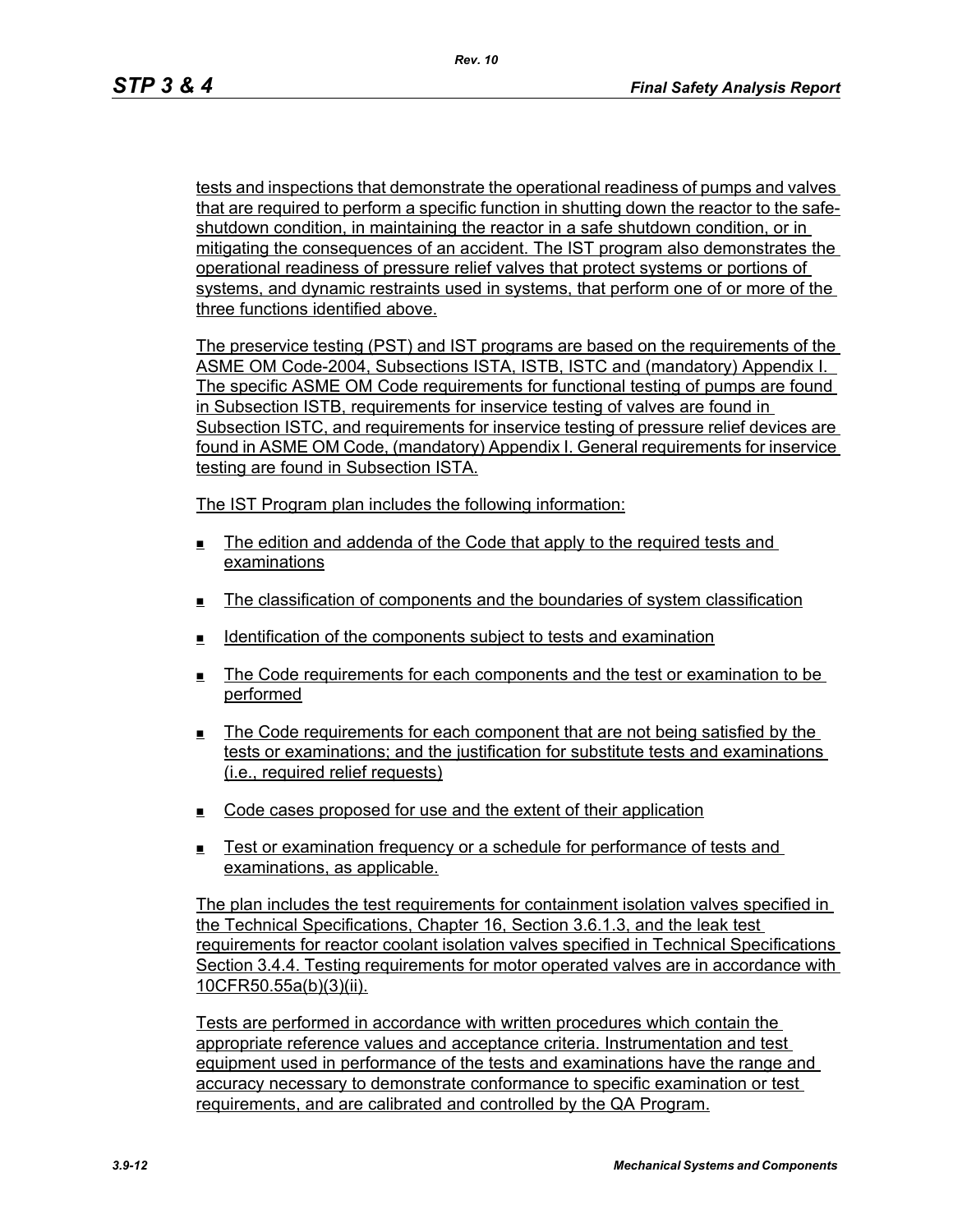Acceptance criteria and reference values are established during preoperational testing, when the components are known to be operating acceptably, at points of operation readily duplicated during subsequent tests. The results of tests are documented and include:

- **Equipment identification and date of test**
- Reason for the test and test procedure used
- **IDENTIFICATION CONTROVER THE INCORDING THE IDENTIFICATION CONTROVER THE IDENTIFICATION**
- Values of measure parameters, along with a comparison with allowable ranges, analysis of deviations, and requirements for corrective action
- The name and signature of person(s) responsible for conducting and analyzing the test

IST testing conforms to the following:

- IST frequency is established in accordance with requirements set forth by Reference 3.9-23, Subsections ISTA and ISTB.
- IST interval is determined by calendar years following placement of the unit into commercial service.
- IST intervals are established in compliance with the following:
	- a. Initial test interval is the 10 years following commencement of unit commercial service.
	- b. Successive test intervals are 10 years following the previous test interval.
	- c. The test plan for successive intervals will comply with the edition and addenda of the Code approved by the NRC 12 months prior to the start of the inservice testing interval.
- Each IST interval may be extended or decreased by as much as one year. Adjustments will not cause successive intervals to be altered by more than one year from the original pattern of intervals.
- When units that are out of service continuously for six months or more, the IST interval during which the outage occurred may be extended for a period equivalent to the outage, and the original pattern of intervals extended accordingly for successive intervals.

The requirements for preservice and inservice examination and testing of dynamic restraints are defined in the ASME OM Code Subsection ISTD. This program is described in Subsection 3.9.3.4.1(3).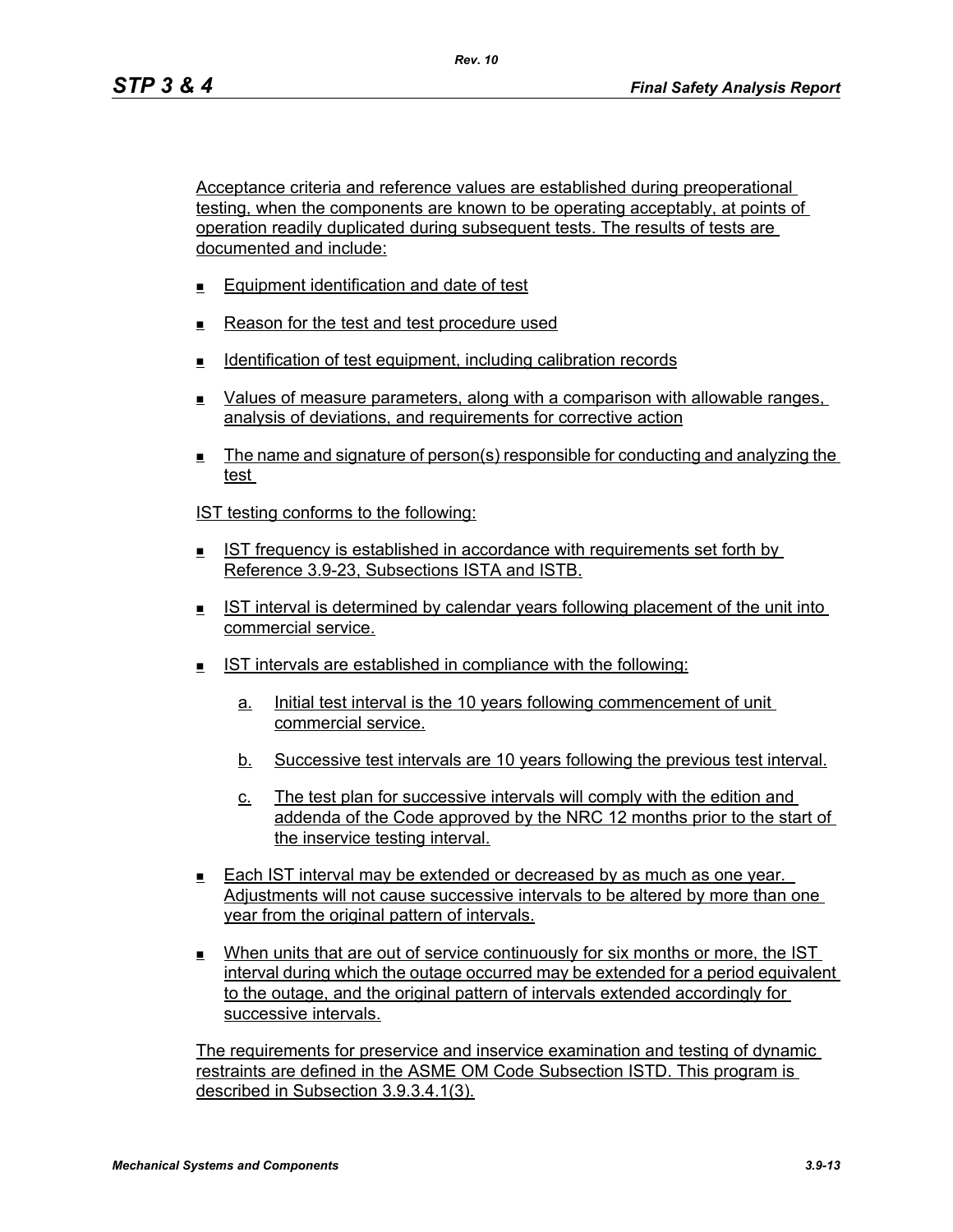## **3.9.6.1 Testing of Safety-Related Pumps**

STD DEP 1.8-1

The supplemental information describes the PST and IST of pumps to assess their operational readiness, in compliance with ASME OM Code Subsections ISTA and ISTB. The program applies to pumps that are required to perform a specific function of bringing the reactor to the safe shutdown condition, in maintaining the safe shutdown condition, or in mitigating the consequences of a DBA. Pumps that are designated as Class 1, 2, and 3, and non-class pumps that perform a safety-related function are included in the IST program.

For each pump, the design basis and required operating conditions (including tests) under which the pump will be required to function will be established. These designs (design basis and required operating) conditions include flow rate and corresponding head for each system mode of pump operation and the required operating time for each mode, acceptable bearing vibration levels, seismic/dynamic loads, fluid temperature, ambient temperature, and pump motor minimum voltage as described in Subsection 3.9.3.2.

As part of the final testing program, acceptance criteria will be provided for the following design and qualification requirements. For each size, type, and model, testing encompassing design conditions will be performed that demonstrates acceptable flow rate and corresponding head, bearing vibration levels, and pump internals wear rates for the operating time specified for each system mode of pump operation. From these tests, baseline (reference) hydraulic and vibration data will be developed for evaluating the acceptability of the pump after installation. Adequate minimum flow rate and thrust bearing capacity will be verified for the pump specified for each application. With respect to minimum flow pump operation, the sizing of each minimum recirculation flow path is evaluated to assure that its use under all analyzed conditions will not result in degradation of the pump. The flow rate through minimum recirculation flow paths can also be periodically measured to verify that flow is in accordance with the design specification.

Associated systems that contain pumps in the IST program include the necessary valving, instrumentation, test loops, fluid inventory, or other provisions to perform the required testing. Each pump is categorized as either a Group A or Group B pump. A pump that meets both Group A and Group B pump definitions is categorized as a Group A pump. Group A pumps are operated continuously or routinely during normal operation, cold shutdown, or refueling operations. Group B pumps are in standby systems that are not operated routinely, except for testing.

Group A pumps are tested quarterly in accordance with ISTB-5121, ISTB-5221, or ISTB 5321. Group B pumps are tested quarterly in accordance with ISTB-5122, ISTB-5222, or ISTB-5322. Comprehensive tests are conducted on all pumps biennially in accordance with ISTB-5132, ISTB-5232, or ISTB-5323. When a Group A test is required, a comprehensive test may be substituted. When a Group B test is required, a Group A or comprehensive test may be substituted. A PST may be substituted for an inservice test.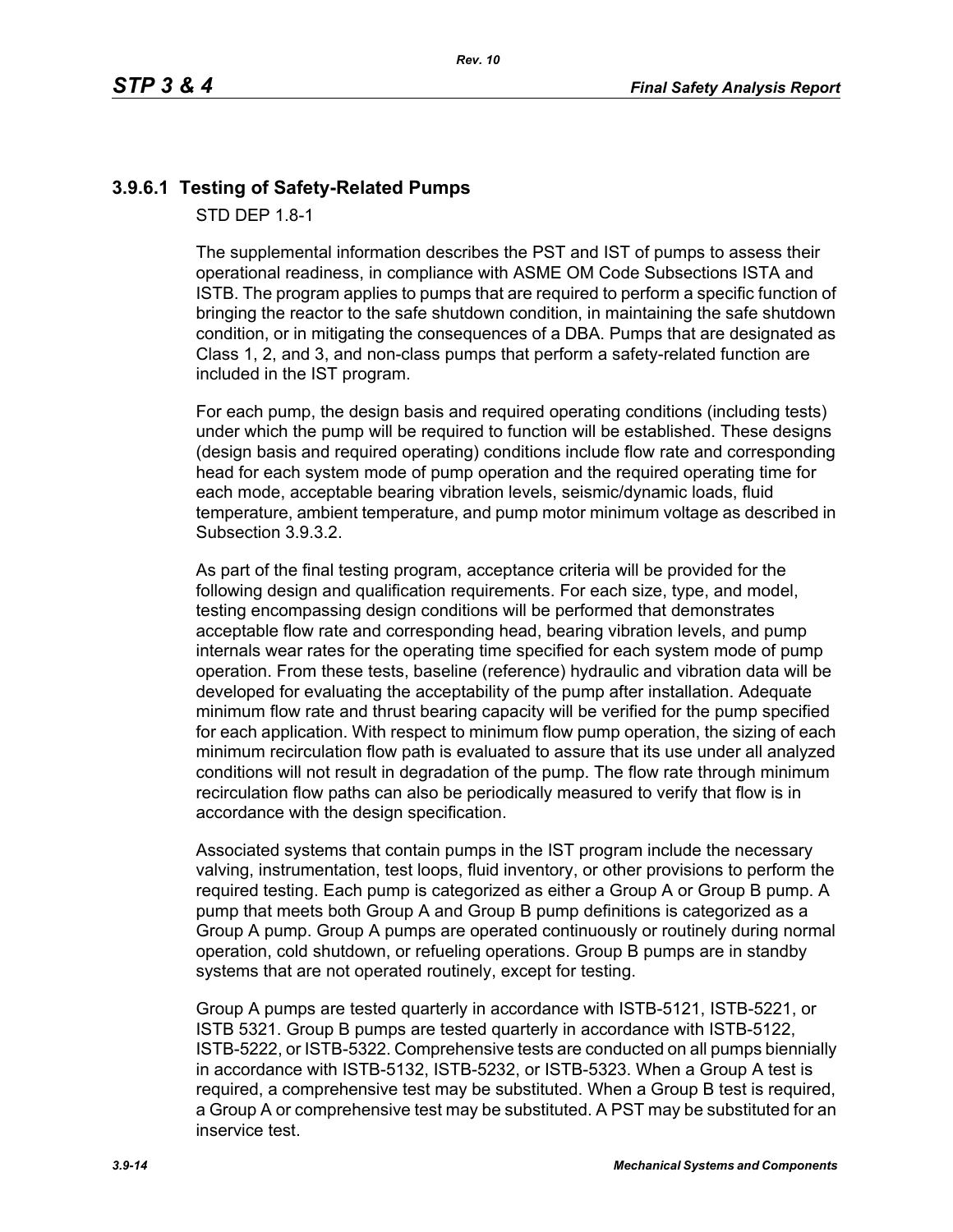An initial set of reference values are established for each pump during the PST period or before implementing IST. Reference values are established (1) after the pump is known to be operating acceptably, (2) at a point(s) of operation readily duplicated during subsequent tests, and (3) in a region of relatively stable pump flow. Reference values for comprehensive tests are within ±20% of pump design flow rate, as are reference values for Group A and Group B tests, if practicable. Parameters measured during IST program testing include pump speed (if required), discharge and differential pressures, flow rate, and vibration at IST conditions, as required by ISTB-3000 for each specific pump category. Accuracy of instruments used to measure pressure, flow rate, speed, vibration, and differential pressure comply with Table ISTB-3510-1. Instrument accuracy, range, location, fluctuations, and frequency response range meet the requirements of ISTB-3510.

Pressure measurements are performed in accordance with ISTB-3520. A differential pressure gage or transmitter is used to directly measure the difference between the pressures at points in the inlet and discharge pipes. Vibration measurements comply with the requirements of ISTB-3540. Flow rates are determined in accordance with ISTB-3550.

Following the PST, the IST commences prior to declaring the pump operable. When a pump has been replaced, repaired, or has undergone maintenance that could affect the pump's performance, a new reference value will be determined or the previous value reconfirmed by an inservice test performed before declaring the pump operable.

Data trending is performed in accordance with ISTB-6100, and appropriate corrective actions are specified in accordance with ISTB 6200. Pump data and test plans are captured as plant records in accordance with ISTB-9000, and test results and corrective actions are recorded in accordance with ISTB 9000.

The ABWR safety-related pumps and piping configurations accommodate inservice testing at a flow rate at least as large as the maximum design flow for the pump application. The safety-related pumps are provided with instrumentation to verify that the net positive suction head (NPSH) is greater than or equal to the NPSH required during all modes of pump operation.

#### *These pumps can be disassembled for evaluation when Part 6-ISTB testing results in a deviation which falls within the "required action range."*

The Code provides criteria limits for the test parameters identified in Table 3.9-8. The frequency and the extent of disassembly and inspection will be established based on suspected degradation for each safety-related pumps, and will be included in a program along with the basis for the frequency and the extent of each disassembly.

The program may be revised throughout the plant life to minimize disassembly based on past disassembly experience.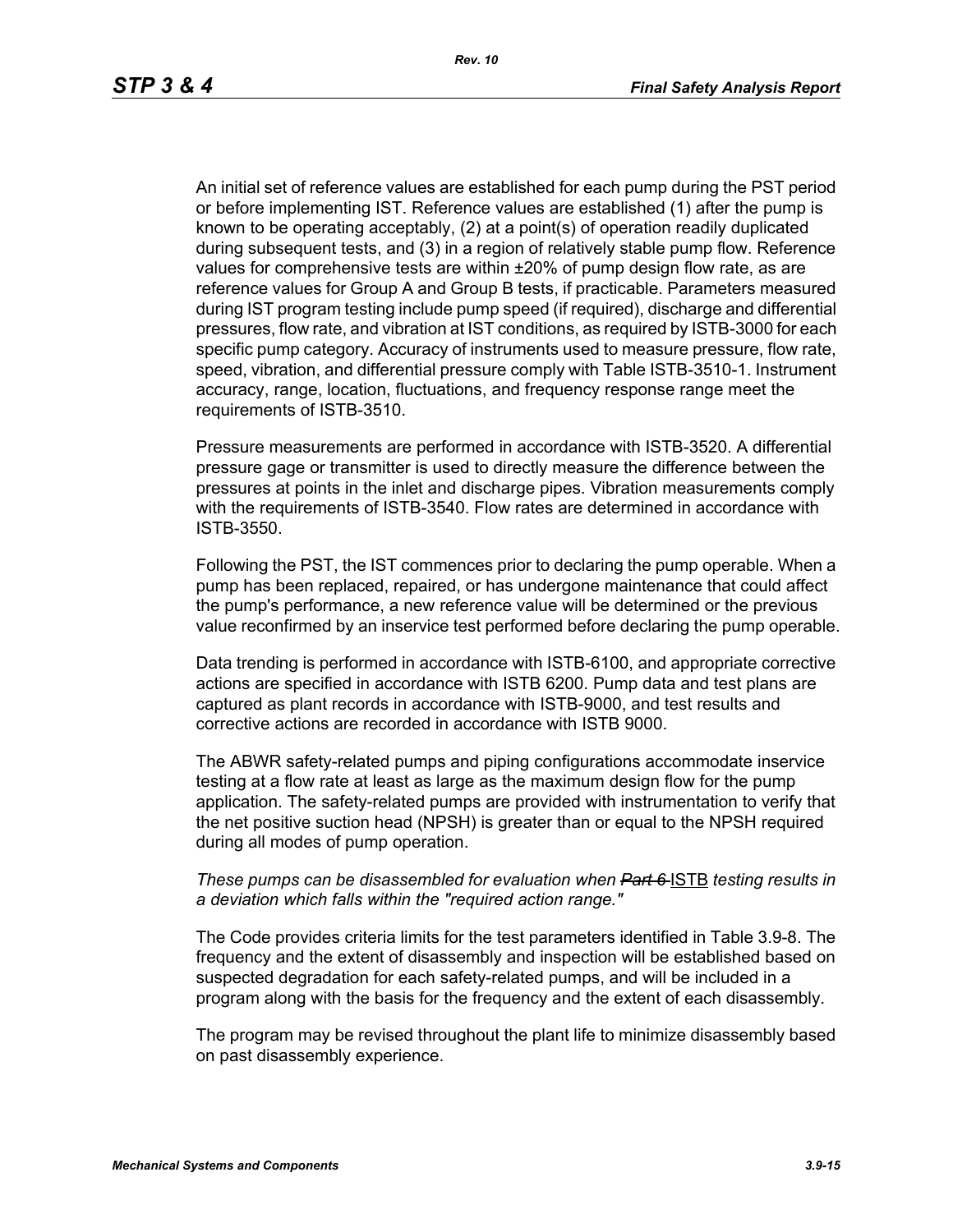# **3.9.6.2 Testing of Safety-Related Valves**

The following supplement describes the IST of valves to assess their operational readiness, in compliance with Reference 3.9-23, Subsections ISTA and ISTC. The program applies to valves classified as ASME Code Class 1, 2, or 3 valves and non-ASME valves that perform a safety-related function.

Valve testing requirements include exercise, leakage, and position verification. Other specific testing requirements for power-operated valves require stroke-time testing and may require diagnostic testing to determine valve operating conditions to verify operability under design-basis conditions. IST program valves are classified as either active or passive. Active valves change disk position to accomplish a specific function in shutting down a reactor to the safe-shutdown condition, maintaining the safe shutdown condition, or mitigating the consequences of an accident. Passive valves maintain disk position and do not change the disk position to accomplish the required safety functions. Passive valves are not included in the valve exercise testing.

Pre-conditioning of valves or their associated actuators or controls prior to IST is not allowed. Pre-conditioning includes manipulation, pre-testing, maintenance, lubrication, cleaning, exercising, stroking, operating, or disturbing the valve to be tested in any way except as may occur in an unscheduled, unplanned, and unanticipated manner during normal operation. The IST program complies with the requirements of Reference 3.9-23, Subsection ISTC, to the extent practicable. If a valve cannot be tested during normal operation, justification for testing during cold shutdown or a refueling outage is included in the test plan. The IST program incorporates nonintrusive techniques to periodically assess the degradation and performance of selected valves.

Valves within the scope of the IST program are categorized in accordance with ISTC-1300 as follows:

- Category A valves, for which seat leakage in the closed position is limited to a specific maximum amount to fulfill their required functions.
- Category B valves, for which seat leakage in the closed position is inconsequential to fulfill their required functions.
- Category C valves, which are self-actuating in response to some system characteristic to fulfill their required functions, such as pressure for relief valves or flow direction for check valves. Category C valves are addressed in Section 3.9.6.2.1 (check valves) and Section 3.9.6.2.5 (safety and relief valves).
- Category D valves, which are actuated by an energy source capable of only one operation, such as rupture disks or explosively actuated valves.

Category A valves are leak tested in accordance with ISTC-3630

Category A and Category B valves are stroke tested in accordance with ISTC-3521 as follows: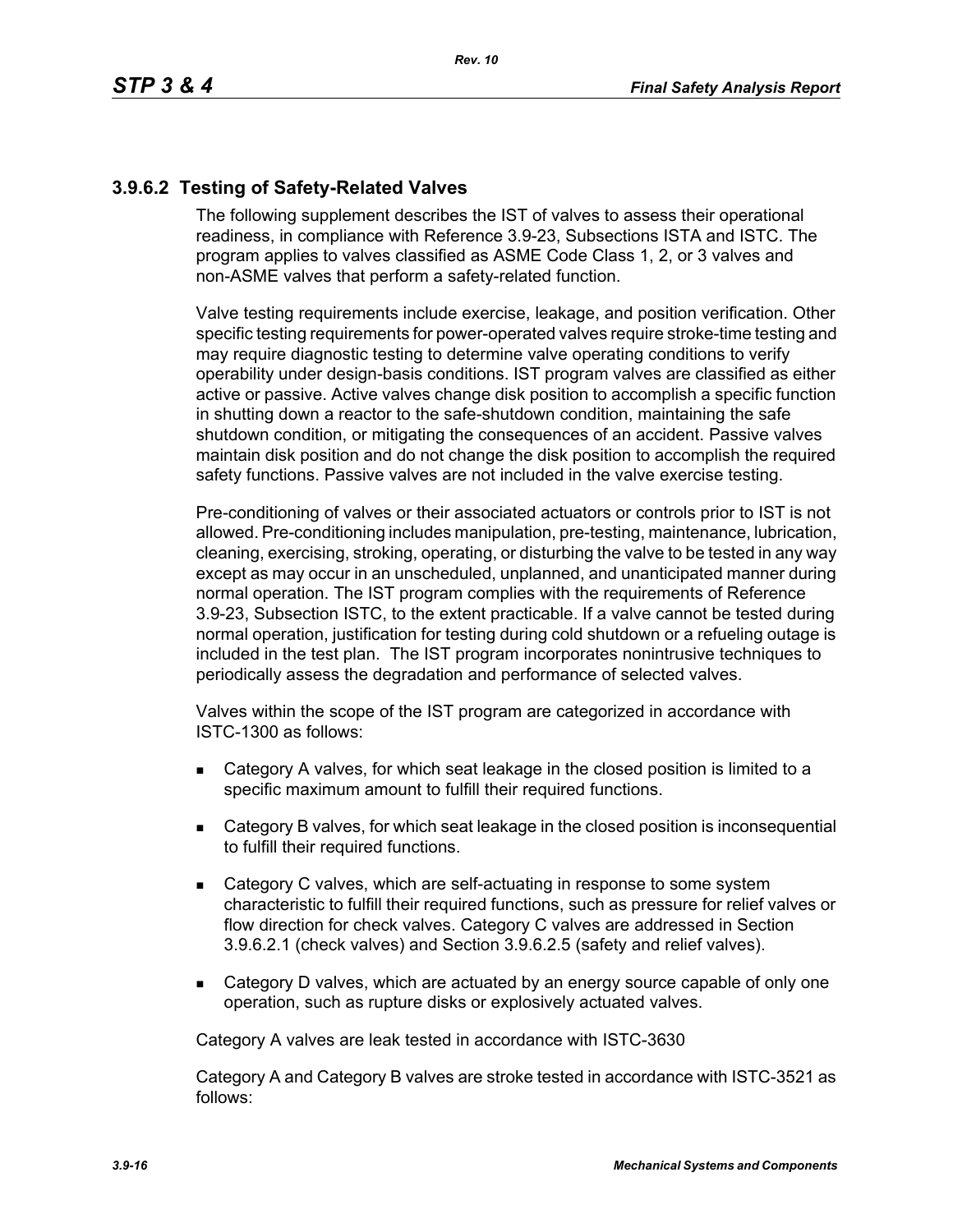*Rev. 10*

- Valves are tested by full-stroke exercising during operation at power to the positions required to fulfill their functions. If full-stroke testing is not practicable, testing may be limited to part-stroke exercising of the valves during operation at power and full-stroke exercising during cold shutdowns.
- $\blacksquare$  If valve exercising is not practicable during operation at power then the testing may be limited to full-stroke exercising of the valves during cold shutdowns. Valve exercising may be limited to part-stroke during cold shutdowns and full-stroke during refueling outages.
- Valve exercising is not required if the time period since the previous full-stroke exercise is less than three months and no activities that could change operating parameters have been performed. During extended shutdowns, valves that are required to be operable must remain capable of performing their intended safety function.
- Exercising valves during cold shutdown commences within 48 hours of achieving cold shutdown and continues until testing is complete or the plant is ready to return to operation at power.
- **Nalve testing required to be performed during a refueling outage is completed** before returning the plant to operation at power.

Category C valves are stroke tested in accordance with ISTC-3522 as follows:

- **DED Valves are exercised or examined during operation at power in a manner than** verifies disk movement in the open and closed position.
- If valve exercising is not practicable during operation at power, then the testing shall be performed during cold shutdown. If valve exercising is not practicable in cold shutdown, it shall be performed during refueling outages.
- Valve exercising is not required if the time period since the previous exercise is less than three months and no activities that could change operating parameters have been performed. During extended shutdowns, valves that are required to be operable must remain capable of performing their intended safety function.
- Exercising valves during cold shutdown commences within 48 hours of achieving cold shutdown and continues until testing is complete or the plant is ready to return to operation at power.
- Valve testing required to be performed during a refueling outage is completed before returning the plant to operation at power.

During exercise testing, valve disk movement is confirmed in accordance with ISTC-3530.

Preservice testing is performed on all valves in accordance with ISTC-3100. These tests are performed under conditions as near as practicable to those expected during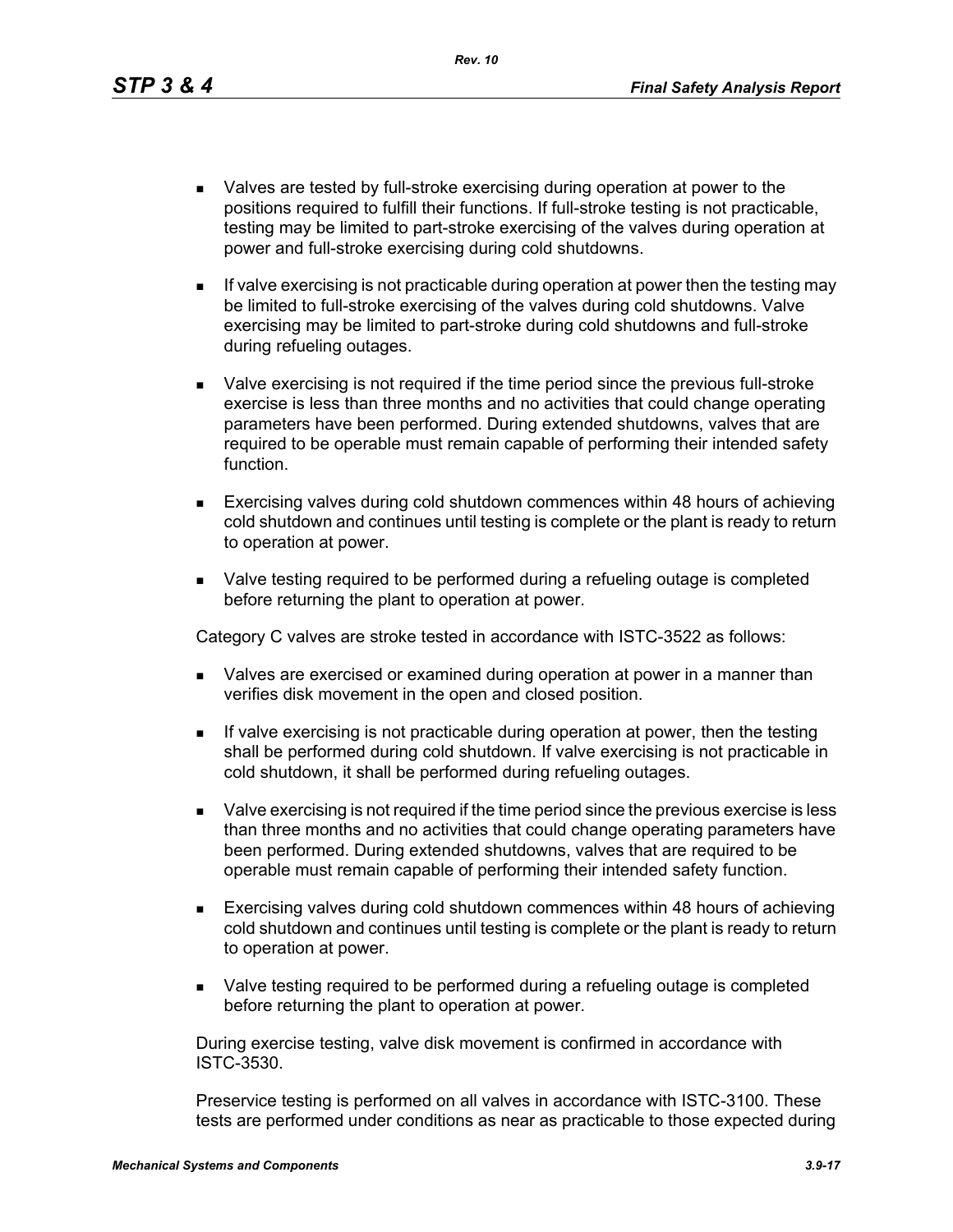*Rev. 10*

the IST. In accordance with ISTC-3300, valve testing uses reference values determined from the results of PST or previous IST, and these reference values are established only when the valve is known to be operating acceptably. Per ISTC-3310, when a valve or its control system has been replaced, repaired, or has undergone maintenance that could affect valve performance, a new reference value is determined or the previous value is reconfirmed by an inservice test. Deviations between the previous and new reference values are identified and analyzed in accordance with ISTC-3310. Verification that the new values represent acceptable operation is documented. The plant corrective action program documents valve failures.

In accordance with ISTC-3200, the inservice testing program will be implemented, and required valve testing will be completed, prior to first declaring the valves operable.

### **3.9.6.2.1 Check Valves**

(1) Design and Qualification

For each check valve with an active safety-related function, the design basis and required operating conditions (including testing) under which the check valve will be required to perform will be established.

As part of the final testing program, the following design and qualification requirements will be established, along with corresponding acceptance criteria for these requirements. Testing of prototypes which represent different groups of similar design and construction (such that each size, type, and model is addressed) will ensure the design adequacy of the check valve under design (design basis and required operating) conditions.

Each prototype will be tested to demonstrate its design capability under a range of differential pressure and flow conditions up to the design conditions, using the provisions of QME-1-2007 (Reference 3.9-16). These design conditions include all the required system operating cycles to be experienced by the valve (numbers of each type of cycle and duration of each type cycle), environmental conditions under which the valve will be required to function, severe transient loadings expected during the life of the valve such as water hammer or pipe break, lifetime expectation between major refurbishments, sealing and leakage requirements, corrosion requirements, operating medium with flow and velocity definition, operating medium temperature and gradients, maintenance requirements, vibratory loading, planned testing and methods, test frequency and periods of idle operation. The design conditions may include other requirements as identified during detailed design of the plant systems.

This prototype testing shall include test data from the manufacturer, field test data for dedication, empirical data supported by test, or tests (such as prototype) of similar valves that support qualification of the required valve where similarity must be justified by technical data. Proper check valve application will be verified, including selection of the valve size and type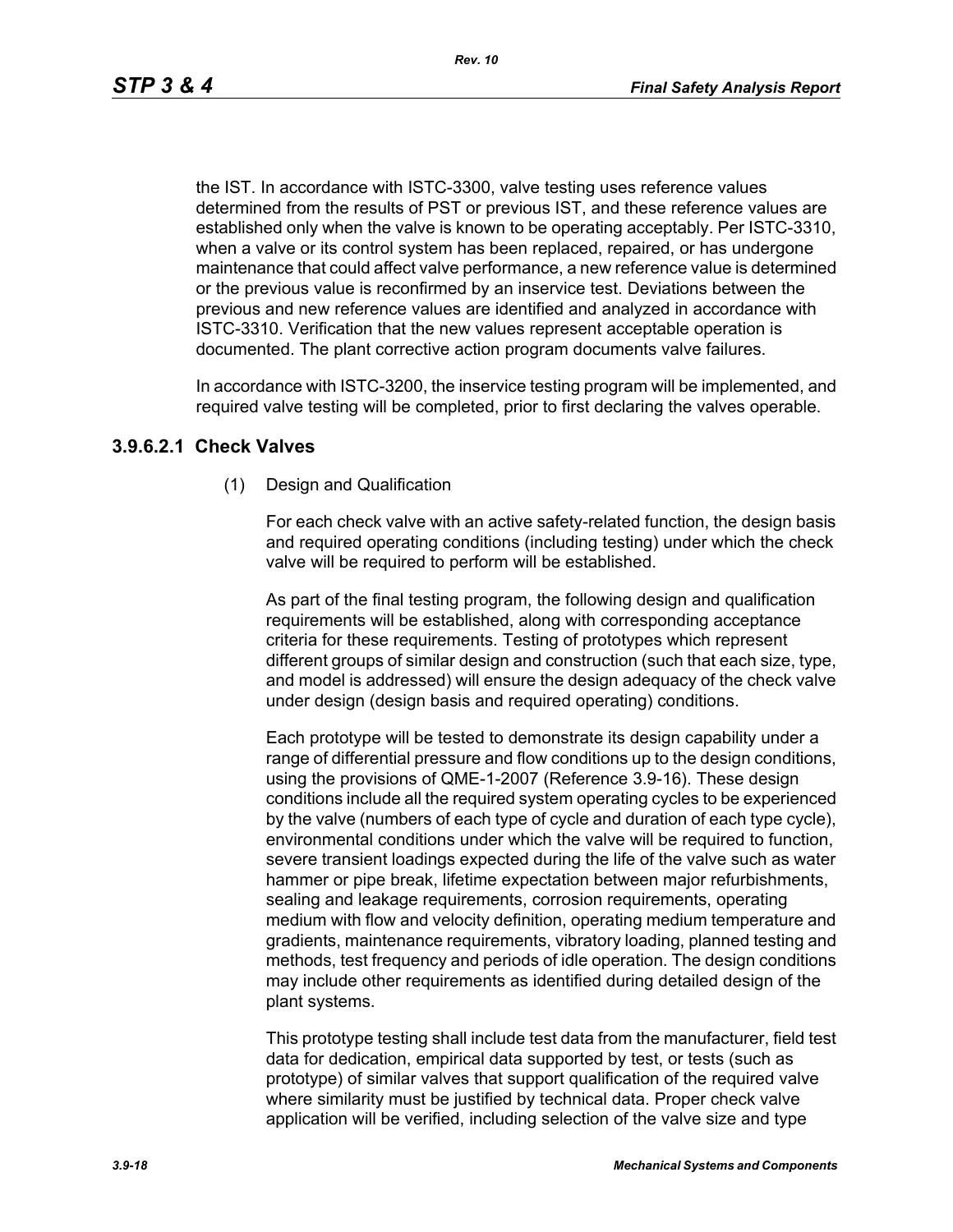based on the system flow conditions, installed location of the valve with respect to sources of turbulence, and correct orientation of the valve in the piping (i.e., vertical vs horizontal) as recommended or required by the manufacturer. Valve design features, material, and surface finish will be reviewed to assure they accommodate non-intrusive diagnostic testing methods available in the industry or as specified. Flow through the valve will be verified as determinable from installed instrumentation and valve disk positions will be verified as determinable without disassembly such as by use of nonintrusive diagnostic methods.

Valve internal parts are designed with self-aligning features for purpose of assured correct installation. The maximum loading on the check valve under design basis and required operating conditions will be compared to the allowable structural capability limits for the individual parts of the check valve (i.e., weak link calculations will be performed). The qualification acceptance criteria noted above will include baseline data developed during qualification testing and will be used for verifying the acceptability of the check valves after installation. See Section 3.9.3.2 for further details.

#### (2) Pre Operational Testing

Check valve testing requires verification that disk movement is in the direction required for the valve to perform its safety function. For check valves that perform a safety function in the open and closed directions, the valve is tested by initiating flow and observing whether or not the disk moves to the full-open position. Each check valve will be tested in the in the open and close direction under all normal operating system conditions. To the extent practical, testing of the valves as described in this section will be performed under fluid temperature conditions that would exist during a cold shutdown as well as under fluid temperature conditions that would be experienced by the valve during other modes of plant operation. The testing will identify the flow needed to open the valve to the full-open position. During flow conditions, the valve disk moves to and maintains contact with the backseat without fluctuating, while allowing the flow rate and maximum differential pressure across the valve to remain within acceptable design limits for the system. When flow ceases or reverses, the valve disk moves to the valve seat to fulfill the test requirements.

Check valves are exercised in both directions, regardless of their safety function. To test functionality in the open direction, the valve is exercised by initiating flow and observing whether or not the disk moves to the full-open position. Valve closure is verified after flow ceases. To test functionality in the closed direction, the valve disk is observed traveling to at least a partial open position upon flow initiation and moving to the valve seat when flow ceases or reverses.

The testing will include the effects of rapid pump starts and stops as required by expected system operating conditions. The testing will include any other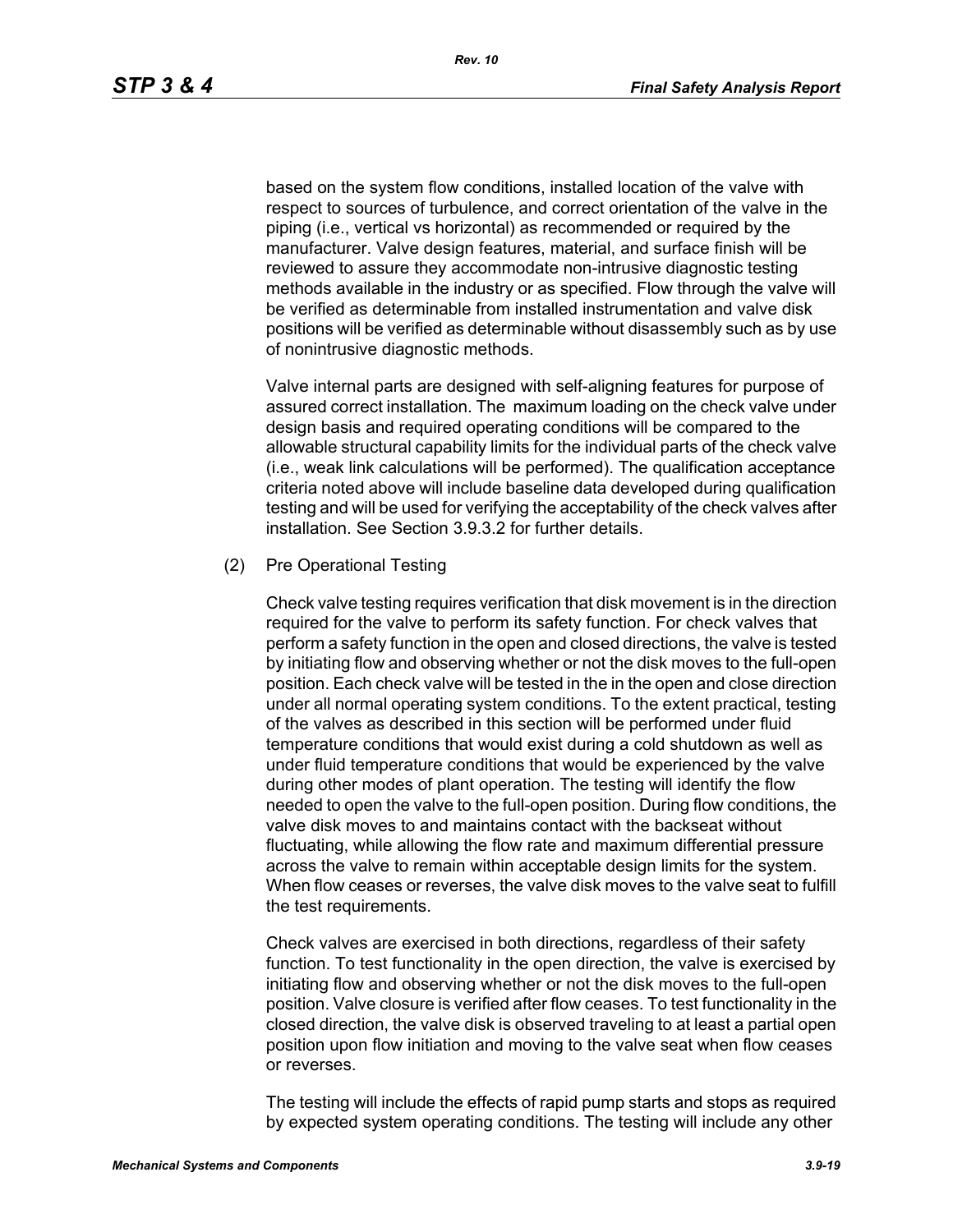reverse flow conditions that may be required by expected system operating conditions. The disk movement will be examined during valve testing to verify the leak-tightness of valve when fully closed. By using methods such as non-intrusive diagnostic equipment, the open valve disk stability will be verified under the flow conditions during normal and other required system operating conditions.

The parameters and acceptance criteria for demonstrating that the above functional performance requirements have been met are as follows:

- During all test modes that simulate expected system operating conditions, the valve disk fully opens or fully closes as expected based on the direction of the differential pressure across the valve.
- **EXECT** Leak-tightness of valve when fully closed is within established limits, as applicable.
- **Valve disk positions are determinable without disassembly.**
- **Now the Standard Musta** verify free disk movement whenever moving to and from the seat.
- **The disk is stable in the open position under normal and other required** system operating fluid flow conditions.
- The valve is correctly sized for the flow conditions specified, i.e., the disk is in full open position at normal full flow operating condition.
- Valve design features, material, and surfaces accommodate non-intrusive diagnostic testing methods available in the industry or as specified.
- **Piping system design features accommodate all the applicable check** valve testing requirements as described in Table 3.9-8.
- (3) Inservice Testing

All ABWR safety-related piping systems incorporate provisions for testing to demonstrate the operability of the check valves under design conditions. Verification of safety function is accomplished by initiating flow through the valve and verifying proper movement of the valve disk in the open and closed directions in accordance with ISTC-5221(a).

When operating conditions, valve design, valve location, or other considerations prevent direct observation or measurements by use of conventional methods to determine adequate check valve function, diagnostic equipment and nonintrusive techniques are used to monitor internal conditions. Nonintrusive techniques include monitoring of operating parameters (e.g., fluid flow, disk position, disk movement, and disk impact forces). Nonintrusive techniques also detect valve degradation. Diagnostic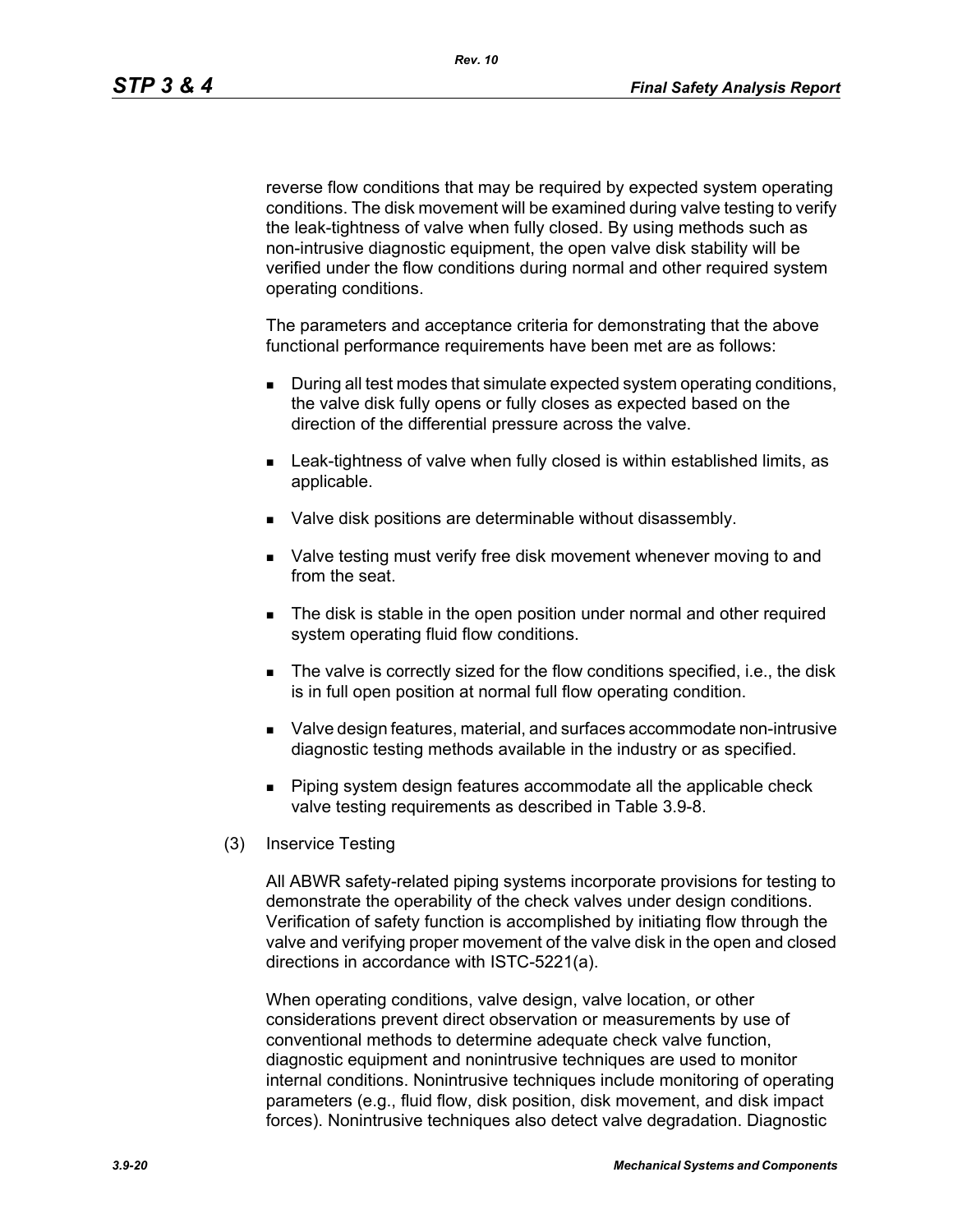equipment and techniques used for valve operability determinations are verified as effective and accurate under the PST program. Testing is performed, to the extent practical, under normal operation, cold shutdown, or refueling conditions applicable to each check valve. Testing includes effects created by sudden starting and stopping of pumps, if applicable, or other conditions, such as flow reversal.

When necessary, mechanical exercisers are used in accordance with ISTC-5221(b). Tests using a valve exerciser are capable of detecting a missing disk, sticking, binding and the loss of weights. Acceptance criteria for tests using mechanical exercisers consider the design, application and historical performance of the valve.

For check valves where the test methods specified in ISTC-5221(a) and (b) are impractical, or if sufficient flow cannot be achieved or verified, a sample disassembly examination program verifies valve disk movement in accordance with ISTC-5221(c). The sample disassembly examination program groups check valves by category of similar design, application, and service condition.

During the disassembly process, the full-stroke motion of the valve disk is verified. Nondestructive examination is performed on the hinge pin to assess wear, and seat contact surfaces are examined to verify adequate contact. Full-stroke motion of the valve disk is re-verified immediately prior to completing reassembly. The frequency and the extent of disassembly and inspection will be established based on suspected degradation of all safety-related check valves, and will be included in a program along with the basis for the frequency and the extent of each disassembly. At least one valve from each group is disassembled and examined at each refueling outage, and the valves in each group are disassembled and examined at least once every eight years. The program may be revised throughout the plant life to minimize disassembly based on past disassembly experience.

A condition monitoring program may be established to modify testing or disassembly inspection periods when sufficient operating data have been collected for a valve type. The condition monitoring program is prescribed by post-maintenance programs and ASME OM Code Appendix II requirements for each equipment type. Before returning to service, valves disassembled for examination or valves that received maintenance that could affect their performance are exercised with a full or part stroke. Details and bases of the sampling program are documented and recorded in the test plan.

When maintenance that could affect valve performance is performed on a valve in the IST program, post-maintenance testing is conducted prior to returning the valve to service.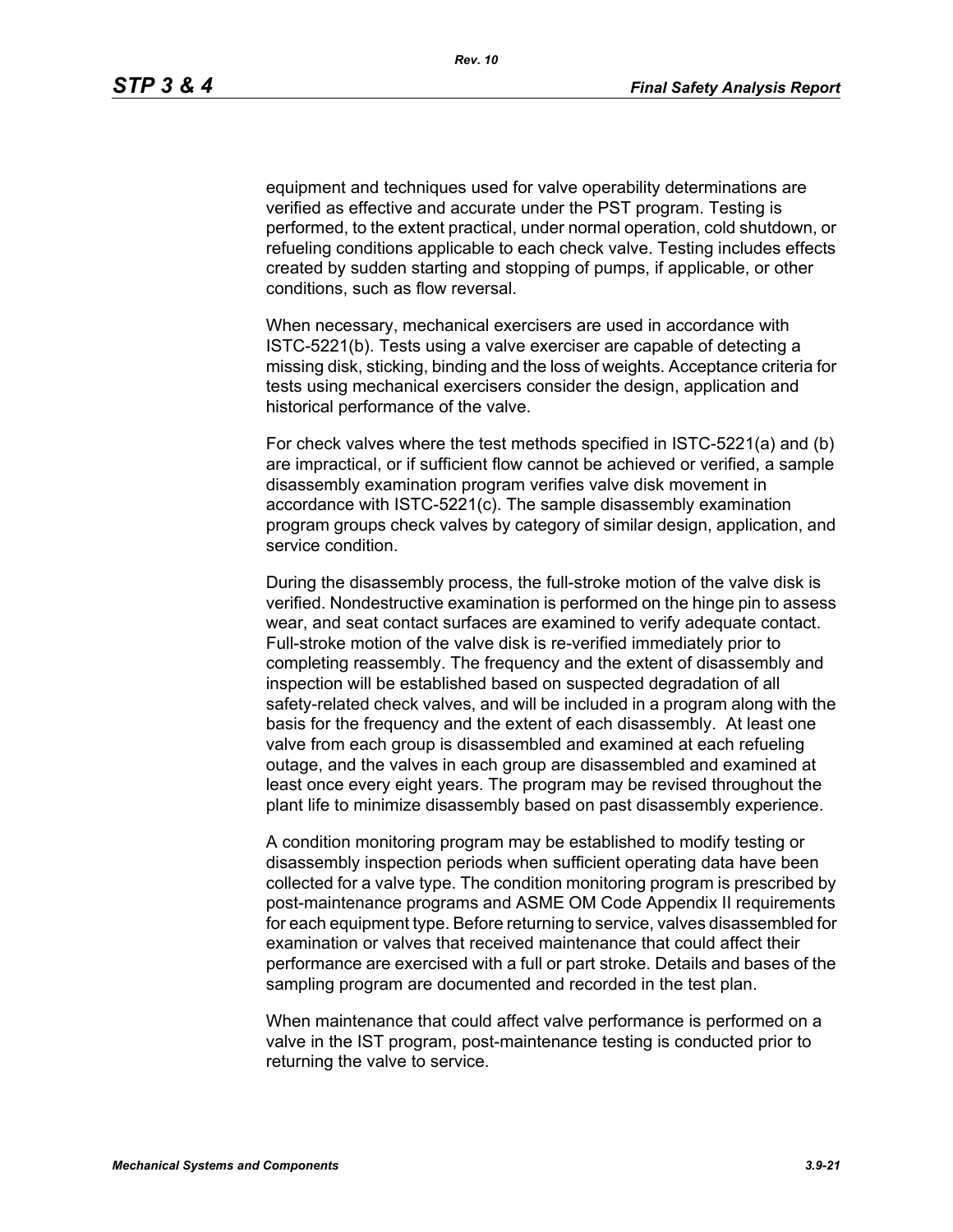## **3.9.6.2.2 Motor-Operated Valves**

For each motor-operated valve assembly (MOV) with an active safety related function, the design basis and required operating conditions (including testing) under which the MOV will be required to perform are established for the development and implementation of the design, qualification and preoperational testing.

(1) Design and Qualifications

As part of the final testing program, acceptance criteria will be provided for the following design and qualification requirements. Testing each size, type, and model will determine the torque and thrust (as applicable to the type of MOV) requirements to operate the MOV and will ensure the adequacy of the torque and thrust that the motor-operator can deliver under design (design basis and required operating) conditions. Each size, type, and model will be tested under a range of differential pressure and flow conditions up to the design conditions. These design conditions include fluid flow, differential pressure (including pipe break), system pressure, fluid temperature, ambient temperature, minimum voltage, and minimum and maximum stroke time requirements. This testing of each size, type and model shall include test data from the manufacturer, field test data for dedication, empirical data supported by test, or test (such as prototype) of similar valves that support qualification of the required valve where similarity must be justified by technical data. This testing will demonstrate that the results of testing under in situ or installed conditions can be used to ensure the capability of the MOV to operate under design conditions. The individual parts of the MOV will be verified not to exceed structural capability limits under design conditions. The valve specified for each application will be verified as not susceptible to pressure locking and thermal binding. See Section 3.9.3.2 for further details.

(2) Pre-operational Testing

Each MOV will be tested in the open and close directions under static and maximum achievable conditions using diagnostic equipment that measures torque and thrust (as applicable to the type of MOV), and motor parameters. Each MOV will be tested sufficiently, under various differential pressure and flow to maximum achievable conditions, to determine the torque and thrust requirements at design conditions. The torque and thrust requirements to close the valve, for the position at which there is diagnostic indication of hard seat contact, will be determined. The determination of design torque and thrust requirements will be made for such parameters as differential pressure, fluid flow, undervoltage, temperature and seismic dynamic effects for MOVs that must operate during these transients. The design torque and thrust requirements will be adjusted for diagnostic equipment inaccuracies. For the point of control switch trip, any loss in torque produced by the actuator, and thrust delivered to the stem, for increasing differential pressure and flow conditions (referred to as load sensitive behavior) will be determined. The design torque and thrust requirements will be compared to the control switch trip torque and thrust, subtracting margin for load sensitive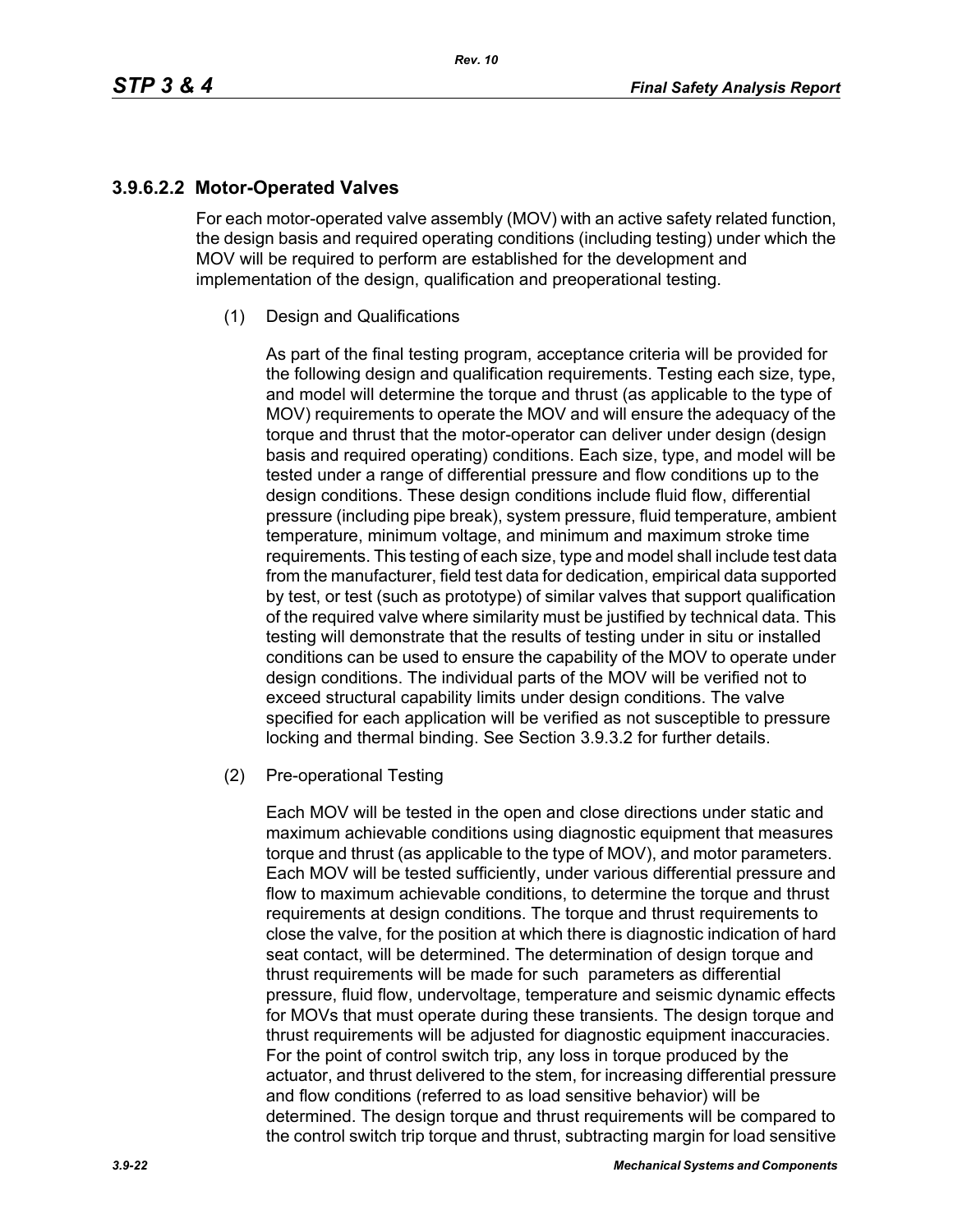behavior, control switch repeatability, and degradation. The total thrust and torque delivered by the MOV under static and dynamic conditions (including diagnostic equipment inaccuracy and control switch repeatability) will be measured to compare to the allowable structural capability limits for the individual parts of the MOV. Proper control room position indication of the MOV will be tested.

The parameters and acceptance criteria for demonstrating that the above functional performance requirements have been met are as follows:

- As required by the safety function: the valve must fully open; the valve must full close with diagnostic indication of hard seat contact.
- The control switch settings must provide adequate margin to achieve design requirements including consideration of diagnostic equipment inaccuracy, control switch repeatability, load sensitive behavior, and margin for degradation.
- The motor output capability at degraded voltage must equal or exceed the control switch setting including consideration of diagnostic equipment inaccuracy, control switch repeatability, load sensitive behavior and margin for degradation.
- The maximum torque and thrust (as applicable for the type MOV) achieved by the MOV including diagnostic equipment inaccuracies and control switch repeatability must not exceed the allowable structural capability limits for the individual parts of the MOV.
- **The remote position indication testing must verify that proper disk position** is indicated in the control room.
- **Stroke time measurements taken during valve opening and closing must** meet minimum and maximum stroke time requirements.

Uncertainties associated with performance of these tests and use of the test results (including those associated with measurement equipment and potential degradation mechanisms) are addressed appropriately. Uncertainties may be considered in the specification of acceptable valve setup parameters or in the interpretation of the test results (or a combination of both). Uncertainties affecting both valve function and structural limits are addressed.

(3) Inservice Testing

Inservice Testing of MOVs will satisfy OM-2004 as required by 10CFR50.55a and as supplemented by 10CFR50.55a(b)(3)(ii). The inservice testing of MOVs will rely on diagnostic techniques that are consistent with the state of the art and which will permit periodic assessment of the valve's ability to perform its safety function during design basis conditions. Periodic testing will be conducted under adequate differential pressure and flow conditions that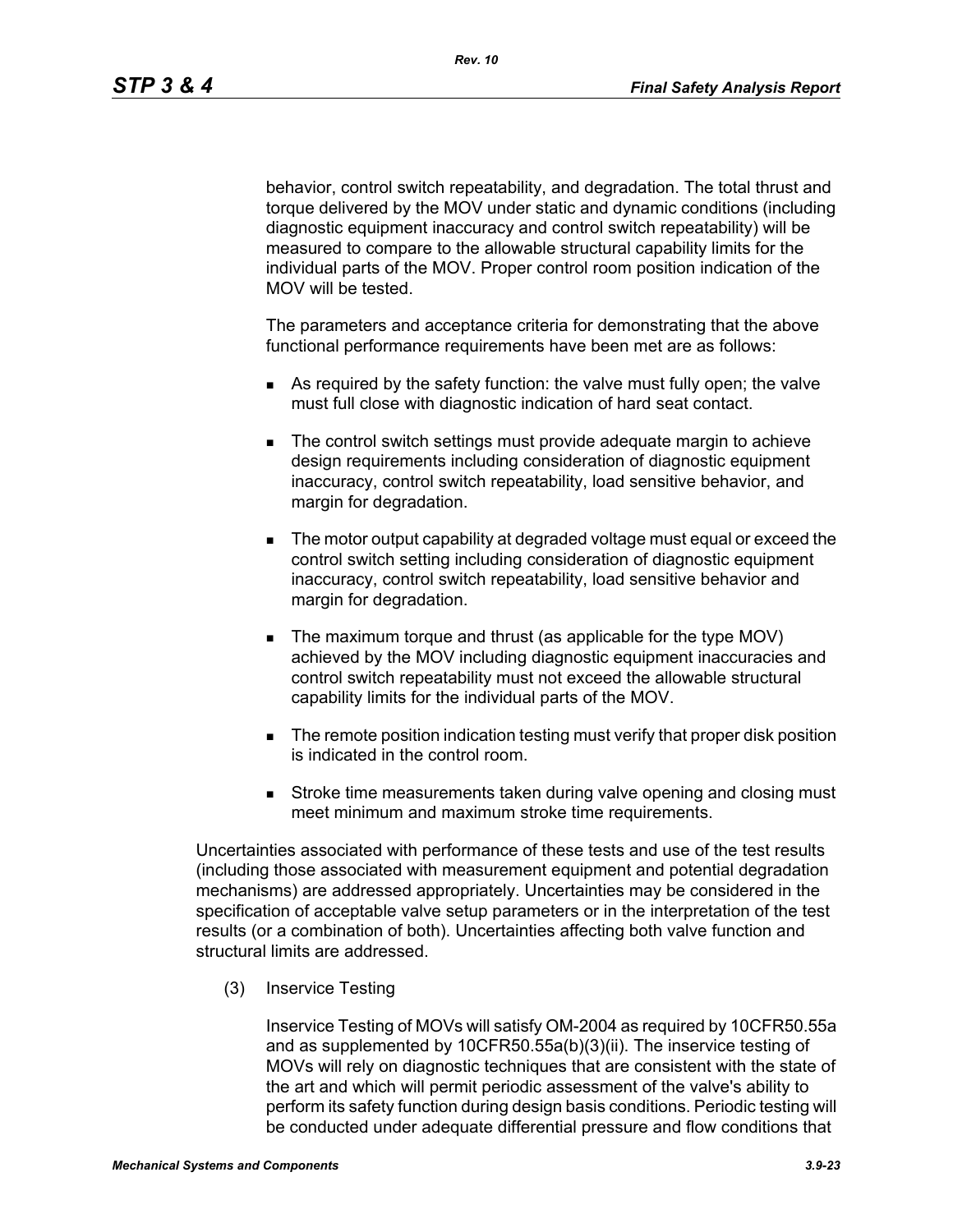allow a justifiable demonstration of continuing MOV capability for design basis conditions. Test frequencies are developed in accordance with "Joint Owners' Group (JOG) Motor Operated Valve Periodic Verification Program Summary," MPR-2524-B, November 2007 (Reference 3.9-17, 3.9-18, and 3.9-19), and ASME Code Case OMN-1, Rev 1, and will not exceed 10 years. According to the JOG MOV PV program guidance, testing of MOVs is performed at a frequency dependent on margin and risk significance.

### Specifically:

"A classification process is used to determine how each MOV is to be tested. Valves that are not susceptible to degradation based on JOG Program testing are identified and static PV test intervals are specified. Applications of gate and butterfly valves that are susceptible to increases or variations in required thrust or torque are identified, and users are to add margin allowances (gate valves) or to verify by DP test (butterfly and gate valves) that the valve performance is stable."

Inservice testing of active MOVs consists of both static and dynamic testing. The specific testing frequencies are based on the individual valve's risk ranking and functional margin. These factors are described below:

(a) Risk Ranking

The MOVs risk ranking is determined by review of the valves individual Probabilistic Safety Assessment which is documented on the individual component's ranking worksheet and is reviewed and approved by the expert panel. Guidance for this process is outlined in the Joint Owners' Group (JOG) Motor Operated Valve Periodic Verification Program Summary.

(b) Functional Margin

Functional Margin is that increment by which the MOV's available capability exceeds the capability required to operate the MOV under design basis conditions and is determined. The ability of a valve to meet its design basis functional requirements (i.e., required capability) is verified during the valve's design basis verification test. The preservice and subsequent periodic tests measure the valve's actual actuator output capability. The difference between the two capabilities is termed "functional margin," and is determined in accordance with OMN-1 Section 6.4.3.

Diagnostic equipment inaccuracies, degraded voltage, control switch repeatability, load sensitive MOV behavior and margin for degradation are consider in the calculations used to determine the valve's capacity from the valves measured test values.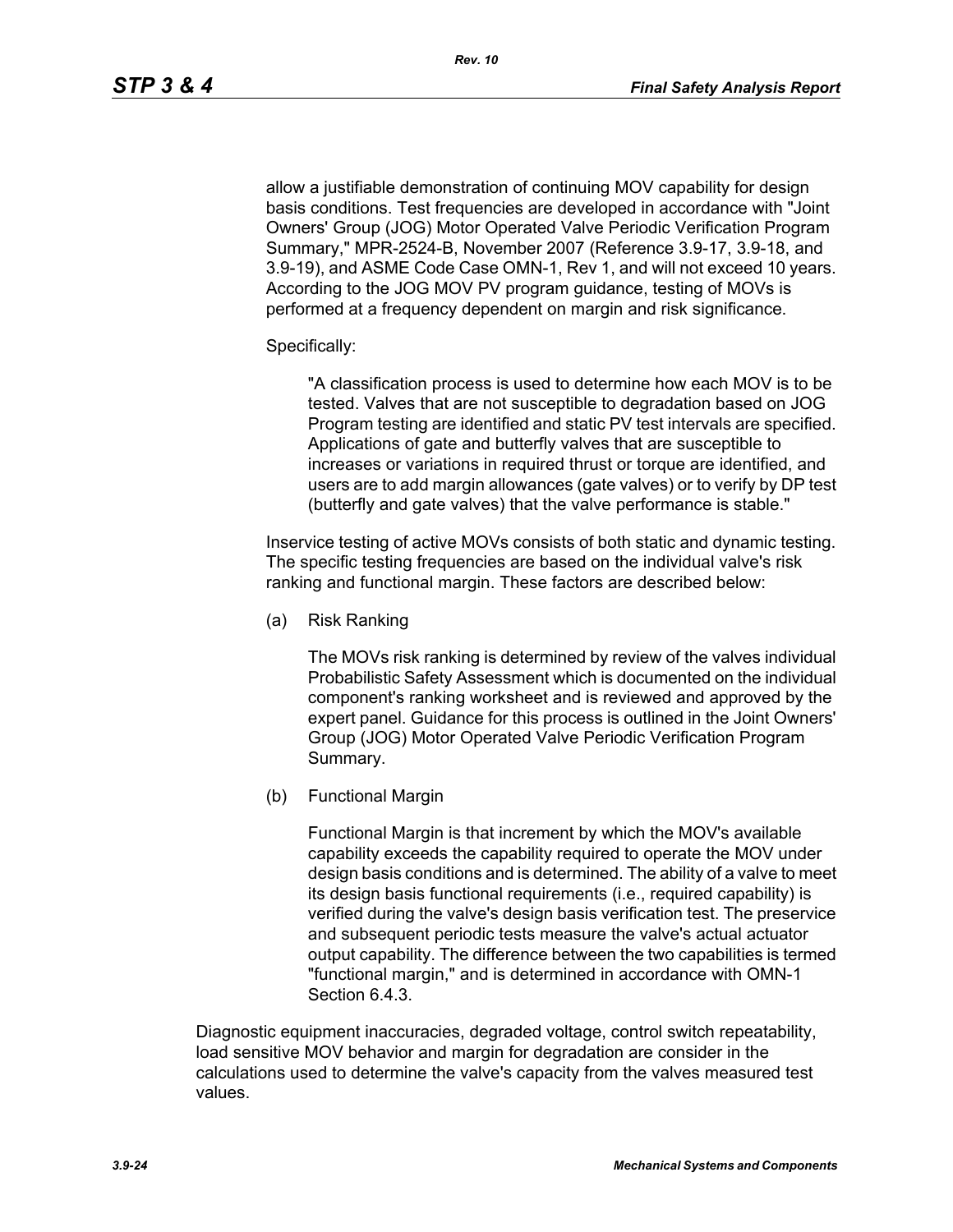With the valves functional margin and risk ranking, a periodic verification test interval/frequency is determined. This determined test frequency is first compared to the valves historical data to verify that any potential valve degradation during the test period would not reduce the functional margin to less than zero prior to the next scheduled periodic verification test. A motor operated valve with an adequate functional margin is assured of being able to open and/or close under design basis conditions. If the data shows that the functional margin may be reduced to less than zero, the frequency is reduced to ensure that the next periodic verification test is performed prior to a loss of functional margin. The test frequency will vary from two to ten years, depending on risk ranking and functional margin. Periodic testing will include the following aspects:

- Valves with similar operators, valves and service conditions will be grouped together based on results of design basis verification and preservice tests.
- All valves will be exercised at least once per year or once per refueling cycle, or more frequently is dictated by risk significance, environmental conditions, or abnormal characteristics.
- Required torque will be analyzed in accordance with OMN-1 Section 6.4.1.
- Available Stem Torque will be analyzed in accordance with OMN-1 Section 6.4.2.
- Uncertainties associated with performance of these tests and use of the test results (including those associated with measurement equipment and potential degradation mechanisms) are addressed appropriately. Uncertainties may be considered in the specification of acceptable valve setup parameters or in the interpretation of the test results (or a combination of both). Uncertainties affecting both valve function and structural limits are addressed.

### **3.9.6.2.3 Power Operated Valves (Other Than Motor Operated Valves)**

STD DEP 1.8-1

Motor operated valves are addressed in Section 3.9.6.2.2. The following discussion applies to other types of power-operated valves.

(1) Design and Qualification

For each power-operated (i.e, pneumatic-, hydraulic-, piston-, solenoidoperated, and explosive-actuated squib) valve assembly (POV) with an active safety-related function, the design basis and required operating conditions (including testing) under which the POV will be required to perform will be established.

As part of the final testing program, acceptance criteria will be provided for the following design and qualification requirements. Testing of prototypes which represent different groups of similar design and construction (such that each size, type, and model is addressed) will determine the force (as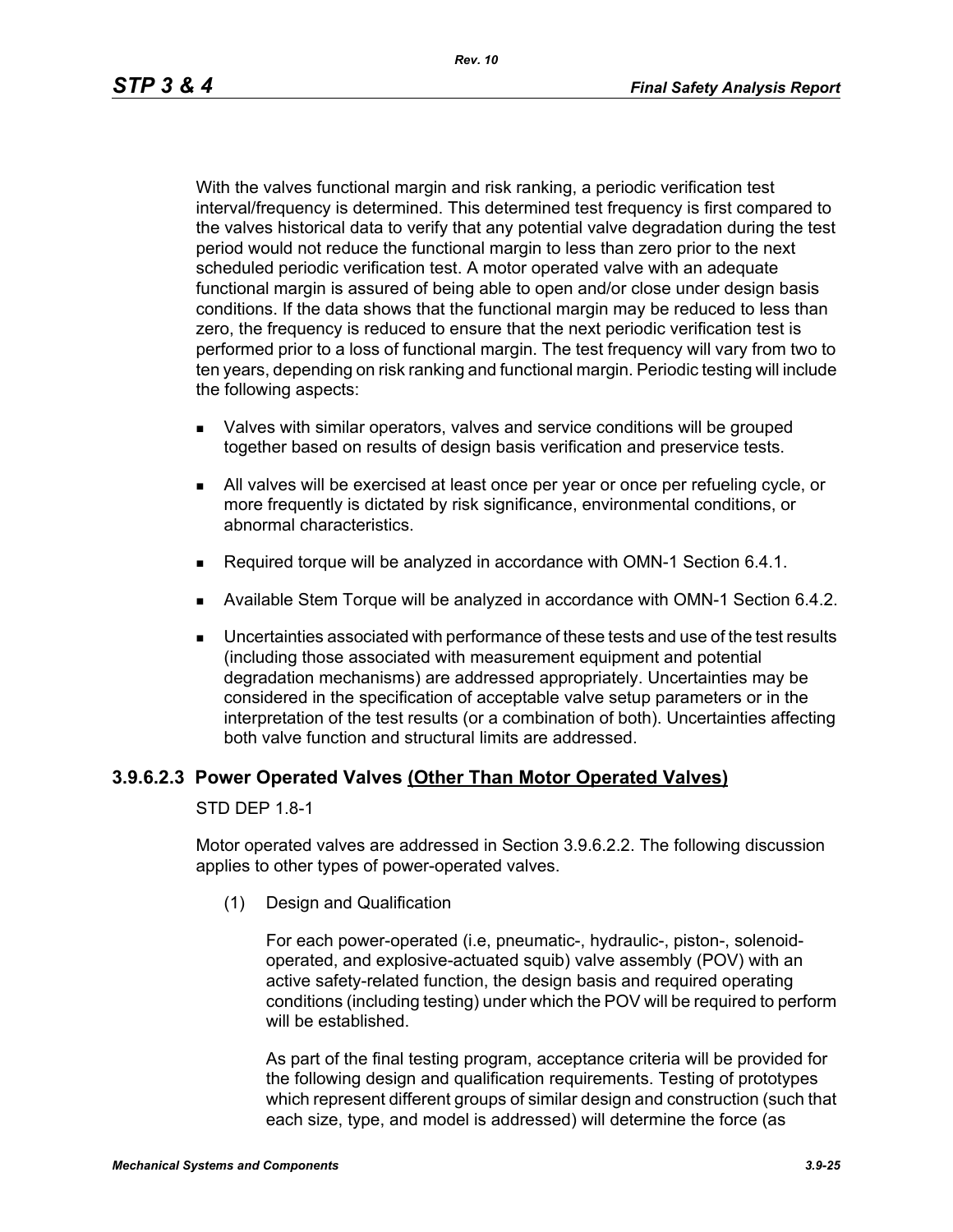applicable to the type of POV) requirement to operate the POV and will ensure the adequacy of the force that the operator can deliver under design (design basis and required operating) conditions.

Each prototype will be tested to demonstrate its capability under a range of differential pressure and flow conditions up to the design conditions, using the provisions of QME-1-2007. These design conditions include fluid flow, differential pressure (including pipe break), system pressure, fluid temperature, ambient temperature, minimum air supply system (or accumulator) pressure, spring force, and minimum and maximum stroke time requirements. This prototype testing shall include test data from the manufacturer, field test data for dedication, empirical data supported by test, or test (such as prototype) of similar valves that support qualification of the required valve where similarity must be justified by technical data. This testing will demonstrate that the results of testing under in-situ conditions can be used to ensure the capability of each POV to operate under design conditions. The individual parts of the POV will be verified not to exceed structural capability limits under design conditions (i.e., weak link calculations will be performed). The packing adjustment limits specified for each valve application will be verified as not susceptible to stem binding. See Section 3.9.3.2 for further details.

(2) Pre-operational Testing

Each POV will be tested in the open and close directions under static and maximum achievable conditions using diagnostic equipment that measures or provides information to determine total friction, stroke time, seat load, spring rate, and travel under normal pneumatic or hydraulic pressure (as applicable to the type of POV), and minimum pneumatic or hydraulic pressure. Each POV will be tested sufficiently, under various differential pressure and flow up to maximum achievable conditions, to determine the force requirements at design conditions. The force requirements to close the valve, for the position at which there is a diagnostic indication of full valve closure (as required for the safety function of the applicable valves), will be determined. The determination of design force requirements will be made for such parameters as differential pressure, fluid flow, minimum pneumatic or hydraulic pressure, power supply, temperature, and seismic/dynamic effects for POVs that must operate during these transients. The design force requirements will be adjusted for diagnostic equipment inaccuracies.

The total force delivered by the POV under static and dynamic conditions (including diagnostic equipment inaccuracies) will be measured to compare to the allowable structural capability limits for the assembly and individual parts of the POV. Proper control room position indication of the POV will be verified.

The parameters and acceptance criteria for demonstrating that the above functional performance requirements have been met are as follows: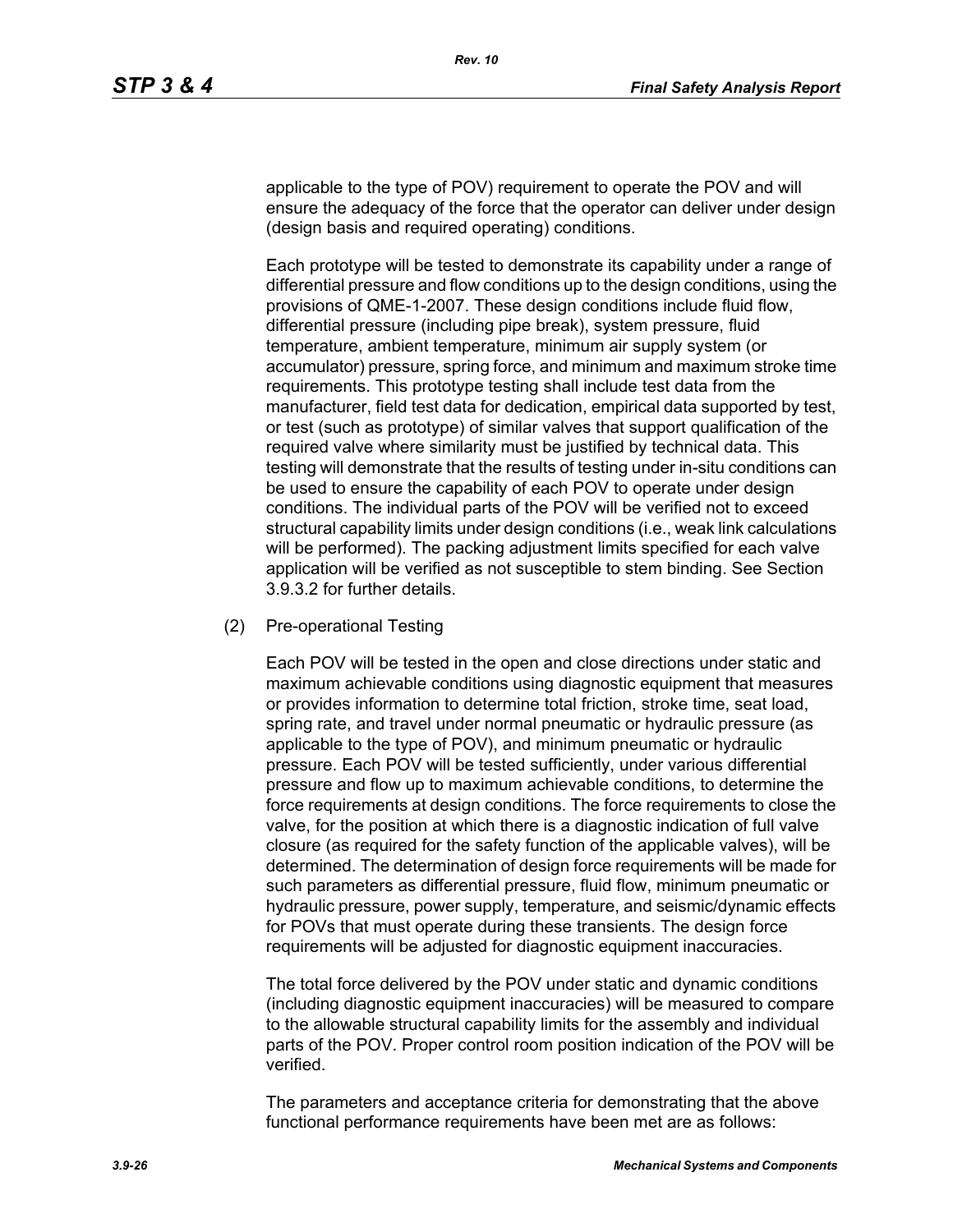- As required by the safety function, the valve must fully open and/or the valve must fully close with diagnostic indication of hard seat contact.
- The assembly must demonstrate adequate margin to achieve design requirements including consideration of diagnostic equipment inaccuracies and margin for degradation.
- The assembly must demonstrate adequate output capability of the power-operator at minimum pneumatic or hydraulic pressure or electrical supply (or loss of motive force for fail-safe positioning) with consideration of diagnostic equipment inaccuracies and margin for degradation.
- The maximum force (as applicable for the type of POV) achieved by the POV including diagnostic equipment inaccuracies must not exceed the allowable structural capability limits for the assembly and individual part of the POV.
- **The remote position indication testing must verify that proper disk position** is indicated in the control room and other remote locations relied upon by operators in any emergency situation.
- **Stroke-time measurements taken during valve opening and closing must** meet minimum and maximum stroke-time requirements.
- For solenoid-operated valves (SOVs), the Class 1E electrical requirements are to be verified. The SOV should be verified to be capable of performing its design functions in accordance with its design requirements for energized or de-energized conditions and rated appropriately for the electrical power supply amperage and voltage.
- **Provide leak-tight seating which must meet specified maximum leakage** rate, or meet leakage rate to ensure an overall containment maximum leakage.
- (3) Inservice Testing

All ABWR safety-related piping systems incorporate provisions for testing to demonstrate the operability of the POVs under design conditions. All active POVs are stroke tested in accordance with ISTC-3500. The guidance contained in Code Case OMN-12 may be used in lieu of the requirements of ISTC-5130 and ISTC-5140 for pneumatically and hydraulically operated valves. Limiting values for full-stroke times are established based on PST and design requirements. Reference values for full-stroke times are established in accordance with ISTC-3300.

Valves with stroke times which exceed their limiting value of full-stroke time are immediately declared inoperable. Valves with stroke times exceeding the following criteria, but within the limiting value, are retested or declared inoperable: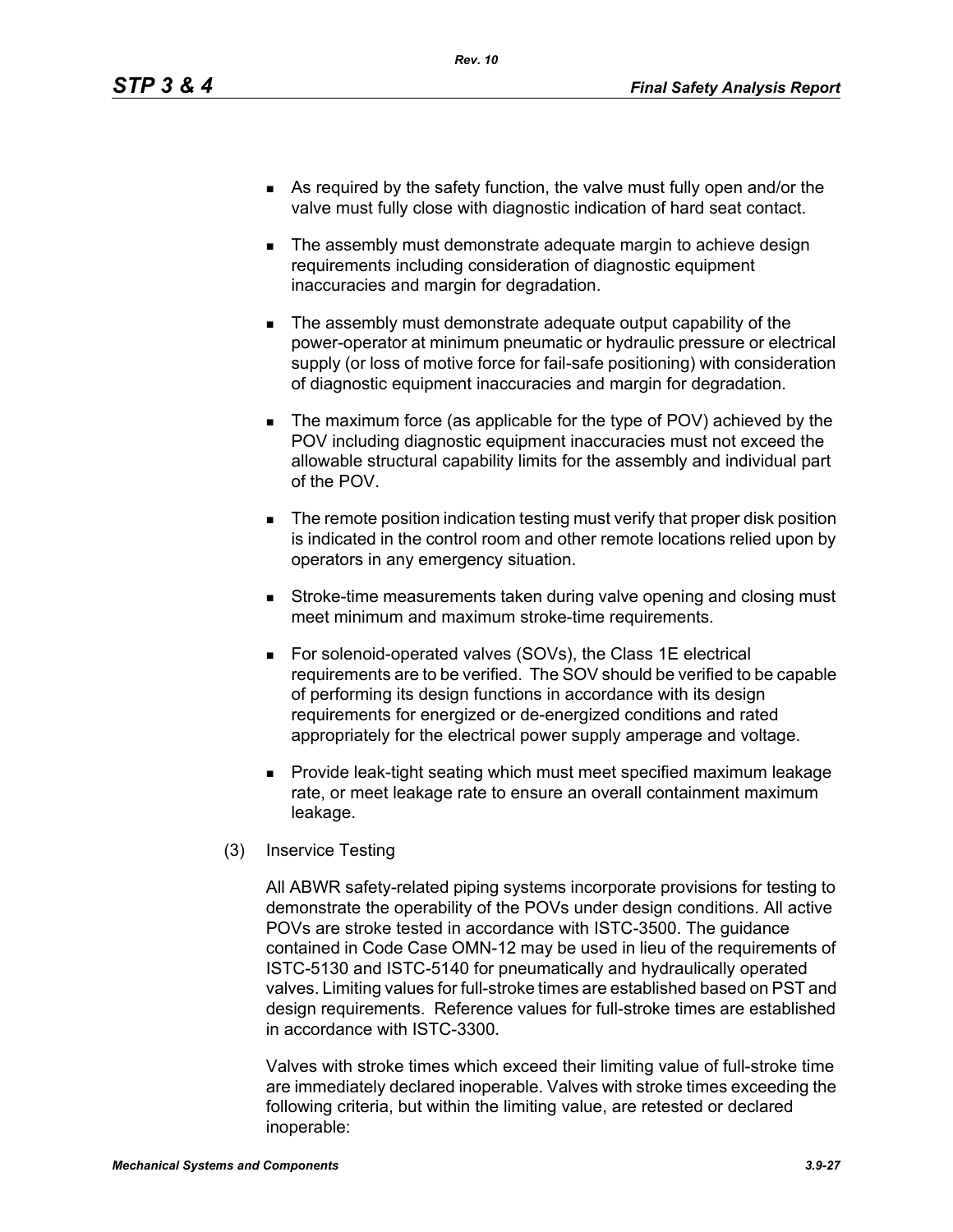- Valves with reference stroke times greater than 10 seconds are limited to no more than ±25% change in stroke time when compared to the reference value.
- Valves with reference stroke times less than or equal to 10 seconds are limited to no more than ±50% change in stroke time when compared to the reference value.
- Valves with reference stroke time of less than 2 second are considered fast acting, and have a limit of 2 seconds.

If the valve is retested and does not meet the criteria above, it is immediately declared inoperable and an analysis is performed to identify the cause of the problem. Operability may be restored if the subsequent analysis demonstrates that the POV remains capable of performing its function. The parameters and acceptance criteria for applied during testing include the following:

- As required by the safety function, the valve must fully open and/or the valve must fully close with diagnostic indication of hard seat contact.
- **The remote position indication testing must verify that proper disk position** is indicated in the control room and other remote locations relied upon by operators in any emergency situation.
- **Stroke-time measurements taken during valve opening and closing must** meet minimum and maximum stroke-time requirements.
- **Provide leak-tight seating which must meet specified maximum leakage** rate, or meet leakage rate to ensure an overall containment maximum leakage (See Section 3.9.6.4).

Section 3.9.6.2.8 describes additional (non-Code) testing of power-operated valves as discussed in Regulatory Issue Summary 2000-03. This inservice testing will incorporate the use of advance non-intrusive techniques to periodically assess degradation and the performance characteristics of the POVSPOVs.

*The Part 10* ISTC *tests will be performed, and valves that fail to exhibit the required performance can be disassembled for evaluation.* 

The frequency and the extent of disassembly and inspection will be established based on suspected degradation of all safety-related POVs, and included in a program along with the basis for the frequency and the extent of each disassembly. The program may be revised throughout the plant life to minimize disassembly based on past disassembly experience.

## **3.9.6.2.4 Isolation Valve Leak Tests**

STD DEP 1.8-1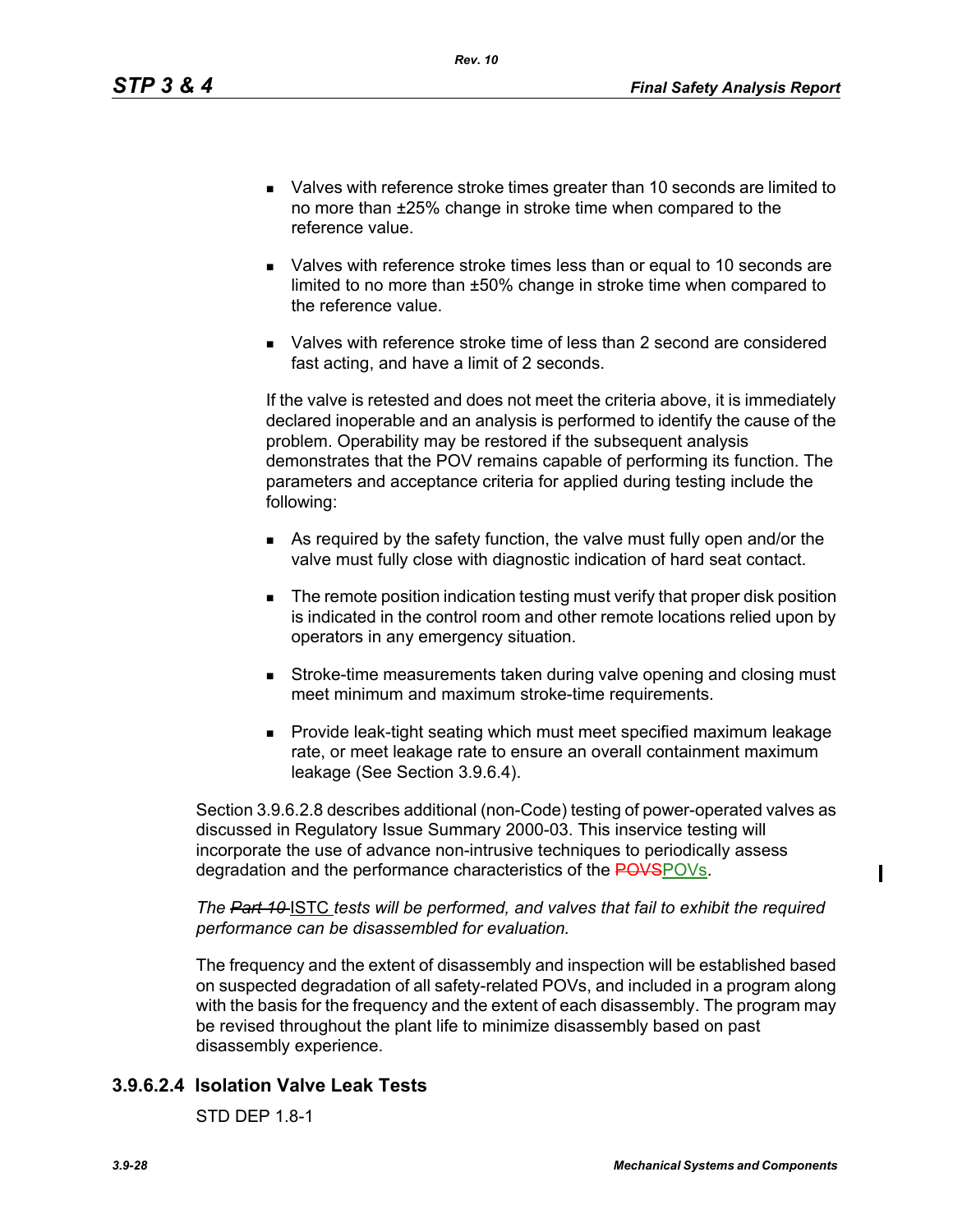The leaktight integrity will be verified for each valve relied upon to provide a leaktight function.

These valves include:

- (1) Pressure isolation valves—valves that provide isolation of pressure differential from one part of a system from another or between systems. Pressure isolation valves (PIVs) are the two normally closed valves, in series, within the RCPB that isolate the reactor coolant system from an attached low-pressure system (See Appendix 3M for design changes made to prevent intersystem LOCAs). PIVs are listed in Table 3.9-9 and are classified as A or A/C in accordance with the provisions of Subsection ISTC-1300 of Reference 3.9-23. PIV seat leakage rate tests are conducted every two years in accordance with Chapter 16 Surveillance Requirement SR 3.4.4.1and Subsection ISTC-3630, which specifies a PIV leakage limit of 0.5 gpm per inch of nominal valve diameter up to 5 gpm maximum for each PIV, when a permissible leakage rate is not otherwise specified. PIV leakage tests are described further in the Technical Specifications.
- (2) Temperature isolation valves—valves whose leakage may cause unacceptable thermal loading on supports or stratification in the piping and thermal loading on supports or whose leakage may cause steam binding of pumps. Temperature isolation valves are classified as A or A/C in accordance with the provisions of Subsection ISTC-1300 of Reference 3.9-23. Seat leakage rate tests are conducted every two years in accordance with Subsection ISTC-3630, which specifies a PIV leakage limit of 0.5 gpm per inch of nominal valve diameter up to 5 gpm maximum for each PIV, when a permissible leakage rate is not otherwise specified.

During leak testing of pressure and temperature isolation valves, differential pressure is applied in accordance with ISTC-3620(b). Seat leakage determined in accordance with ISTC-3620(c) by either measuring leakage through a downstream tell-tail, measuring the feed rate required to maintain pressure, or monitoring pressure decay in the test volume.

(3) Containment isolation valves—valves that perform a containment isolation function in accordance with the Evaluation Against Criterion 54, Subsection 3.1.2.5.5.2, including valves that may be exempted from Appendix J, Type C, testing but whose leakage may cause loss of suppression pool water inventory. CIVs are leak tested in accordance with 10CFR Part 50, Appendix J.

*Leakage rate testing for valve group (1) is addressed in Subsection 3.9.6. Valve groups (2) and (3) will be tested in accordance with Part 10, Paragraph 4.2.2.3. The fusible plug valves that provide a lower drywell flood for severe accidents are described in Subsection 9.5.12. The valves are safety-related due to the function of retaining suppression pool water as shown in Figure 9.5-3. The fusible plug valve is a*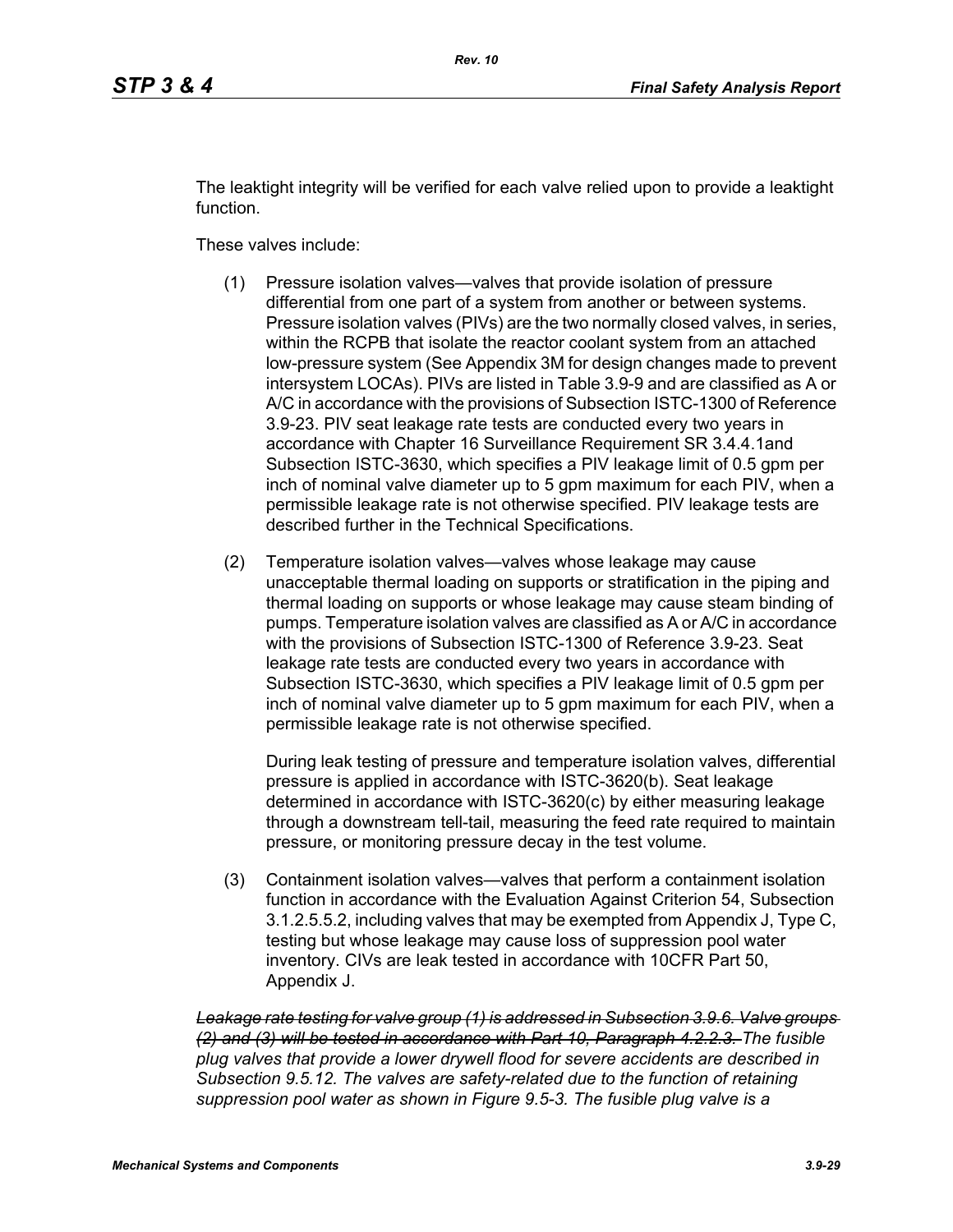*nonreclosing pressure relief device and the Code requires replacement of each at a maximum of 5-year interval.*

## **3.9.6.2.5 Inservice Testing Program for Safety and Relief Valves**

Safety and relief valves protect systems that are required to provide a safety function. Stroke tests are performed for dual-function safety and relief valves. Safety and relief valve tests are conducted in accordance with Appendix I to Reference 3.9-23. Power-operated relief valves subject to the IST program are tested in accordance with Subsection ISTC-5100 for Category B valves and Subsection ISTC-5240 for Category C valves. Using test equipment, including gages, transducers, load cells, and calibration standards, to determine valve set-pressure is acceptable if the overall combined accuracy does not exceed ±one percent of the indicated (measured) set pressure.

A list of safety and relief valves included in the IST program is provided in Table 3.9-8.

## **3.9.6.2.6 Inservice Testing Program for Manually Operated Valves**

Manual valves are exercised at least every two years in accordance with 10CFR50.55a(b)(3)(vi). Exercise of a manual valve includes a complete cycle from fully open to fully closed.

A list of manual valves included in the IST program is provided in Table 3.9-8.

### **3.9.6.3 Inservice Testing Program Implementation**

Inservice testing will be performed in accordance with the latest approved code in effect 12 months prior to fuel load. ASME OM Code inservice test intervals are as required by ISTA-3120; the initial 120-month test interval beginning following the start of commercial service. The duration of each 120-month test interval may be modified by as much as one year as allowed by the Code, provided these adjustments do not cause successive intervals to be altered by more than one year from the original pattern of intervals.

### **3.9.6.4 Non-Code Testing of Power-Operated Valves (Other Than Motor Operated Valves)**

Although the design basis capability of active, safety-related power-operated valves is verified as part of the design and qualification process, power-operated valves that perform an active safety function are tested again after installation in the plant, as required, to ensure valve setup is acceptable to perform their required functions, consistent with valve qualification. Additional testing is performed as part of the air-operated valve (AOV) program, which includes the key elements for an AOV Program as identified in the JOG AOV program document, Joint Owners Group Air Operated Valve Program Document, Revision 1, March 2001 (References 3.9-21 and 3.9-22). These tests, which are typically performed under static (no flow or pressure) conditions, also document the "baseline" performance of the valves to support maintenance and trending programs. The AOV program incorporates the attributes for a successful power-operated valve long-term periodic verification program, as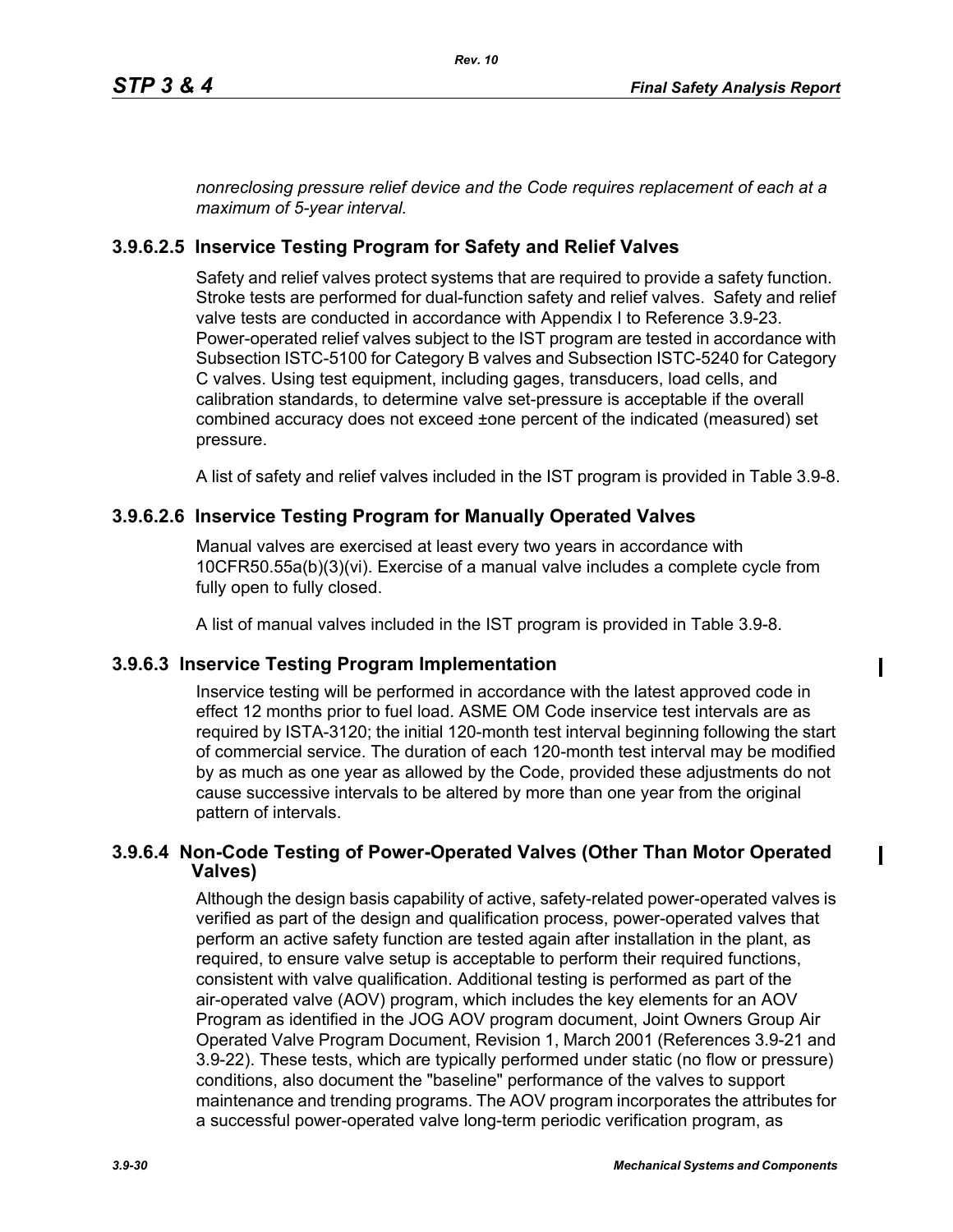*Rev. 10*

discussed in RIS 2000-03, Resolution of Generic Safety Issue 158: Performance of Safety-related Power-Operated Valves Under Design Basis Conditions (Reference 3.9-20), by incorporating lessons learned from previous nuclear power plant operations and research programs as they apply to the periodic testing of air- and other power-operated valves included in the IST program. For example, key lessons learned addressed in the AOV program include:

- Valves are categorized according to their safety significance and risk ranking.
- Setpoints for AOVs are defined based on current vendor information or valve qualification diagnostic testing, such that the valve is capable of performing its design-basis function(s).
- Periodic static testing is performed on high risk (high safety significance) valves, at a minimum, to identify potential degradation, unless those valves are periodically cycled during normal plant operation under conditions that meet or exceed the worst case operating conditions within the licensing basis of the plant for the valve, which would provide adequate periodic demonstration of AOV capability. If required based on valve qualification or operating experience, periodic dynamic testing is performed to re-verify the capability of the valve to perform its required functions.
- Sufficient diagnostics are used to collect relevant data (e.g., valve stem thrust and torque, fluid pressure and temperature, stroke time, operating and/or control air pressure, etc.) to verify the valve meets the functional requirements of the qualification specification.
- **Test frequency is specified, and is evaluated each refueling outage based on data** trends as a result of testing. Frequency for periodic testing is in accordance with the JOG AOV Program Document, with a minimum of 5 years (or 3 refueling cycles) of data collected and evaluated before extending test intervals.
- Post-maintenance procedures include appropriate instructions and criteria to ensure baseline testing is re-performed as necessary when maintenance on the valve, valve repair or replacement, have the potential to affect valve functional performance.
- Guidance is included to address lessons learned from other valve programs in procedures and training specific to the AOV program.
- **Documentation from AOV testing, including maintenance records and records from** the corrective action program are retained and periodically evaluated as a part of the AOV program.

The attributes of the AOV testing program described above, to the extent that they apply to and can be implemented on other safety-related power-operated valves, such as electro-hydraulic valves, are applied to those other power-operated valves.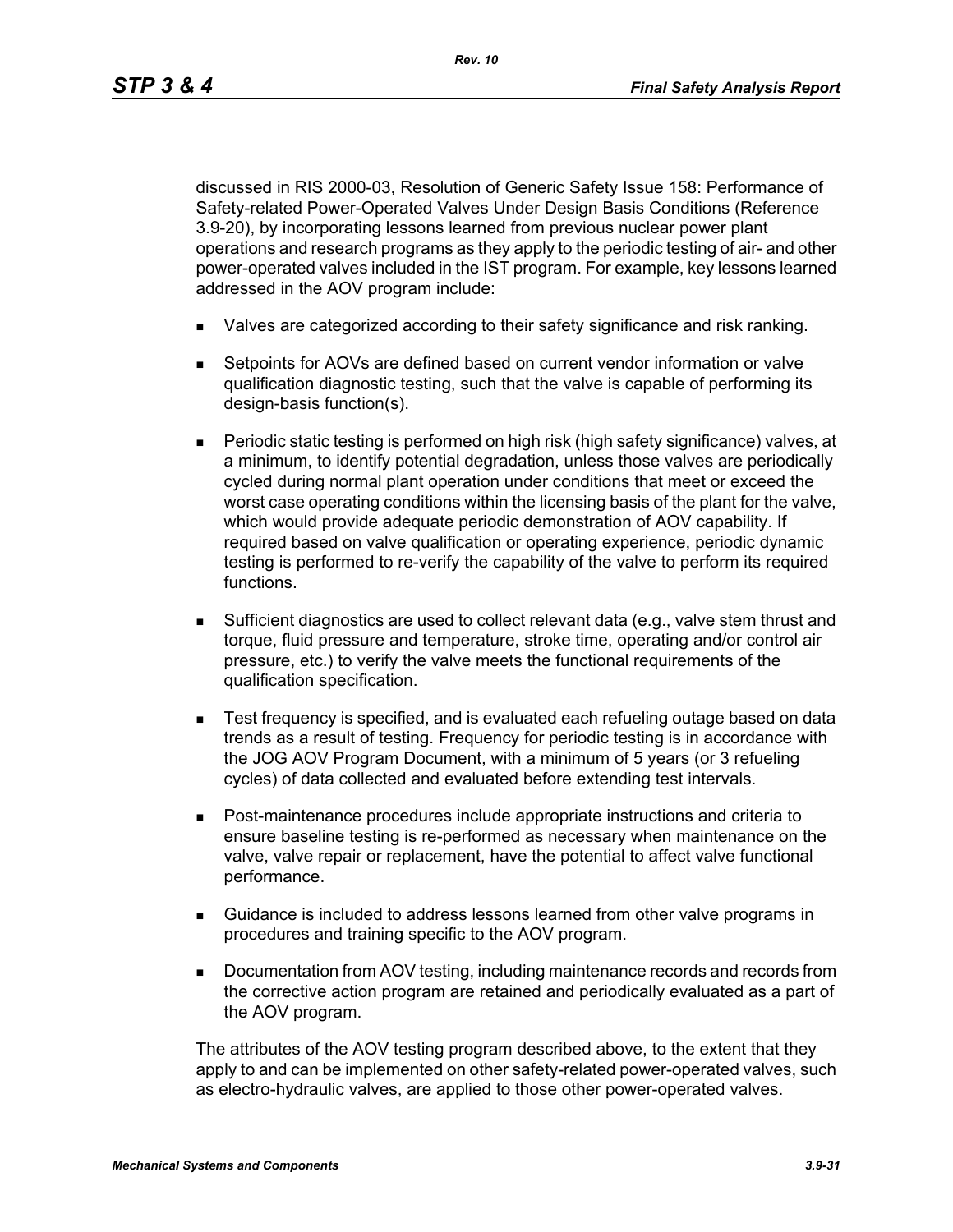*Rev. 10*

Uncertainties associated with performance of these tests and use of the test results (including those associated with measurement equipment and potential degradation mechanisms) are addressed appropriately. Uncertainties may be considered in the specification of acceptable valve setup parameters or in the interpretation of the test results (or a combination of both). Uncertainties affecting both valve function and structural limits are addressed.

## **3.9.6.5 10CFR50.55a Relief Requests and Code Cases**

Inservice testing of ASME Code Class 1, 2, and 3 pumps and valves is performed in accordance with ASME OM-2004 Code as incorporated by reference in 10CFR50.55a, except where specific relief has been granted by the NRC in accordance with 10CFR50.55a(f). Relief from the testing requirements of ASME OM Code is requested when compliance with requirements of the Code is not practical. In such cases, specific information is provided which identifies the impractical code requirement, provides justification for the relief request, and provides the testing method to be used as an alternative. Demonstration of the impracticality of the testing required by the Code, and justification for alternative testing proposed is provided. The IST program utilizes the following code cases:

## **3.9.6.5.1 OMN-1, Alternative Rules for the PST and IST of Certain MOVs**

Code Case OMN-1, Revision 1, "Alternative Rules for the Preservice and Inservice Testing of Certain Electric Motor Operated Valve Assemblies in Light Water Reactor Power Plants," establishes alternate rules and requirements for preservice and inservice testing to assess the operational readiness of certain motor operated valves in lieu of the requirements set forth in OM Code Subsection ISTC. However, RG 1.192, "Operation and Maintenance Code Case Acceptability, ASME OM Code," has not yet endorsed OMN-1, Rev. 1.

Code Case OMN-1, Rev. 0, has been determined by the NRC to provide an acceptable level of quality and safety when implemented in conjunction with the conditions imposed in RG 1.192. NUREG-1482, Revision 1, "Guidelines for Inservice Testing at Nuclear Power Plants," (Reference 3.9-24) recommends the implementation of OMN-1 by all licensees. Revision 1 to OMN-1 represents an improvement over Revision 0, as published in the ASME OM-2004 Code. Revision 1 incorporates the guidance on risk based testing of MOVs from OMN-11, "Risk-Informed Testing of Motor-Operated Valves," and provides additional guidance on design basis verification testing and functional margin, which eliminates the need for the figures on functional margin and test intervals.

The IST Program implements Case OMN-1, Rev. 1, in lieu of the stroke-time provisions specified in ISTC-5120 for MOVs, consistent with the guidelines provided in NUREG-1482, Revision 1, Section 4.2.5.

RG 1.192 states that licensees may use Code Case OMN-1, Revision 0, in lieu of the provisions for stroke-time testing in Subsection ISTC of the 1995 Edition up to and including the 2000 Addenda of the ASME OM Code when applied in conjunction with the provisions for leakage rate testing in ISTC-3600 (1998 Edition with the 1999 and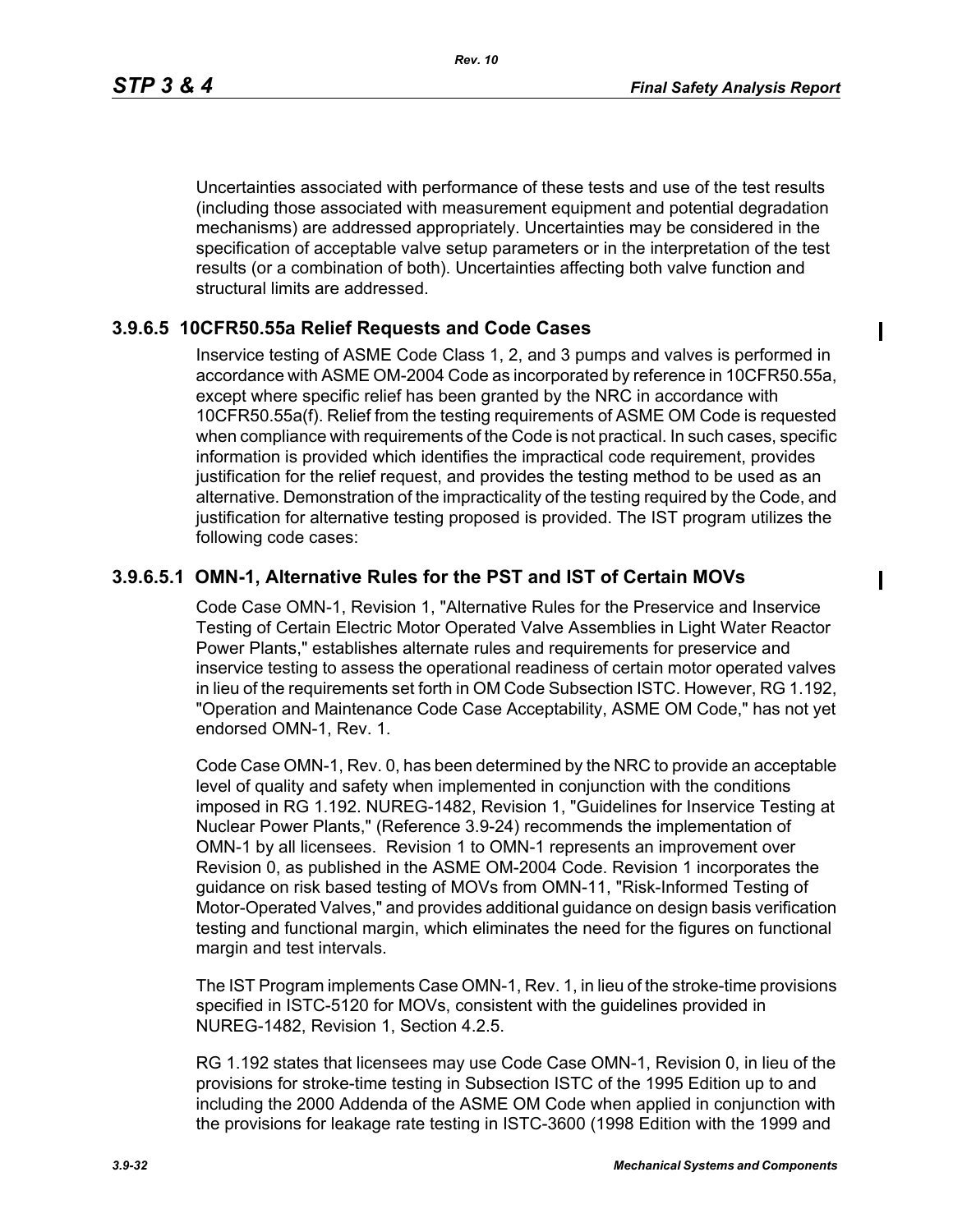2000 Addenda). Licensees who choose to apply OMN-1 are required to apply all its provisions. The IST program incorporates those provisions as follows:

- The adequacy of the diagnostic test interval for each motor-operated valve (MOV) is evaluated and adjusted as necessary, but not later than 5 years or three refueling outages (whichever is longer) from initial implementation of OMN-1.
- The potential increase in CDF and risk associated with extending high risk MOV test intervals beyond quarterly is determine to be small and consistent with the intent of the Commission's Safety Goal Policy Statement.
- Risk insights are applied using MOV risk ranking methodologies accepted by the NRC on a plant specific or industry-wide basis, consistent with the conditions in the applicable safety evaluations.
- **Consistent with the provisions specified for Code Case OMN-11, the potential** increase in CDF and risk associated with extending high risk MOV test intervals beyond quarterly is determined to be small and consistent with the intent of the Commission's Safety Goal Policy Statement.

Compliance with the above items is addressed in Section 3.9.6.2.2. Code Case OMN-1, Revision 1, should be considered acceptable for use with OM Code-2004 Edition. Finally, consistent with RG 1.192, the benefits of performing any particular test are balanced against the potential adverse effects placed on the valves or systems caused by this testing.

## **3.9.6.5.2 OMN-12, Alternative Requirements for IST Using Risk Insights for POVs**

OMN-12, "Alternative Requirements for Inservice Testing Using Risk Insights for Pneumatically- and Hydraulically-Operated Valve Assemblies in Light-Water Reactor Power Plants," provides alternatives to the requirements of ISTC-5130 and ISTC-5140 for certain POVs, and is recommended for implementation in NUREG 1482, Rev. 1. OMN-12 is acceptable for use in preservice and inservice testing programs, per RG 1.192, provided the IST program complies with certain provisions. The IST program incorporates those provisions as follows:

- **The inservice testing program for High Safety Significance Valve Assemblies** includes a mix of static and dynamic valve assembly performance testing.
- The diagnostic test interval for each high safety significant valve assembly is limited to not later than 5 years or three refueling outages (whichever is longer) from initial implementation of OMN-12.
- Consistent with the requirement in OMN-3 to evaluate the aggregate change in risk associated with changes in test strategies, when extending exercise test intervals for high safety significant valve assemblies beyond a quarterly frequency, the potential increase in Core Damage Frequency (CDF) and risk associated with the extension is evaluated and determined to be small and consistent with the intent of the Commission's Safety Goal Policy Statement.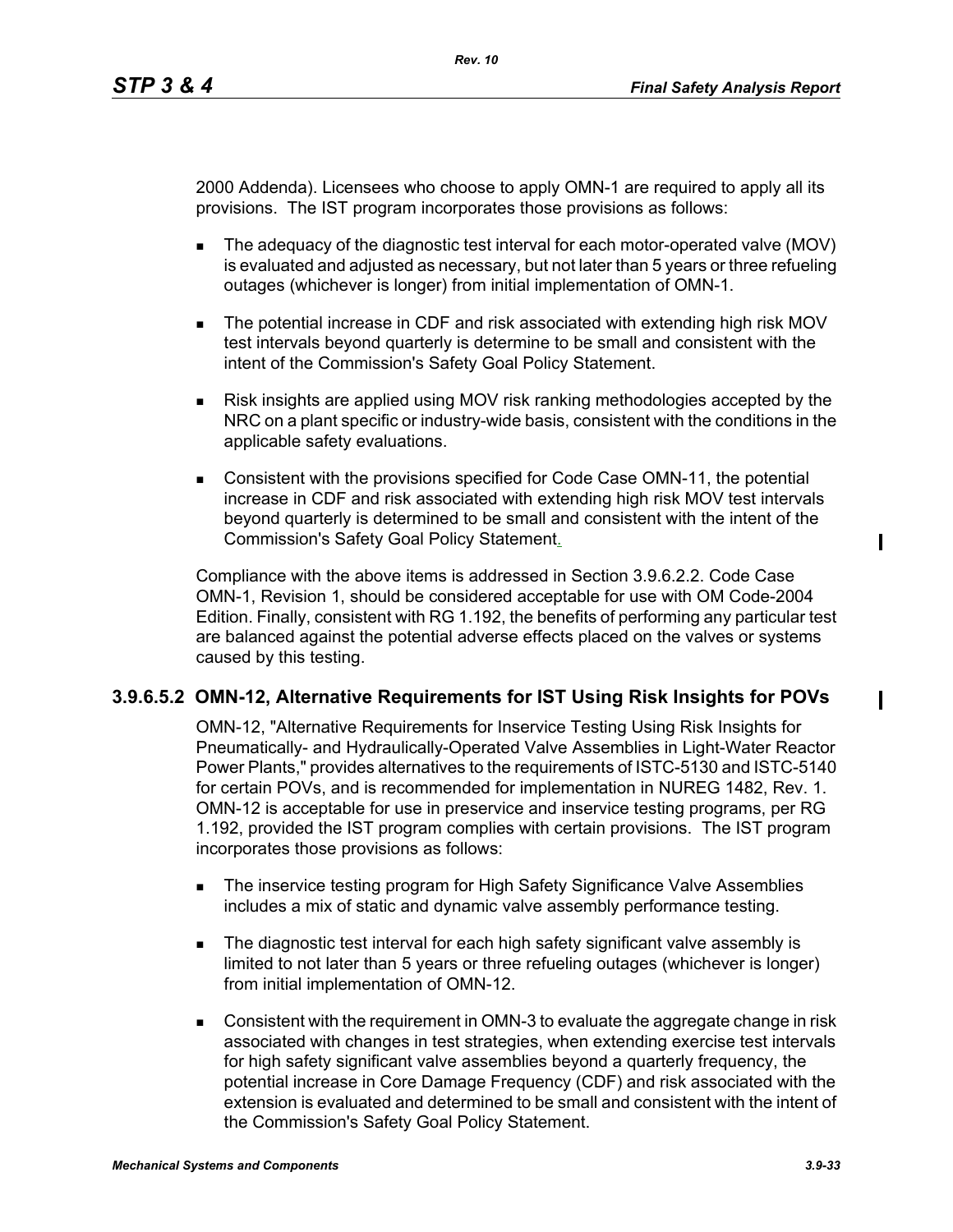*Rev. 10*

- **Potential degradation rates and available capability margins for each high safety** significance valve assembly are evaluated and determined to provide assurance that the valve assemblies are capable of performing their design-basis functions until the next scheduled test.
- The methodologies applied provide reasonable confidence that low safety significant valve assemblies remain capable of performing their intended designbasis safety functions until the next scheduled test.
- Setpoints for low safety significant POV valve assemblies are based on direct dynamic test information or test-based methodology, or are based on grouping with dynamically tested valves, and are documented accordingly. The setpoint justification methods may be less rigorous than those provided for high risk significant valve assemblies.
- Initial and periodic diagnostic testing are performed to establish and verify the setpoints of valve assemblies categorized as low safety significant to ensure that they are capable of performing their design basis safety functions. The test and evaluation methods may be less rigorous than those applied to high safety significant valve assemblies.
- Corrective actions are initiated if the parameters monitored and evaluated for any POV do not meet the established criteria. Further, if the valve assembly does not satisfy its acceptance criteria, the operability of the valve is evaluated.

Finally, consistent with RG 1.192, the benefits of performing any particular test are balanced against the potential adverse effects placed on the valves or systems caused by this testing.

## **3.9.6.5.3 Alternative Testing Pursuant to 10CFR CFR 50.55a(a)(3)(i) for Testing RHR System Fill Pumps**

ASME OM Code-2004, Table ISTB-3000-1, requires measurement of flow rate (Q) for all pumps during Group A, Group B and Comprehensive Tests. Specifically:

- ISTB-3300, "Reference Values," paragraph (e)(2) states, "Reference values shall be established within +20% of pump design flow for a Group A test, if practicable. If not practicable, the reference point flow rate shall be established at the highest practical flow rate."
- **ISTB-3400, "Frequency of Inservice Tests," states, "An inservice test shall be run** on each pump as specified in Table ISTB-3400-1." Table ISTB-3400-1, "Inservice Test Frequency," specifies that a Group A pump test shall be performed on a quarterly frequency.
- **ISTB-5121 requires that Group A tests shall be conducted with the pump operating** at a specified reference point. ISTB 5221(b) requires that the resistance of the system shall be varied until the flow rate equals the reference point. The differential pressure shall then be determined and compared to its reference value.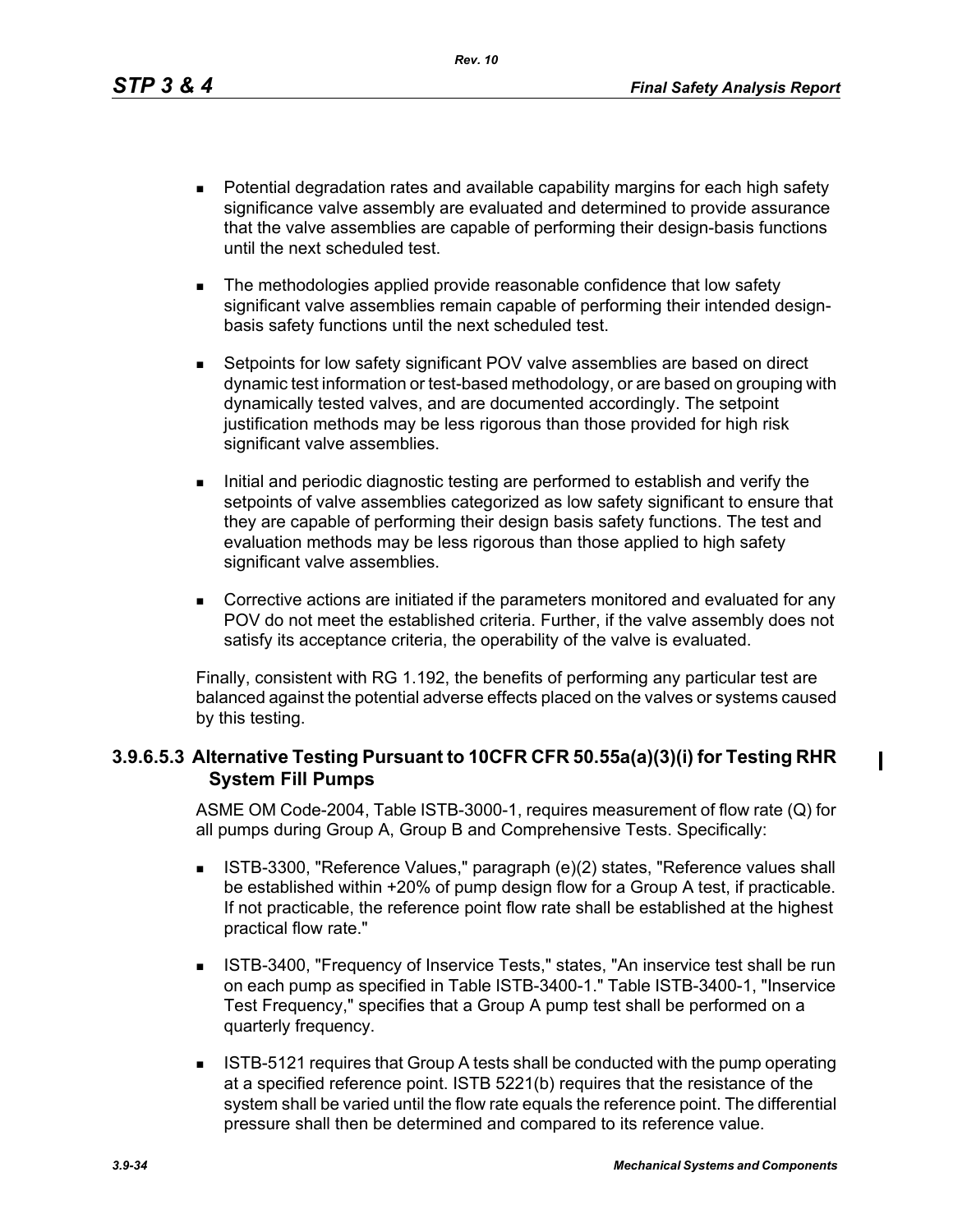Alternatively, the flow rate shall be varied until the differential pressure equals the reference point and the flow rate determined and compared to the reference flow rate value.

The three RHR System Fill Pumps (E11-C002) are classified as Group A pumps. NINA proposes alternative measures in accordance with 10 CFR 50.55a(a)(3)(i) in lieu of the OM- 2004 ISTB-3000 requirement to measure flow rate during Group A Tests for the RHR system fill pumps, as indicated in Note (i1) in Table 3.9-8. The alternative measures discussed below provide an acceptable level of quality and safety.

As described in Section 6.3.2, the primary function of the RHR System Fill Pumps is to maintain a water solid condition in the RHR pump discharge piping, and the piping will be maintained full by a small fraction of the pump's flow capacity. The RHR System Fill Pumps are expected to run continuously providing a small makeup flow to compensate for any back leakage through the RHR system. These pumps will provide a low flow rate that is dependent on the piping system leakage characteristics at any given time. Without a constant, explicit, and definable piping system leak rate and path, the system resistance and make up requirements cannot be set. Therefore, the pump flow rate may vary considerably around a small value and these variations likely would exceed the Table ISTB-5221-1 Acceptance Criteria, but actually be due to variations in RHR system back leakage rather than the pump's hydraulic performance. Accordingly, it is impractical to perform the measurement of flow rates for the three RHR System Fill Pumps during plant operation, as designed, to obtain meaningful results.

The RHR System Fill Pumps will be monitored for degradation on a quarterly basis by observing pump discharge pressure and bearing vibration during normal operating conditions. This testing will be performed without varying the resistance of the system as discussed in ISTB-5221(b). These parameters will then be evaluated and trended to assess the pump's performance. The measurement and trending of these parameters under these conditions will provide satisfactory indication of the operational readiness of the pumps and detect degraded performance. These system fill pumps will be full flow tested every 24 months in conjunction with the comprehensive pump test performed in accordance with the requirements specified in ISTB-5223, "Comprehensive Test Procedure."

The RHR System Fill Pump will be designed so that they will normally operate in the flat region of the pump pressureflow performance curve. The pumps will be designed and analyzed to continuously operate in this low-flow regime without any significant pump degradation. Since the pump will normally be operating on the flat region of the pump performance curve, the pump differential pressure is the hydraulic parameter of interest in monitoring pump nonperformance. The ISTB-3000 requirement for measuring pump differential pressure as well as peak vibration velocity, as reflected in Table 3.9-8, will assure detection of any significant degradation in the pumps' hydraulic or mechanical performance during normal plant operation. In addition, SR 3.5.1.1 in Chapter 16 requires the physical confirmation of a water solid RHR pipeline by opening a high point vent to confirm solid water flow on a 31-day frequency and RHR system pressure is continuously monitored and alarmed in the control room.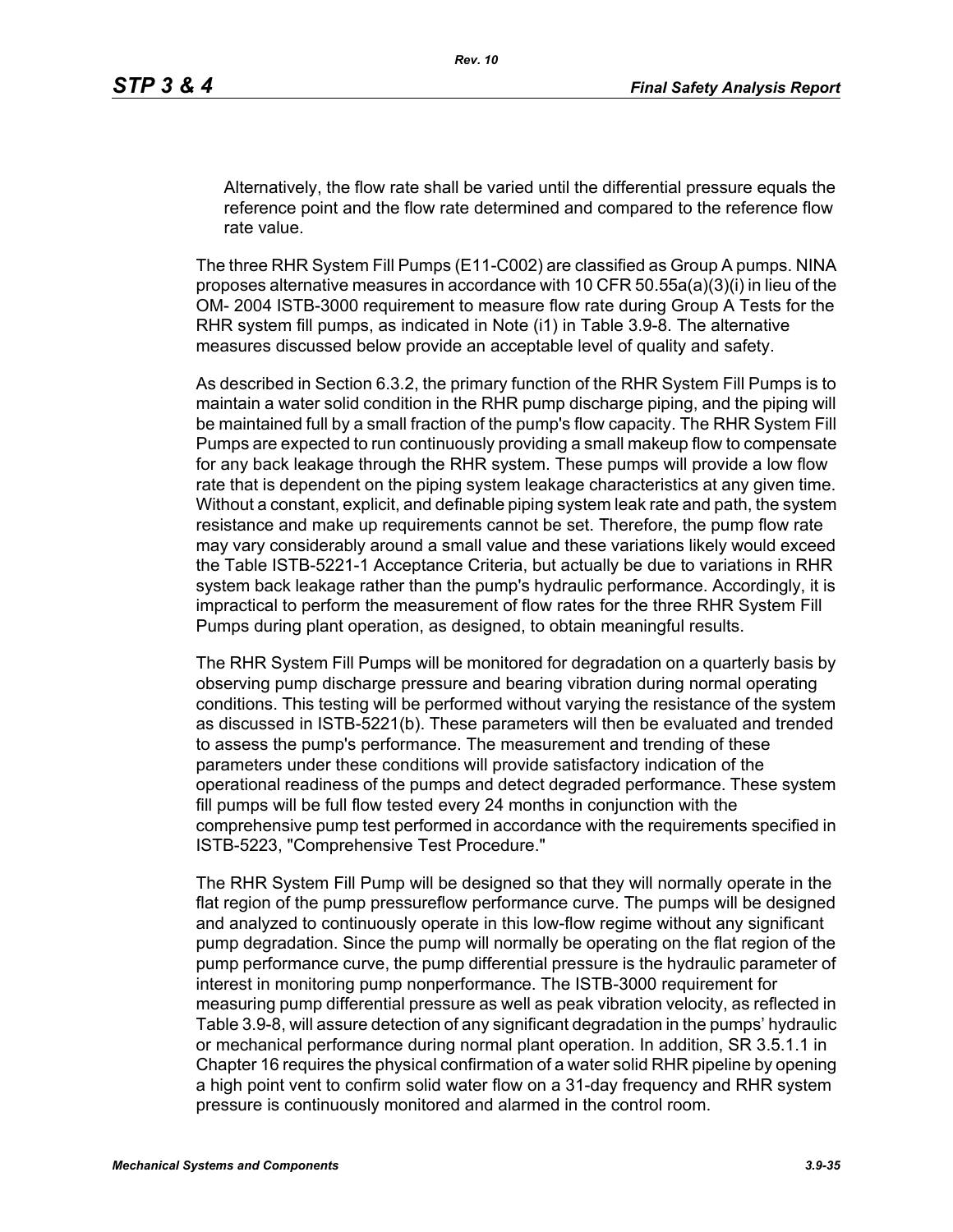In summary, using the provisions of this relief request as an alternative to the requirements of ISTB-3300(e)(2), ISTB-3400, and ISTB-5221(b), in accordance with 10 CFR 50.55a(a)(3)(i), provides a reasonable alternative to the ASME OM Code requirements, and an acceptable level of quality and safety. In lieu of measuring flow rate during the Group A tests, the use of pumps that are designed and analyzed to ensure that (1) the expected flow rate stays well within the flat portion of the pressure-flow curve and that (2) no significant degradation occurs with the expected continuous low flow operation, combined with the system monitoring and alarms, will provide an acceptable level of quality and safety.

### **3.9.6.3 Relief Requested Pursuant to 10CFR 50.55a(f)(5)(iii) for Testing RHR Fill Pumps**

OM-2004 Table ISTB-3000-1 requires measurement of flow rate (Q) for all pumps during Group A, Group B and Comprehensive Tests. The three RHR System Fill Pumps (E11-C002) are classified as Group A pumps. STP proposes not to meet the OM-2004 ISTB-3000 requirement to measure flow rate during Group A and Comprehensive Tests for the RHR system fill pumps, as indicated in Note (i1) in Table 3.9-8.

As described in Section 6.3.2, the primary function of the RHR System Fill Pumps is to maintain a water solid condition in the RHR pump discharge piping, and the piping will be maintained full by a small fraction of the pump's flow capacity. The RHR System Fill-Pumps are expected to run continuously providing a small makeup flow to compensatefor any back leakage through the RHR system. These pumps will provide a low flow rate that is dependent on the piping system leakage characteristics at any given time. Without a constant, explicit, and definable piping system leak rate and path, the systemresistance and make up requirements cannot be set. Therefore, the pump flow rate may vary considerably around a small value and these variations likely would exceedthe ISTB-5221 Acceptance Criteria, but actually be due to variations in RHR system back leakage rather than the pump's hydraulic performance. Accordingly, it is impractical to perform the measurement of flow rates for the three RHR System Fill Pumps, as designed, to obtain meaningful results.

The RHR System Fill Pump will be designed so that they will normally operate in the flat region of the pump pressure-flow performance curve. The pumps will be designed and analyzed to continuously operate in this low-flow regime without any significant pump degradation. Since the pump will normally be operating on the flat region of the pump performance curve, the pump differential pressure is the hydraulic parameter of interest in monitoring pump nonperformance. The ISTB-3000 requirement for measuring pump differential pressure as well as peak vibration velocity, as reflected in Table 3.9-8, will assure detection of any significant degradation in the pumps' hydraulicor mechanical performance. In addition, SR 3.5.1.1 in Chapter 16 requires the physical confirmation of a water solid RHR pipeline by opening a high point vent to confirm solid water flow on a 31-day frequency and RHR system pressure is continuously monitored and alarmed in the control room.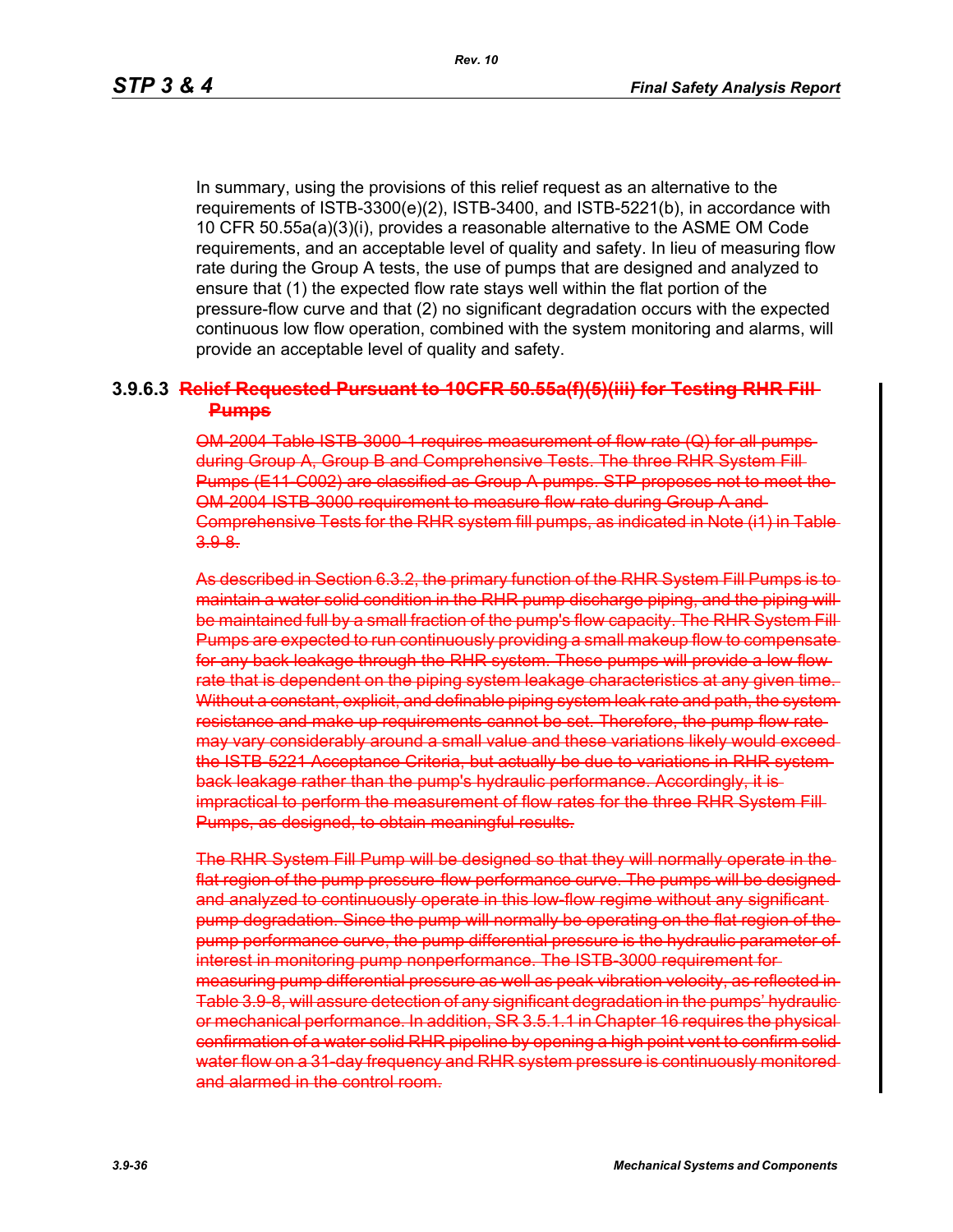In lieu of measuring flow rate, the use of pumps that are designed and analyzed to ensure both that the expected flow rate stays well within the flat portion of the pressureflow curve and that no significant degradation occurs with the expected continuous low flow operation, combined with the proposed testing and system monitoring, will provide an acceptable level of quality and safety.

### **3.9.7 COL License Information**

### **3.9.7.1 Reactor Internals Vibration Analysis, Measurement and Inspection Program**

The following standard supplement addresses COL License Information Item 3.27.

The results of the vibration assessment program for the first ABWR plant have been assessed and it was determined that the level of detail of the available information is inadequate to meet the level of information described in the guidance provided in RG 1.20 Rev. 3. Therefore, as described in Subsection 3.9.2.3, STP 3 is the prototype plant, and therefore a prototype reactor internals stress and vibration analysis, measurement and inspection program is provided. This program addresses the following regulatory positions of RG 1.20 Rev. 3:

- C.2.1 Vibration and Stress Analysis Program
- C.2.2 Vibration and Stress Measurement Program
- C.2.3 Inspection Program
- C.2.4 Documentation of Results

As described in Subsection 3.9.2.3, the STP 3 ABWR FIV Assessment Program (Ref. 3.9-13) provides the summary of the results of the vibration and stress analysis, and summary descriptions of the vibration and stress measurement program and inspection program. Additional detailed information on the results of the vibration and stress analysis program for the steam dryer and the non-dryer reactor internals are provided in Reference 3.9-25 and Reference 3.9-26, respectively, and steam dryer operating experience is summarized in Reference 3.9-27. Additional detailed information on the vibration and stress measurement program and inspection program are provided in Reference 3.9-28. The preliminary and final reports, which together summarize the results of the vibration analysis, measurement, and inspection programs, will be submitted to the NRC within 60 and 180 days, respectively, following the completion of vibration testing in accordance with the guidance in RG 1.20 Rev. 3.

As described in Subsection 3.9.2.3, STP 4 is considered a non-prototype category 1 plant. Based on the guidance of RG 1.20 Rev. 3 regulatory position C.3, the STP 4 FIV Assessment Program (Ref. 3.9-14) provides the summary of the results of the vibration and stress analysis, and description of the inspection program. The preliminary and final reports, which together summarize the results of the vibration analysis and inspection programs, will be submitted to the NRC within 60 and 180 days, respectively, following the completion of inspection program in accordance with the guidance in RG 1.20 Rev. 3.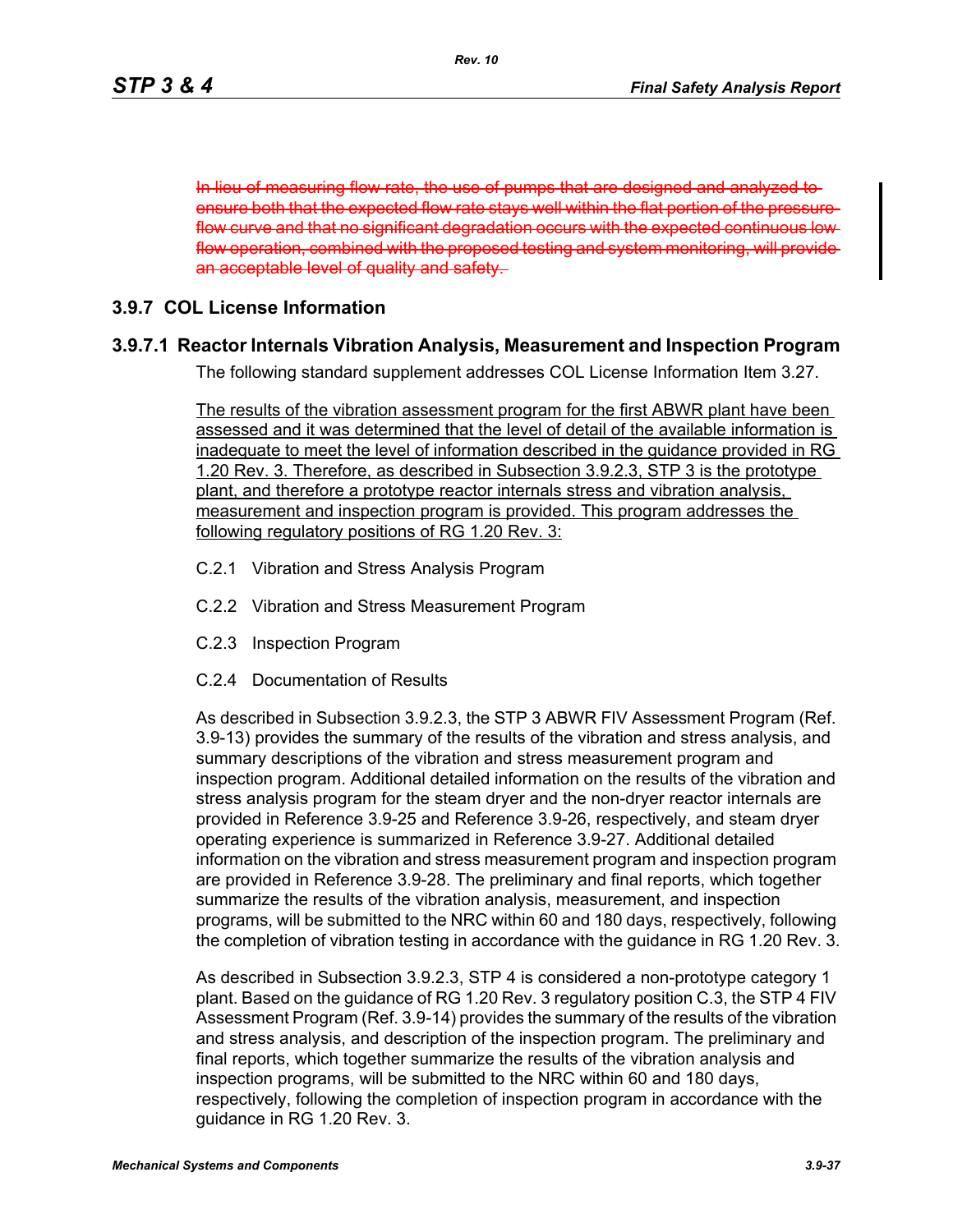## **3.9.7.2 ASME Class 2 or 3 or Quality Group D Components with 60-Year Design Life**

The following standard supplement addresses COL License Information Item 3.28.

The ASME Class 2 or 3 or Quality Group D components that are subjected to cyclic loadings, including operating vibration loads and thermal transients effects, of a magnitude and/or duration so severe the 60-year design life cannot be assured by required Code calculations and, if similar designs have not already been evaluated, will be identified and an appropriate analysis will be available to demonstrate the required design life or designs to mitigate the magnitude or duration of the cyclic loads will be available for review prior to fuel load. (COM 3.9-2)

## **3.9.7.3 Pump and Valve Testing Program**

The following standard supplement addresses COL License Information Item 3.29.

The plant specific environmental parameters for the equipment qualification program will be available for NRC review as part of the ITAAC for basic configuration of systems, as provided in the reference ABWR DCD Tier 1 Section 1.2.

The pump and valve inservice testing and inspection program will be provided to the NRC as specified in section 13.4S. This program will include the following:

- (1) Include baseline pre-service testing to support the periodic inservice testing of the components required by technical specifications. Provisions are included to disassemble and inspect the pump, check valves, POVs, and MOVs within the Code and safety-related classification as necessary, depending on test results.
- (2) Provide a study to determine the optimal frequency of the periodic verification of the continuing MOV capability for design basis conditions.

The design qualification test, inspection and analysis criteria in Subsections 3.9.6.1, 3.9.6.2.1, 3.9.6.2.2 and 3.9.6.2.3 of Tier 2 of the reference ABWR DCD will be included in the respective safety-related pump and valve design specifications prior to fuel load. (COM 3.9-3)

The design, qualification, and preoperational testing for MOVs as discussed will conform to the provisions in Subsection 3.9.6.2.2 of Tier 2 of the reference ABWR DCD. (COM 3.9-4)

SRV IST requirements are included in Table 3.9-8 (B21 Nuclear Boiler System Valves) as supplemented by the requirements contained in Table 3.9S-1 and additional SRV testing including technical specification testing is described in Section 5.2.2.10.

As is described for ISI in COL License Information item 6.6.9.1, inservice tests to verify operational readiness of pumps and valves, whose function is required for safety, conducted during the initial 120-month interval must comply with the requirements in the latest edition and addenda of the Code incorporated by reference in 10 CFR 50.55a(b) of this section on the date 12 months before the date of issuance of the

I

I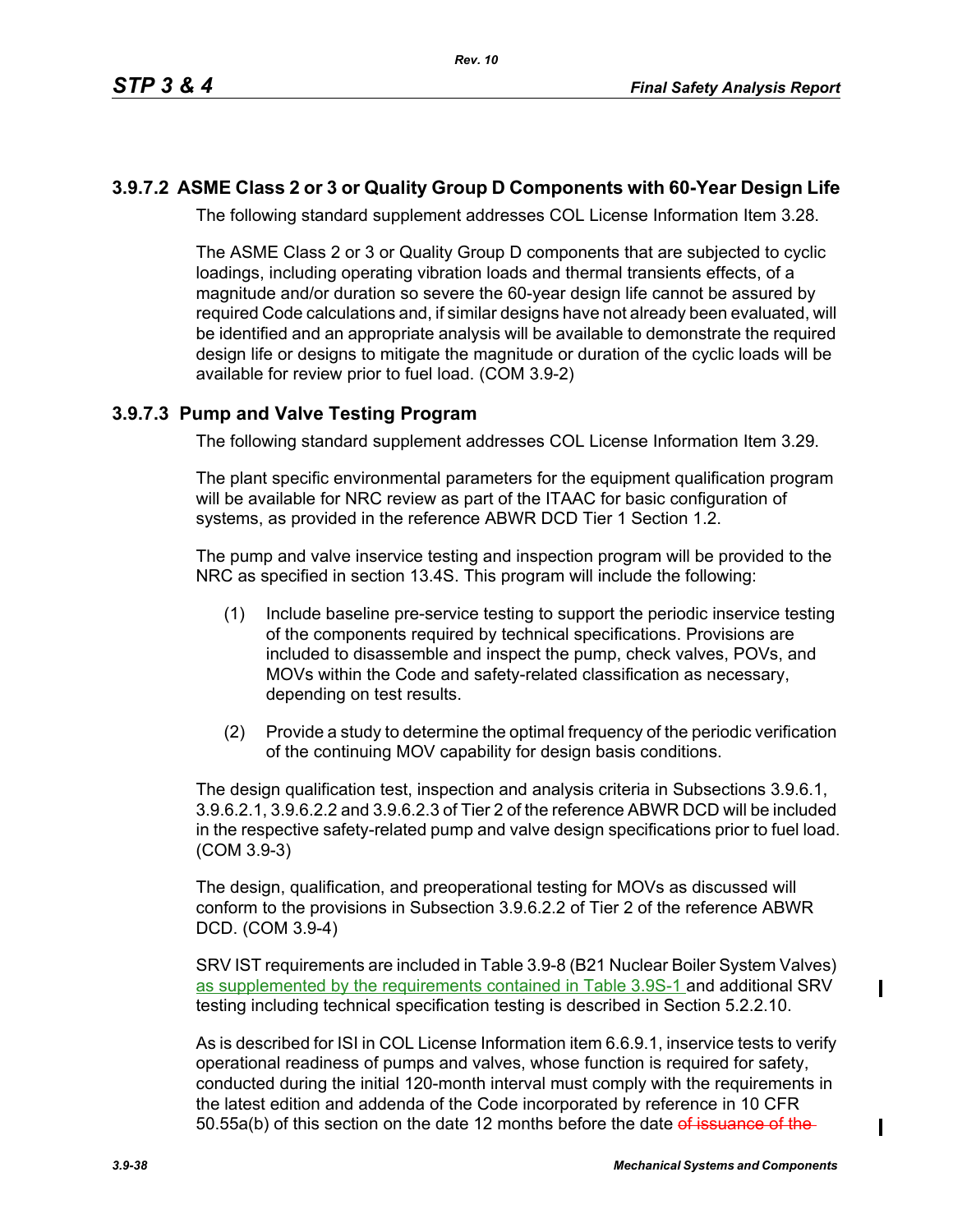operating licensescheduled for initial loading fuel under a combined license (or the optional ASME Code cases listed in NRC Regulatory Guide 1.192 that is incorporated by reference in 10 CFR 50.55a(b) of this section), subject to the limitations and modifications listed in 10 CFR 50.55a(b) of this section.

As is described for ISI in COL License information item 6.6.9.1, inservice tests to verify operational readiness of pumps and valves, whose function is required for safety, conducted during successive 120-month intervals must comply with the requirements of the latest edition and addenda of the Code incorporated by reference in 10 CFR 50.55a(b) of this section 12 months before the start of the 120- month interval (or the optional ASME Code cases listed in NRC Regulatory Guide 1.147, through Revision 14, or 1.192 that are incorporated by reference in 10 CFR 50.55a(b) of this section), subject to the limitations and modifications listed in 10 CFR 50.55a(b) of this section.

### **3.9.7.4 Audit of Design Specification and Design Reports**

The following site-specific supplement addresses COL License Information Item 3.30.

The design specification and design reports required by ASME Code for vessels, pumps, valves and piping systems for the purpose of audit will be made available for NRC review.

The piping system design is consistent with the construction practices, including inspection and examination methods, of the ASME Code 1989 edition with no addenda.

ASME Code editions and addenda other than those listed in Tables 1.8-21 and 3.2-3, will not be used to design ASME Code Class 1, 2 and 3 pressure retaining components and supports.

The piping system design is consistent with the construction practices, including inspection and examination methods, of the ASME Code 1989 edition with no addenda. Consistent with ASME Code Section III NCA 2142.2, the design specifications for some SSCs may contain descriptions of transients necessary to consider in determination of some of the service loadings. In some of these cases, it may be necessary to conduct experimental testing to determine the loadings, as described in Subsection 3.9.1.3. In these cases, the details of the test procedures and their results will be included in the associated design report in accordance with Appendix II of ASME Code Section III. As an example, for the FMCRD design specification, experimental testing has been done as described in Subsections 3.9.1.3.2 and 4.6.3.1. This testing will be repeated to determine plant specific transient loads, such as  $P_{NSC1}$  - CRD pressures during a normal HCU accumulator scram (waterhammer) with normal buffer,  $P_{NSC2}$  - CRD pressures during a normal HCU accumulator scram (waterhammer) with failed buffer,  $M_{NB}$  – mechanical loading on CRD components following a normal HCU accumulator scram (waterhammer) with normal buffer,  $M_{IB}$  - mechanical loading on CRD components following a normal HCU accumulator scram (waterhammer) with failed buffer. These loads will be combined with analytical results, such as  $T_{ACO}$  – CRD temperature with restricted or plugged purge water line,  $T_{LSS}$  – CRD temperature with leaking shaft seals or static O-rings,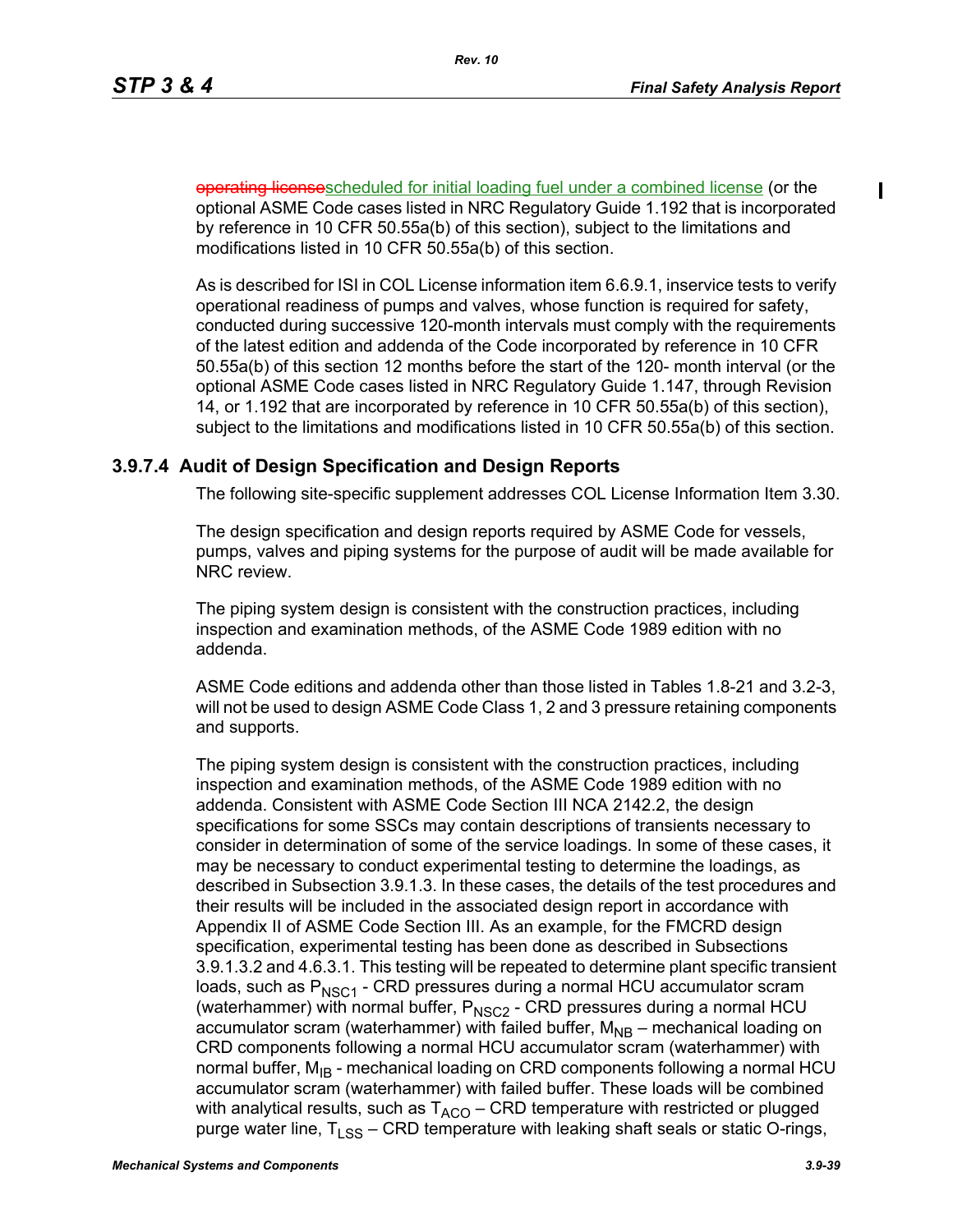$P_{\text{AACC1}}$  – CRD pressures during scram with over-charged accumulator pressures,  $M_{\text{RE}}$  – mechanical loading on CRD components during a control rod ejection event,  $M_{IS}$  – mechanical loading on CRD components due to internal blowout,  $P_{ASR}$  – CRD pressures during normal accumulator scram with stuck control rod, and the plant dynamic loadings calculated from seismic and hydrodynamic forces. The combinations will be made in accordance with Table 3.9-2, as listed in the design specification. As is the case with all ASME III Code Section III components, the results of the stress analysis based on service level load combinations will be evaluated versus the specified service limits in the design report.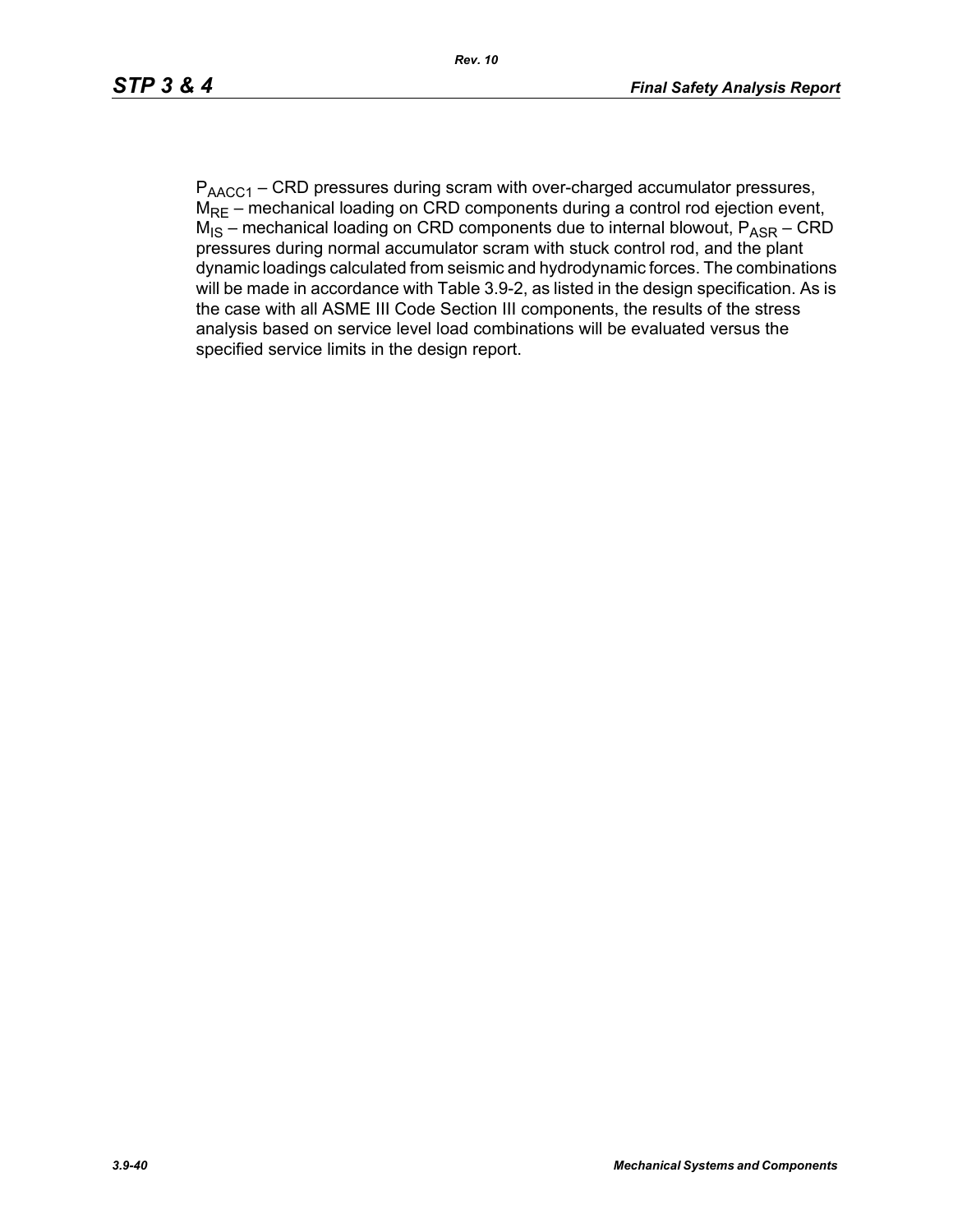### **3.9.8 References**

- 3.9-13 "STP Unit 3 ABWR Prototype Reactor Internals Flow-Induced Vibration Assessment Program," WCAP-17256-P, Revision 56.
- 3.9-14 "STP Unit 4 Reactor Internals Flow-Induced Vibration Assessment Program," WCAP-17257-P, Revision 35.
- 3.9-15 Not Used
- 3.9-16 ASME QME-1, "Qualification of Active Mechanical Equipment Used in Nuclear Power Plants," 2007 Edition.
- 3.9-17 MPR-2524-B. "Joint Owners' Group (JOG) Motor Operated Valve Periodic Verification Program Summary," November 2007.
- 3.9-18 "Final Safety Evaluation On Joint Owners' Group Program On Motor-Operated Valve Periodic Verification (TAC Nos. MC2346, MC2347, and MC2348)," September 22, 2006.
- 3.9-19 "Final Supplement To Safety Evaluation For Joint Owners' Group Motor-Operated Valve Periodic Verification Program (TAC Nos. MD8920 and MD8921)," September 18, 2008.
- 3.9-20 RIS2000-03, "Resolution of Generic Safety Issue 158: Performance of Safety-Related Power-Operated Valves Under Design Basis Conditions," March 15, 2000.
- 3.9-21 "Joint Owners Group (JOG) Air Operated Valve Program," Limited Distribution, March 2001, NX-1018 (Revision 1) by the Nuclear Exchange (Previously submitted to NRC by NEI in a letter dated July 19, 1999).
- 3.9-22 NRC's Letter to NEI Dated October 8, 1999, "Nuclear Regulatory Commission Comments on Joint Owners Group Air Operated Valve Program Document," From Eugene V. Imbro of NRC to David J. Modeen of NEI.
- 3.9-23 ASME OM Code, "Code for Operation and Maintenance of Nuclear Power Plants," The American Society of Mechanical Engineers, 2004 edition.
- 3.9-24 NUREG-1482, Revision 1, "Guidelines for Inservice Testing at Nuclear Power Plants," Nuclear Regulatory Commission, January 2005.
- 3.9-25 "STP Unit 3 Steam Dryer Flow-Induced Vibration Assessment," WCAP-17385-P, Revision 56.
- 3.9-26 "South Texas Project Units 3 and 4 Reactor Internals Non-Dryer Component Flow-Induced Vibration Assessment," WCAP-17371-P, Revision 57.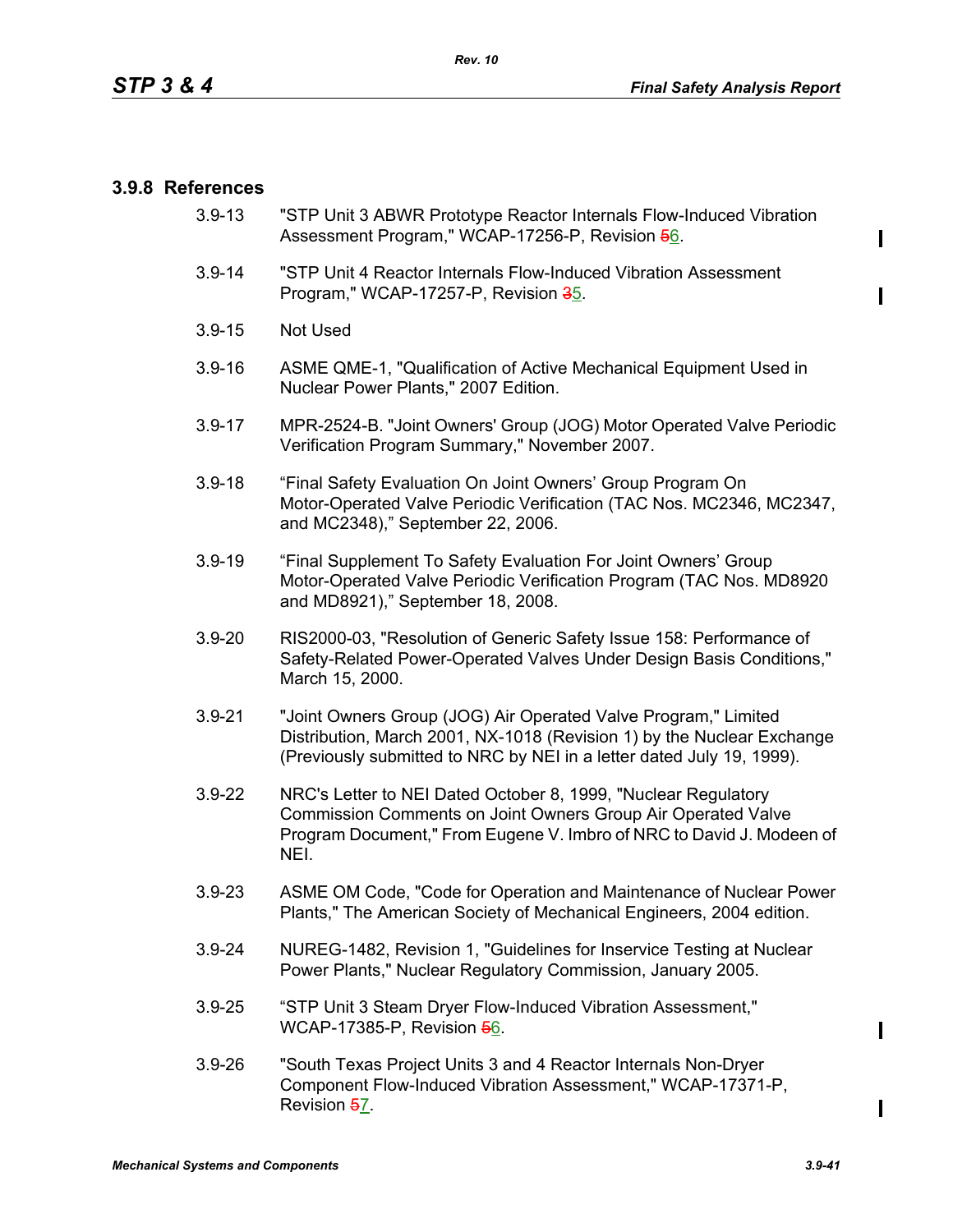$\mathbf I$ 

- 3.9-27 "ABWR Dryer Operating Experience for STP Units 3 and 4," WCAP-17369-P, Revision 1.
- 3.9-28 "South Texas Project Unit 3 Comprehensive Vibration Assessment Program Measurement, Test, and Inspection Plan," WCAP-17370-P, Revision 57.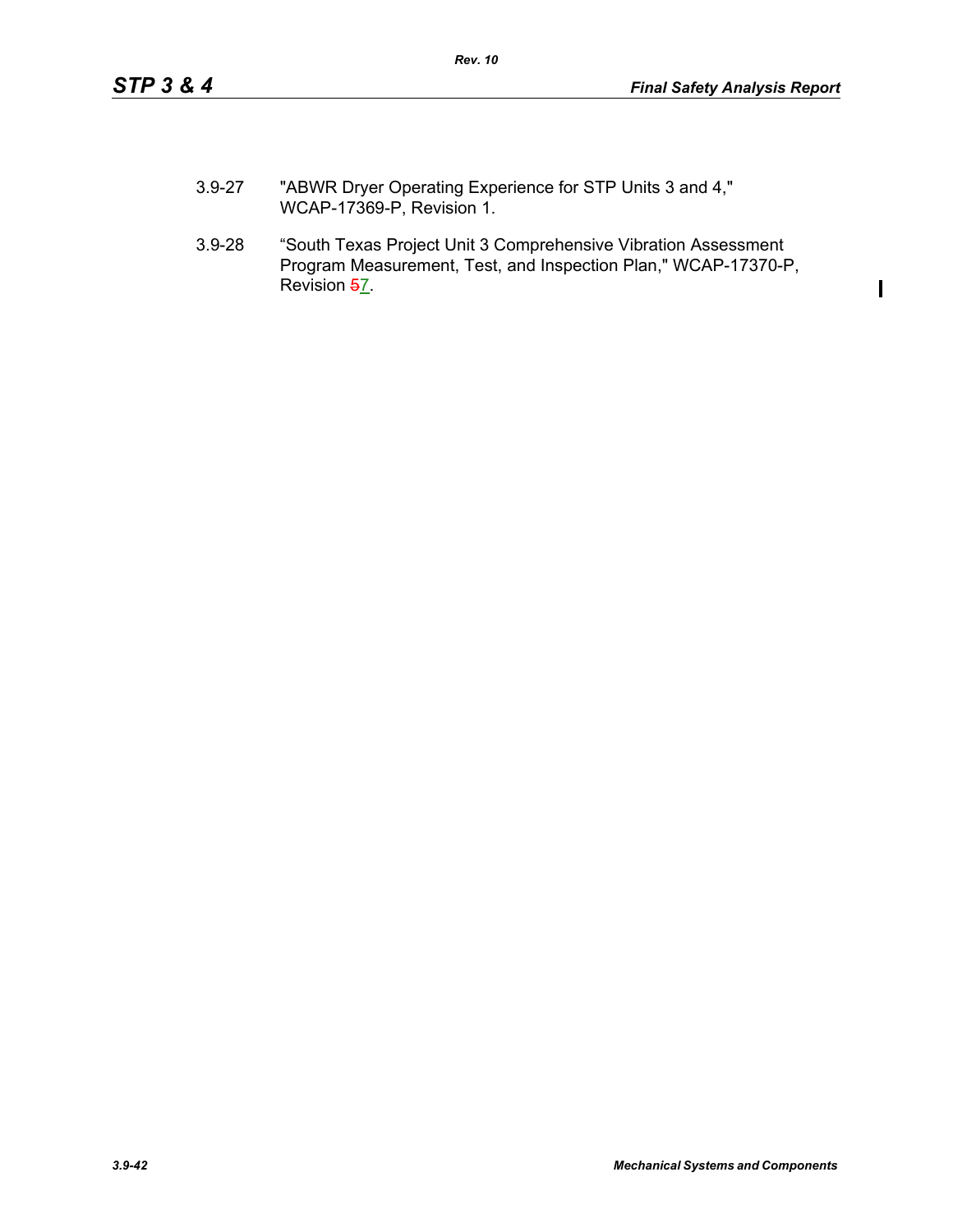| <b>B. Dynamic Loading Events<sup>5</sup></b>                              |                                                          |                                      |  |  |  |
|---------------------------------------------------------------------------|----------------------------------------------------------|--------------------------------------|--|--|--|
|                                                                           | <b>ASME Code</b><br><b>Service</b><br>Limit <sup>1</sup> | No. of<br>Cycles/Events <sup>2</sup> |  |  |  |
| 13. Safe Shutdown Earthquake (SSE) at Rated Power Operating<br>Conditions | $D^{\circ}$                                              | 1 Gycle Event <sup>4</sup>           |  |  |  |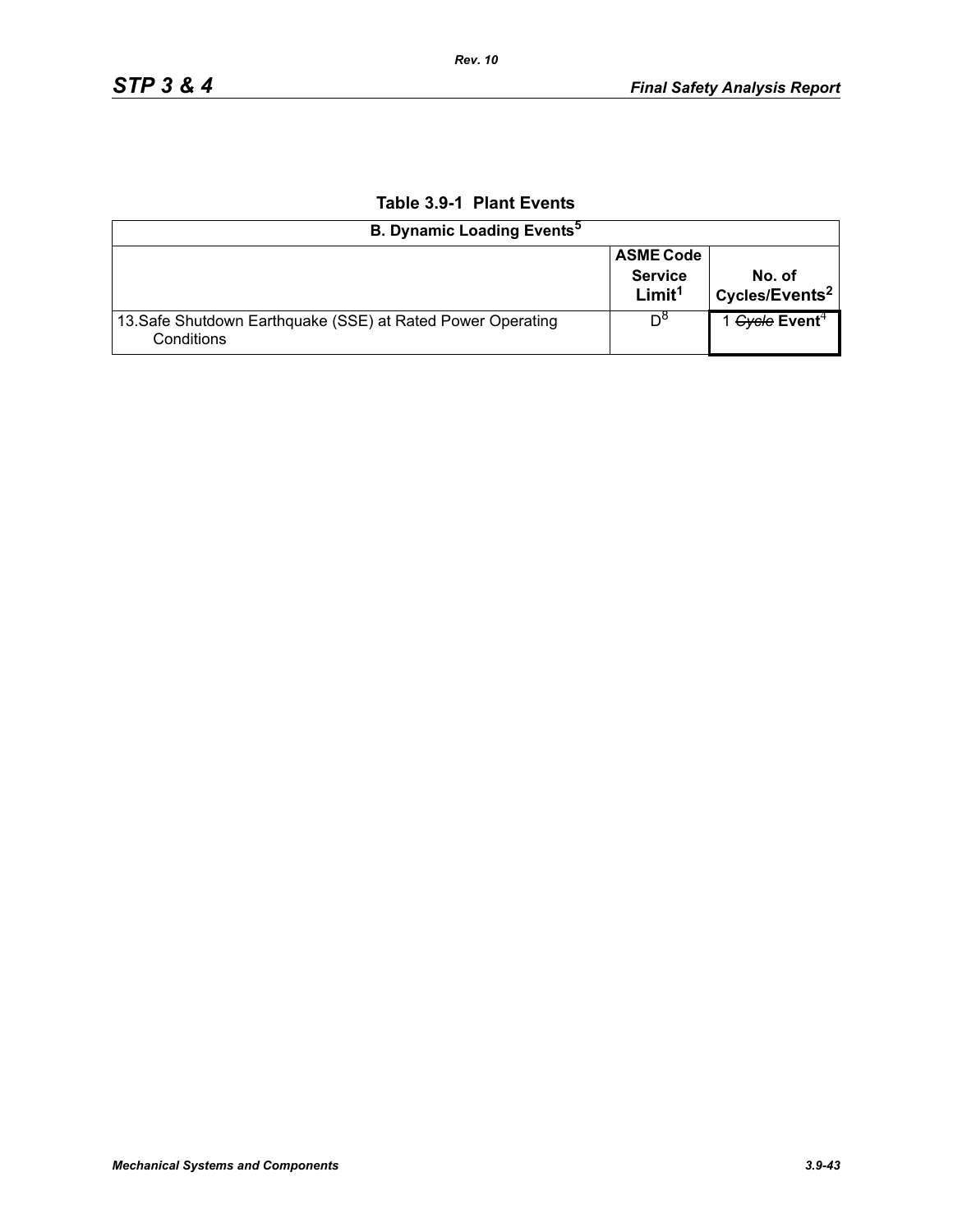## **Table 3.9-2 Load Combinations and Acceptance Criteria for Safety-Related, ASME Code Class 1, 2 and 3 Components, Component Supports, and Class CS Structures**

| <b>Plant Event</b>       | <b>Service Loading Combination</b> | <b>ASME Service Level</b> |  |  |
|--------------------------|------------------------------------|---------------------------|--|--|
|                          |                                    |                           |  |  |
| 1. Normal Operation (NO) |                                    | <u>д 13</u>               |  |  |
|                          |                                    |                           |  |  |

13 For ASME Code Class 1, 2 and 3 piping, piping stresses due to differential foundation (building) settlement shall be evaluated to meet the following stress limits:

a) ASME Code Class 1 piping:

 $S_{SETTLEMENT} = (C_2 \times D_0 \times M_d) / (2 \times 1) \le 6 \times S_{m+1}$ 

| where: | <b>SSETTLEMENT</b>                    | is the nominal value of stress due to differential settlement    |
|--------|---------------------------------------|------------------------------------------------------------------|
|        | $M_d$                                 | is the resultant moment due to predicted differential settlement |
|        | $C_2$ , $D_0$ and I                   | are defined in ASME Code Subsection NB-3600                      |
|        | $\mathsf{\underline{S}}_{\mathsf{m}}$ | is material allowable stress at cold (room) temperature          |

SSETTLEMENT Shall not be included in ASME Code Subsection NB-3600 Equations (10) and  $(11)$ .

b) ASME Code Class 2 and 3 piping:

 $S$ SETTLEMENT =  $(i \times M_d)/Z \leq 3 \times S_c$ 

| where: | <b>SSETTLEMENT</b> | is the nominal value of stress due to differential settlement    |
|--------|--------------------|------------------------------------------------------------------|
|        | $M_d$              | is the resultant moment due to predicted differential settlement |
|        | i and Z            | are defined in ASME Code Subsections NC/ND-3600                  |
|        | $S_{\rm c}$        | is material allowable stress at cold (room) temperature          |

S<sub>SETTLEMENT</sub> shall not be included in ASME Code Subsections NC/ND-3600 Equations (9), (10) and (11).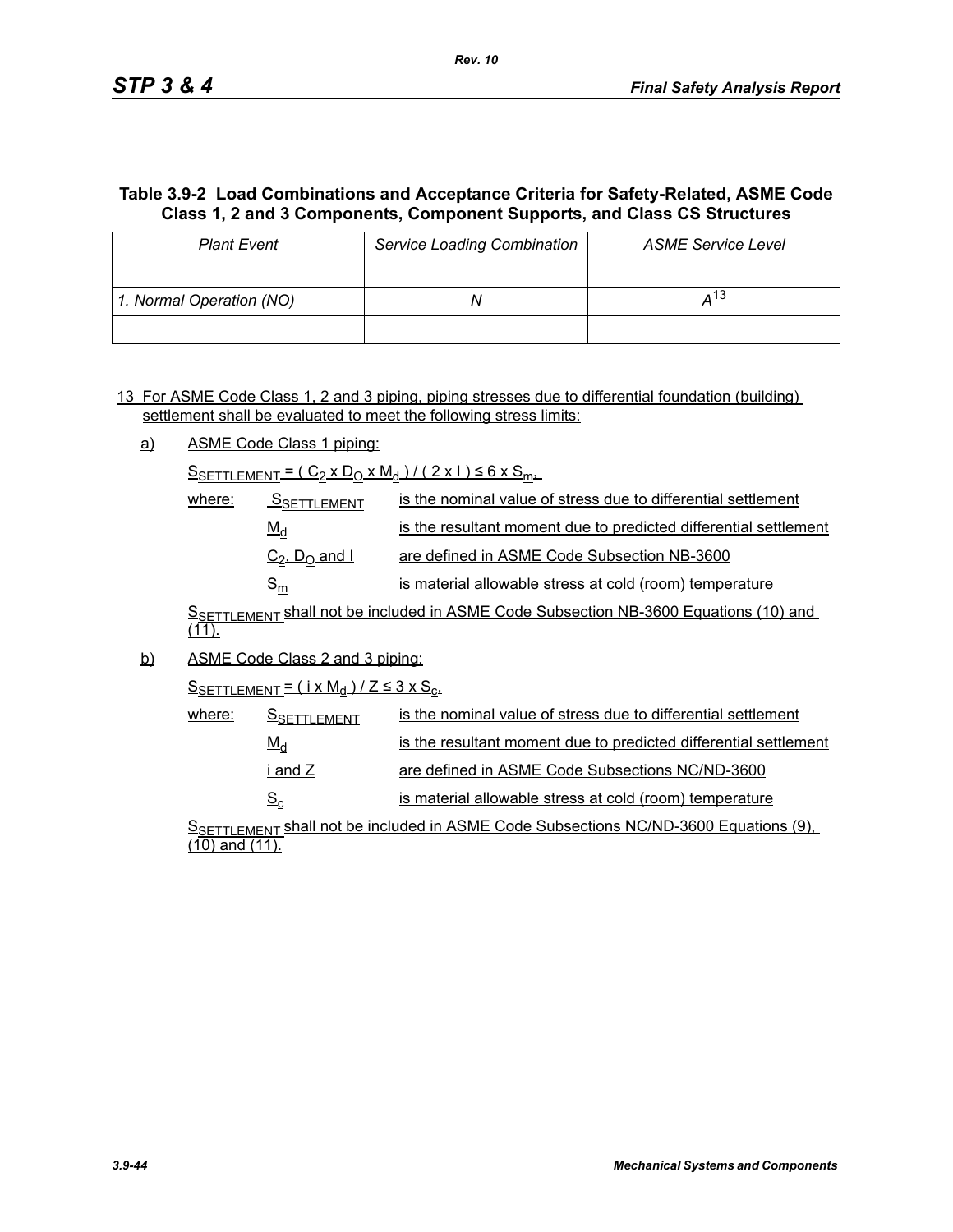**Table 3.9-8 Inservice Testing Safety-Related Pumps and Valves**

| <b>MPL</b> | <b>System</b>               | <b>Pump Page No.</b> | Valve Page No. |
|------------|-----------------------------|----------------------|----------------|
| <b>P81</b> | <b>Breathing Air System</b> |                      | 3.9-132        |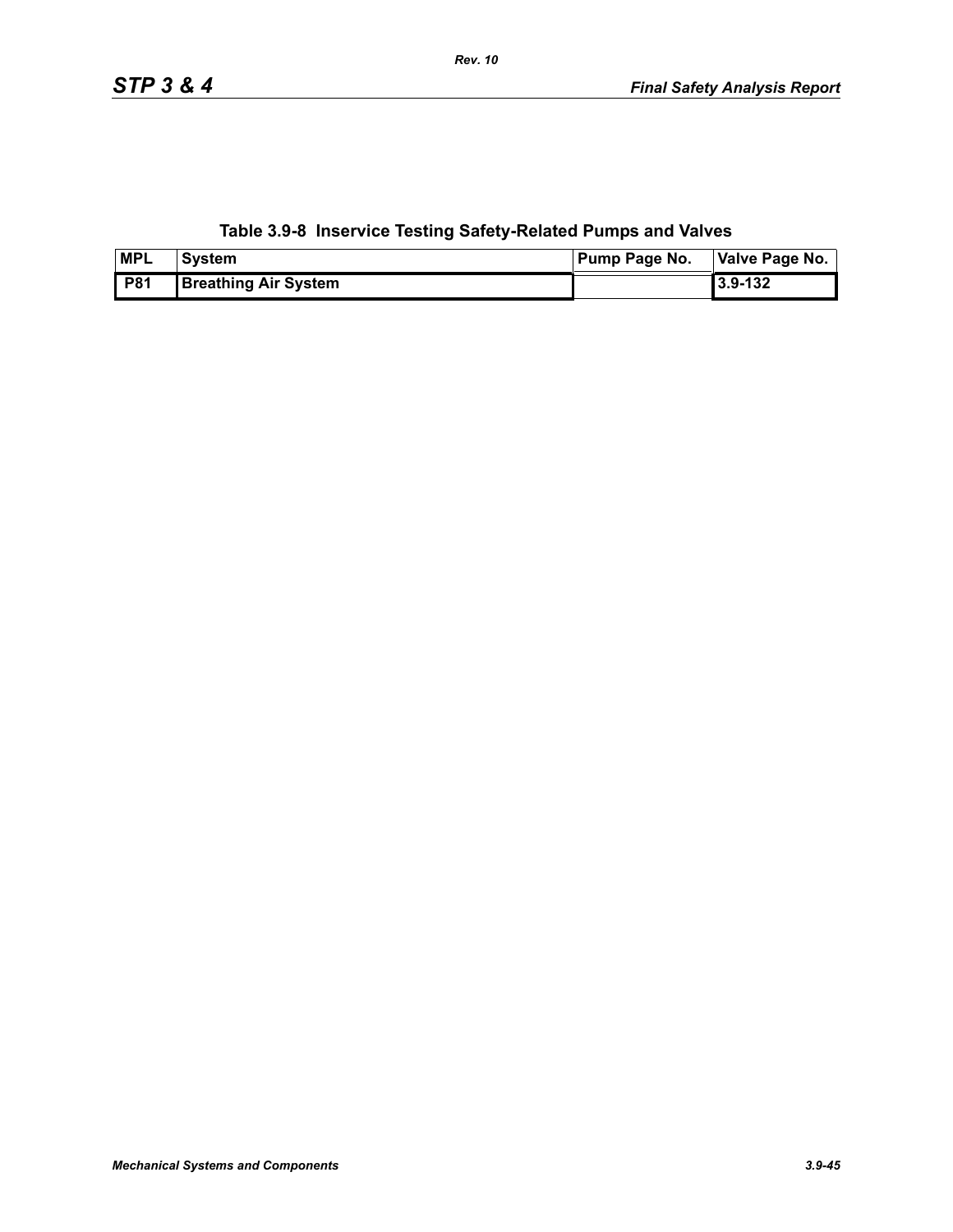|                  |                                         |                                                                                             | <b>Safety</b><br><b>Class</b> | Code     | Valve<br><b>Func</b> | <b>Test</b><br>Para   | <b>Test</b><br>Freq        | Tier <sub>2</sub>             |  |  |
|------------------|-----------------------------------------|---------------------------------------------------------------------------------------------|-------------------------------|----------|----------------------|-----------------------|----------------------------|-------------------------------|--|--|
| No.              | Qty                                     | Description (h) (i)                                                                         | (a)                           | Cat. (c) | (d)                  | (e)                   | (f)                        | Fig. $(g)$                    |  |  |
|                  | E11 Residual Heat Removal System Valves |                                                                                             |                               |          |                      |                       |                            |                               |  |  |
| F014             | 23                                      | Fuel Pool Cooling supply line<br>inboard MOV                                                | $\overline{c}$                | В        | A                    | $\boldsymbol{P}$<br>S | $2yr$ ,<br>3 <sub>mo</sub> | $5.4 - 10$<br>sh.3, 5, 7      |  |  |
| F015             | 23                                      | Fuel Pool Cooling supply line<br>outboard MOV                                               | $\overline{2}$                | B        | A                    | P<br>S                | 2 yr, 3<br>mo              | $5.4 - 10$<br>sh. 3,5,7       |  |  |
| F016             | 23                                      | Gate valve-line from Fuel Pool<br>Cooling (FPC)                                             | $\overline{2}$                | B        | A                    | S                     | 3 mo                       | $5.4 - 10$<br>sh. 2           |  |  |
|                  |                                         | <b>E51 Reactor Core Isolation Cooling System Valves</b>                                     |                               |          |                      |                       |                            |                               |  |  |
| F <sub>012</sub> | $\overline{1}$                          | <b>RCIC turbine accessories</b><br>cooling water line MOV                                   | $\overline{2}$                | В        | А                    | P<br>$\mathbf{s}$     | 2yr<br>3 <sub>mo</sub>     | $5.4 - 8$<br>sh.3             |  |  |
| F <sub>013</sub> | $\overline{1}$                          | <b>RGIG</b> turbine accessories<br>cooling water line PCV                                   | $\overline{2}$                | в        | A                    |                       | E <sub>1</sub>             | $5.4 - 8$<br>sh.3             |  |  |
| F <sub>015</sub> | $\overline{1}$                          | Barometric condenser<br>condensate pump discharge<br>line valve                             | $\overline{2}$                | B        | ₽                    |                       | E <sub>1</sub>             | $5.4 - 8$<br>sh.3             |  |  |
| F <sub>016</sub> | $\overline{1}$                          | Barometric condenser<br>condensate pump discharge<br>line check valve                       | $\overline{2}$                | G        | $\mathsf{P}$         | P<br>$\mathbf{s}$     | 2yr<br>3 <sub>mo</sub>     | $5.4 - 8$<br>sh.3             |  |  |
| F030             | $\overline{1}$                          | <b>Turbine accessories cooling</b><br>water line relief valve                               | $\overline{2}$                | G        | A                    | R                     | $5 - yr$                   | $5.4 - 8$<br>sh.3             |  |  |
| F <sub>031</sub> | $\overline{1}$                          | Barometric condenser<br>condensate discharge line<br>AOV to HCW                             | $\overline{2}$                | B        | ₽                    |                       | E <sub>1</sub>             | $5.4 - 8$<br>sh.3             |  |  |
| F <sub>032</sub> | $\overline{1}$                          | <b>Barometric condenser</b><br>condensate discharge line<br>AOV to HCW                      | $\overline{2}$                | в        | ₽                    |                       | E <sub>1</sub>             | $5.4 - 8$<br>sh.3             |  |  |
| F034             | $\overline{1}$                          | <b>Barometric condenser</b><br><del>condensate pump discharge</del><br>line test line valve | $\overline{2}$                | в        | $\mathsf{P}$         |                       | E <sub>1</sub>             | $5.4 - 8$<br><del>sh. 3</del> |  |  |
| F044             | $\overline{1}$                          | Steam admission valve<br>bypass line maintenance<br>valve                                   | $\overline{2}$                | B        | $\mathsf{P}$         |                       | E <sub>1</sub>             | $5.4 - 8$<br>sh.2             |  |  |
| F <sub>045</sub> | $\overline{1}$                          | Steam admission valve<br>bypass line MOV                                                    | $\overline{2}$                | в        | A                    | P<br>$\mathsf{s}$     | 2yr<br>3 <sub>mo</sub>     | $5.4 - 8$<br>sh. 2            |  |  |
| F046             | $\overline{1}$                          | <b>Barometric condenser</b><br>vacuum pump discharge<br>line check valve (h3)               | $\overline{2}$                | A, G     | H, A                 | L, S                  | RO                         | $5.4 - 8$<br>sh. 1            |  |  |

# **Table 3.9-8 Inservice Testing Safety-Related Pumps and Valves (Continued)**

*Rev. 10*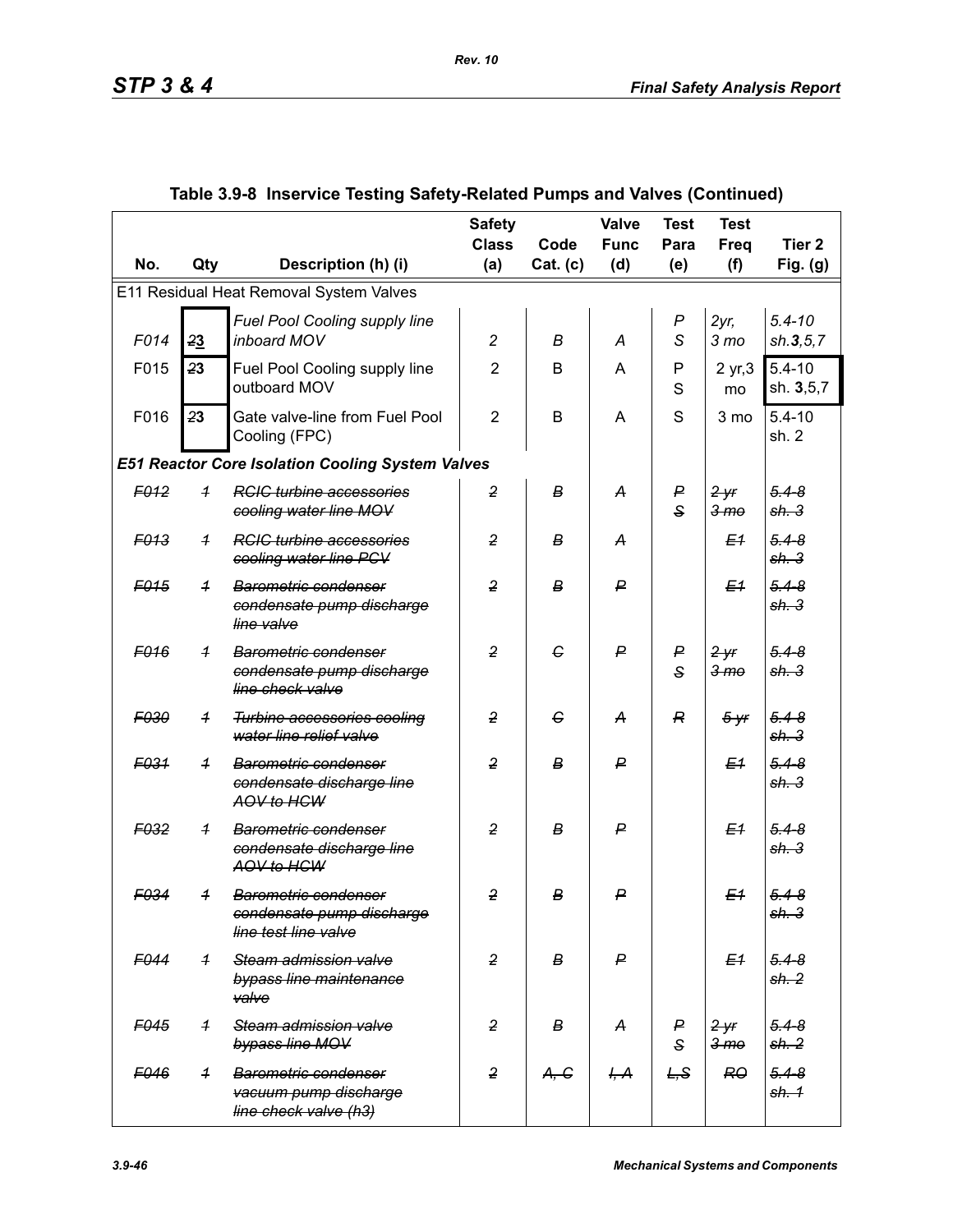|                  |                         |                                                                           | <b>Safety</b><br><b>Class</b> | Code             | <b>Valve</b><br><b>Func</b> | <b>Test</b><br>Para  | <b>Test</b><br><b>Freq</b>          | Tier <sub>2</sub>            |
|------------------|-------------------------|---------------------------------------------------------------------------|-------------------------------|------------------|-----------------------------|----------------------|-------------------------------------|------------------------------|
| No.              | Qty                     | Description (h) (i)                                                       | (a)                           | Cat. (c)         | (d)                         | (e)                  | (f)                                 | Fig. $(g)$                   |
| <b>E047</b>      | $\overline{\mathbf{1}}$ | Barometric condenser<br>vacuum pump discharge<br>line MOV                 | 2                             | A                | H <sub>2</sub>              | L, P<br>$\mathbf{s}$ | RO<br>3 <sub>mo</sub>               | $5.4 - 8$<br>sh. 1           |
| F <sub>051</sub> | $\overline{1}$          | Turbine exhaust line drain<br>line valve                                  | $\overline{2}$                | В                | ₽                           |                      | E <sub>1</sub>                      | $5.4 - 8$<br>sh.3            |
| F <sub>052</sub> | $\overline{1}$          | Turbine exhaust line drain<br>line valve                                  | $\overline{2}$                | В                | ₽                           |                      | E <sub>1</sub>                      | $5.4 - 8$<br>sh.3            |
| F <sub>059</sub> | $\overline{1}$          | Barometric condenser<br>vacuum pump discharge<br>line test line valve     | $\overline{2}$                | В                | ₽                           |                      | E1                                  | $5.4 - 8$<br>sh. 1           |
| F712             | $\overline{1}$          | Turbine accessories cooling<br>water line instrument root<br>valve        | $\overline{2}$                | B                | $\boldsymbol{P}$            |                      | E <sub>1</sub>                      | $5.4 - 8$<br>sh <sub>3</sub> |
| <b>EZ13</b>      | $\overline{1}$          | Turbine accessories cooling<br>water line instrument root<br>valve        | $\overline{2}$                | В                | $\boldsymbol{P}$            |                      | E <sub>1</sub>                      | $5.4 - 8$<br>sh.3            |
| <b>E714</b>      | $\overline{1}$          | Turbine accessories cooling<br>water line instrument root<br>valve        | 2                             | B                | $\boldsymbol{P}$            |                      | E <sub>1</sub>                      | $5.4 - 8$<br>sh <sub>3</sub> |
|                  |                         | P21 Reactor Building Cooling Water System Valves                          |                               |                  |                             |                      |                                     |                              |
| F037             | 2                       | Cooling water supply line to<br><b>FCS room air conditioner</b>           | 3                             | B                | $\boldsymbol{P}$            |                      | E <sub>1</sub>                      | $9.2 - 1$<br>sh. 2, 5        |
| F038             | $\overline{2}$          | <b>Cooling water return line from-</b><br><b>FGS room air conditioner</b> | 3                             | B                | ₽                           |                      | E <sub>1</sub>                      | $9.2 - 1$<br>sh. 2.5         |
|                  |                         | <b>T49 Flammability Control System Valves</b>                             |                               |                  |                             |                      |                                     |                              |
| F001             | $\overline{2}$          | Inlet line from drywell inboard<br><i>isolation</i> valve                 | 2                             | A                | H, A                        | L, P<br>S            | 2yr<br>$3 \,$ m $\sigma$            | $6.2 - 40$                   |
| F002             | $\overline{2}$          | Inlet line from drywell outboard<br>isolation valve                       | $\overline{2}$                | A                | I <del>,А</del>             | L, P<br>$\mathbf{s}$ | 2yr<br>3 <sub>mo</sub>              | $6.2 - 40$                   |
| F003             | $\overline{2}$          | Flow control valve for the FCS-<br>inlet line from drywell                | $\mathbf{3}$                  | в                | A                           | P<br>S               | 2 <sup>y</sup> f<br>3 <sub>mo</sub> | $6.2 - 40$                   |
| F004             | $\overline{2}$          | <b>Blower bypass line flow control</b><br>valve                           | $\mathbf{3}$                  | в                | A                           | P<br>S               | 2 <sup>y</sup><br>3 <sub>mo</sub>   | $6.2 - 40$                   |
| F005             | $\overline{2}$          | <b>Blower discharge line to wetwell</b><br>check valve (h9)               | $\mathbf{3}$                  | $\epsilon$       | A                           | $\mathsf{s}$         | R <sub>0</sub>                      | $6.2 - 40$                   |
| F006             | $\overline{2}$          | <b>Discharge line to wetwell-</b><br>outboard isolation valve             | $\overline{2}$                | $\boldsymbol{A}$ | <del>I,А</del>              | L, P<br>S            | 2yr<br>3 <sub>mo</sub>              | $6.2 - 40$                   |

### **Table 3.9-8 Inservice Testing Safety-Related Pumps and Valves (Continued)**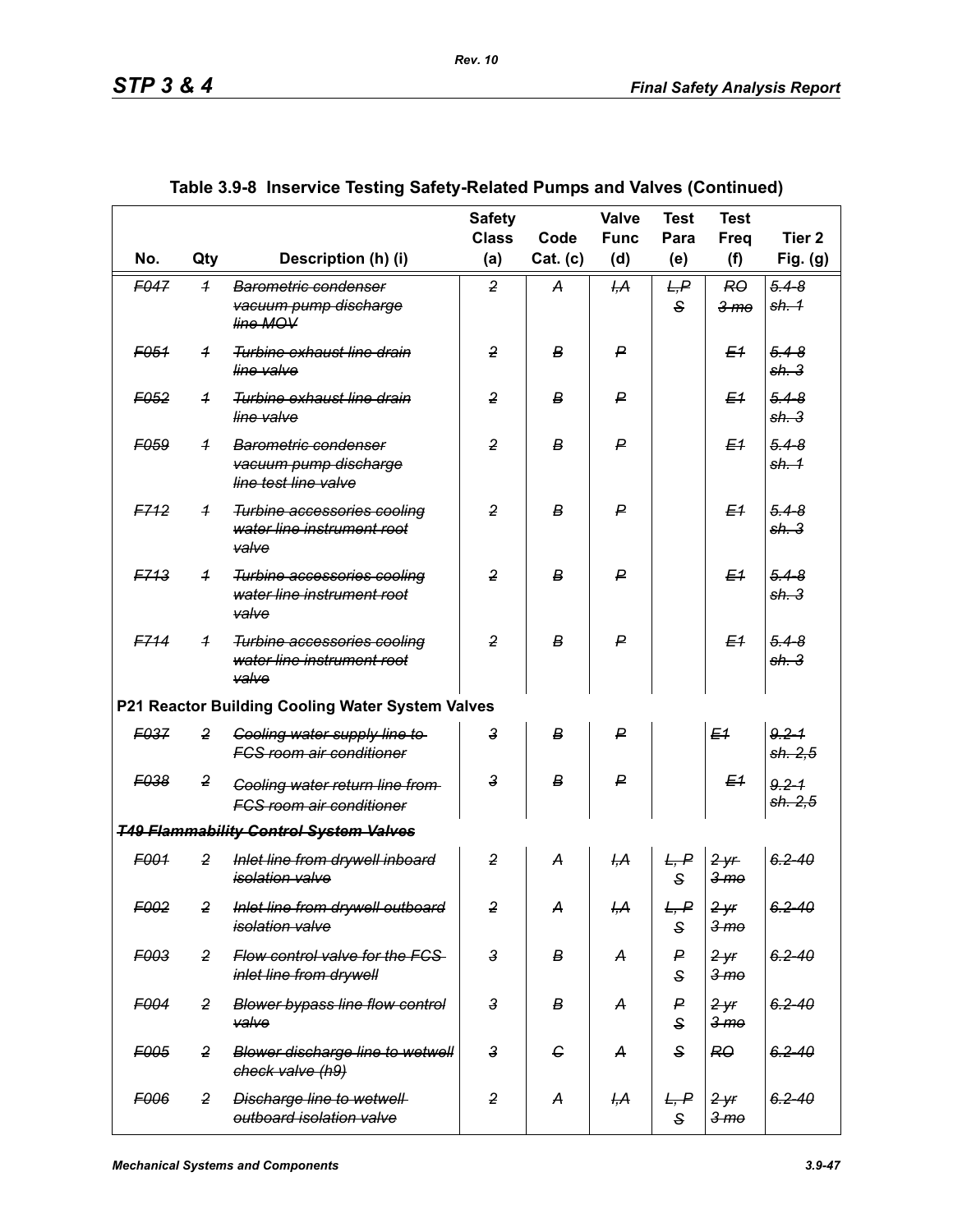|                  |                |                                                                              | <b>Safety</b><br><b>Class</b> | Code     | Valve<br><b>Func</b> | <b>Test</b><br>Para          | <b>Test</b><br>Freq                | Tier <sub>2</sub> |
|------------------|----------------|------------------------------------------------------------------------------|-------------------------------|----------|----------------------|------------------------------|------------------------------------|-------------------|
| No.              | Qty            | Description (h) (i)                                                          | (a)                           | Cat. (c) | (d)                  | (e)                          | (f)                                | Fig. (g)          |
| F007             | $\overline{2}$ | Discharge line to wetwell<br>inboard isolation valve                         | $\overline{2}$                | A        | ĻА                   | L, P<br>S                    | 2yr<br>3 <sub>mo</sub>             | $6.2 - 40$        |
| <b>F008</b>      | $\overline{2}$ | <b>Cooling water supply line from-</b><br>the RHR System MOV                 | $\mathbf{3}$                  | В        | A                    | P<br>$\mathbf{s}$            | <del>2 yr</del><br>3 <sub>mo</sub> | $6.2 - 40$        |
| <b>F009</b>      | $\overline{2}$ | <b>Cooling water supply line</b><br>maintenance valve                        | $\mathbf{3}$                  | B        | ₽                    |                              | E <sub>1</sub>                     | $6.2 - 40$        |
| <b>F010</b>      | $\overline{2}$ | <b>Cooling water supply line</b><br>admission MOV                            | $\mathbf{3}$                  | В        | A                    | $\mathsf{P}$<br>$\mathbf{s}$ | 2yr<br>3 <sub>mo</sub>             | $6.2 - 40$        |
| <b>F013</b>      | 2              | Inlet line from drywell drain line<br>valve                                  | 3                             | B        | P                    |                              | E <sub>1</sub>                     | $6, 2 - 40$       |
| F <sub>015</sub> | $\overline{1}$ | Blower discharge line to wetwell<br>pressure relief valve                    | $\overline{2}$                | A,C      | ĻА                   | $\overline{R}$<br>L          | $5 - yr$<br>RO                     | $6.2 - 40$        |
| F <sub>016</sub> | $\overline{2}$ | Blower discharge line to wetwell<br>pressure relief line check valve<br>(h3) | $\overline{2}$                | A, G     | <del>І,А</del>       | L, S                         | <b>RO</b>                          | $6.2 - 40$        |
| F501             | $\overline{2}$ | Inlet line from drywell test line<br>valve                                   | $\overline{2}$                | B        | P                    |                              | E <sub>1</sub>                     | $6.2 - 40$        |
| F <sub>502</sub> | $\overline{2}$ | <b>Discharge line to wetwell test-</b><br>line valve                         | $\mathbf{3}$                  | в        | ₽                    |                              | E <sub>1</sub>                     | $6.2 - 40$        |
| F <sub>504</sub> | $\overline{2}$ | <b>Blower suction line test line</b><br>valve                                | $\mathbf{3}$                  | в        | ₽                    |                              | E <sub>4</sub>                     | $6.2 - 40$        |
| F <sub>505</sub> | $\overline{2}$ | <b>Blower discharge line test line</b><br>valve                              | $\mathbf{3}$                  | в        | P                    |                              | E <sub>1</sub>                     | $6.2 - 40$        |
| F506             | $\overline{2}$ | <b>Drain line to low conductivity</b><br>waste (LCW) valve                   | $\mathbf{3}$                  | В        | ₽                    |                              | E <sub>1</sub>                     | $6.2 - 40$        |
| <b>F507</b>      | $\overline{2}$ | <b>Cooling water supply line test-</b><br>line valve                         | $\mathbf{3}$                  | B        | P                    |                              | E <sub>1</sub>                     | $6.2 - 40$        |
| F701             | $\overline{2}$ | FE T49-FE002 upstream<br>instrument line root valve                          | $\mathbf{3}$                  | В        | P                    |                              | E <sub>1</sub>                     | $6.2 - 40$        |
| F702             | $\overline{2}$ | FE T49-FE002 downstream<br>instrument line root valve                        | $\mathbf{3}$                  | B        | ₽                    |                              | E <sub>1</sub>                     | $6.2 - 40$        |
| <b>F703</b>      | $\overline{2}$ | <b>Blower suction line pressure</b><br>instrument line root valve            | $\mathbf{3}$                  | B        | ₽                    |                              | E <sub>1</sub>                     | $6.2 - 40$        |
| F704             | $\overline{2}$ | FE T49-FE004 upstream<br>instrument line root valve                          | $\mathbf{3}$                  | B        | ₽                    |                              | E <sub>1</sub>                     | $6.2 - 40$        |
| F705             | $\overline{2}$ | FE T49-FE004 downstream<br>instrument line root valve                        | $\overline{3}$                | B        | ₽                    |                              | E <sub>1</sub>                     | $6.2 - 40$        |

|  | Table 3.9-8  Inservice Testing Safety-Related Pumps and Valves (Continued) |  |
|--|----------------------------------------------------------------------------|--|
|  |                                                                            |  |